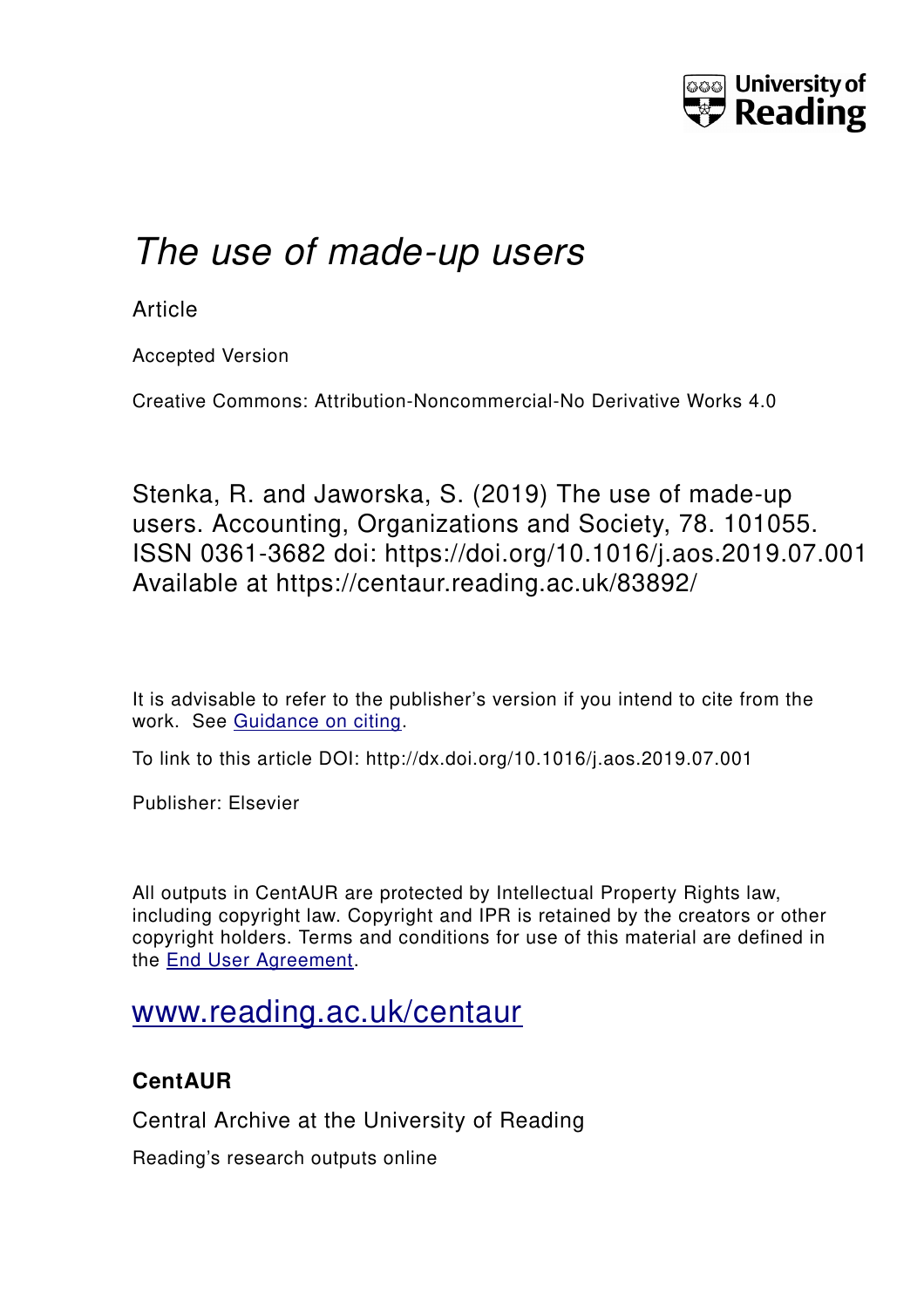#### **The use of made-up users**

*"The confinement of the user to a rhetorical representation by others … is a prevailing feature of the international accounting policy-making arena". (Hopwood, 1994, p. 249)*

#### **Abstract**

While the existence of fictitious users of financial statements has been confirmed in previous research, our study investigates *how* this powerful yet 'made-up' construct is deployed within the discourses of the main stakeholders as they shape regulatory debates in the international accounting standard-setting arena, including 'real' users themselves. Our study draws on Bourdieu's theorization of dominant discourse as a form of power, and extends it with the phraseological theory of meaning, specifically the linguistic concept of collocation, which focuses on the habitual choices of words in discourse. Using this framework, we conduct a comparative analysis of the recurrent language choices around the term 'user' in comment letters submitted on the selected IASB's regulatory proposals. We provide empirical evidence for the existence of commonalties and subtle differences in the ways in which made-up users are discursively operationalized by the four key accounting constituent groups, the accounting profession, prepares, regulators and 'real' users of financial statements. At the theoretical and methodological level, our study showcases the explanatory power of the concept of collocation to identify and interrogate implicit patterns of dominant discourse as set forth by Bourdieu. We also show that the close investigation of *how* the dominant discourse of the made-up users works generates a series of new *why* questions regarding the 'real' users' role in accounting standard setting.

**Key words:** Bourdieu, corpus-based discourse analysis, dominant discourse, regulation, users, IASB

#### **1. Introduction**

At the heart of accounting regulation is a manifest commitment to serve and protect the interests of users of financial statements (Young, 1994, 2003, 2006; Cooper & Morgan, 2013). Much is made of the functional nature of accounting reports. Yet, paradoxically, while the needs of users are mobilized as a legitimate basis for regulatory actions, users' involvement in the accounting standard-setting process is limited (Sutton, 1984; Hopwood, 1994; Durocher, Fortin, & Cote, 2007; Durocher & Gendron, 2011). The voice of users is almost invariably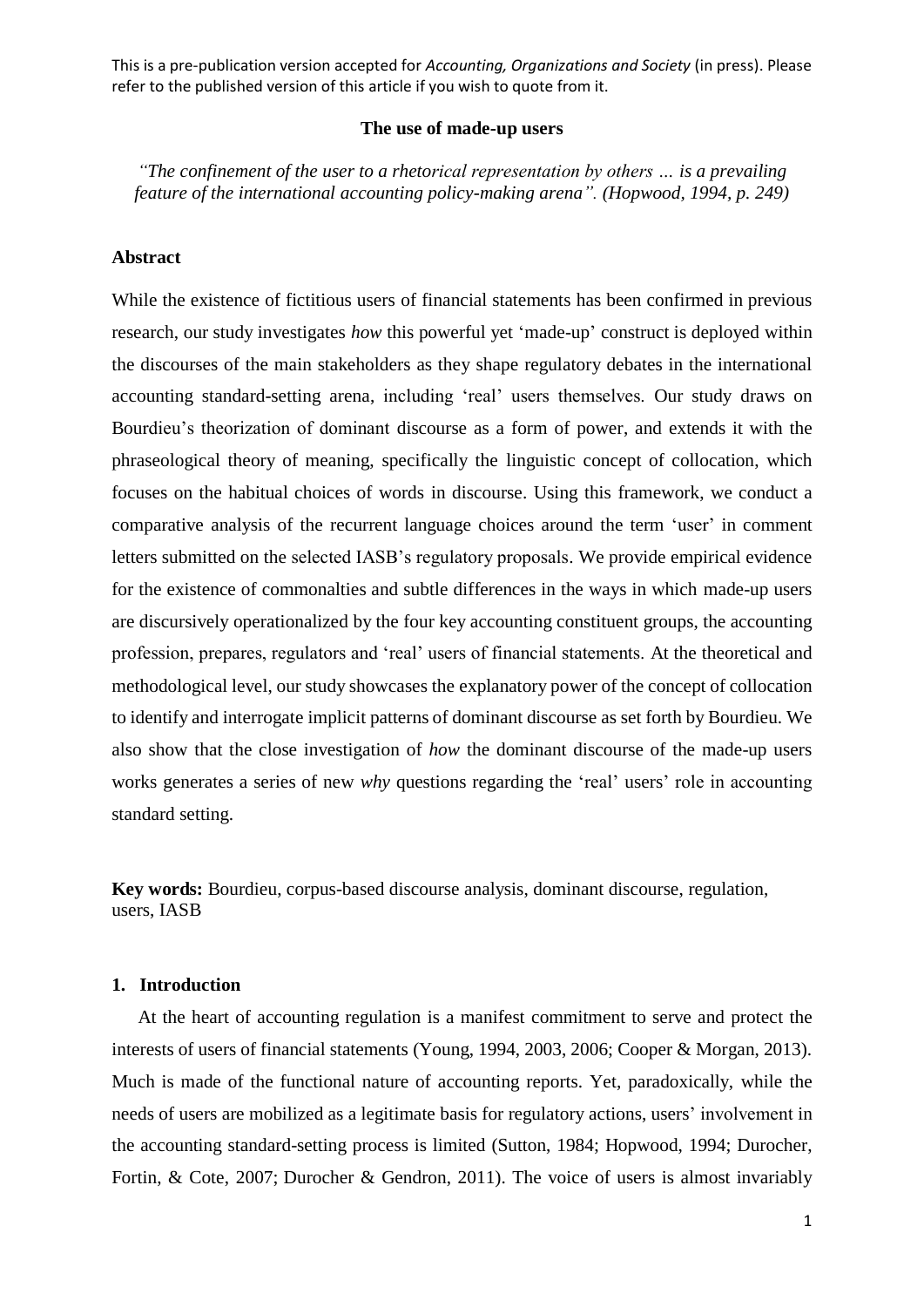referred to indirectly, often by the representatives of other constituent groups who, with seemingly no or limited input from users themselves, claim to know and articulate the needs, interests, and perspectives of the user community (Young, 2003, 2006; Weetman, Davie, & Collins, 1996; Harding & Mckinnon, 1997; Durocher & Gendron, 2011). In their absence users are "represented rhetorically" (Hopwood, 1994, p. 248), a standardized yet abstract "category to justify and denigrate particular accounting disclosures and practices" (Young, 2006, p. 579).

The extant body of literature suggests that 'users that are used' in the regulatory debates have been constructed, that is, *made up* over time as "idealized economic actors, mythical individuals who populate the world of positive economics" (Williams & Ravenscroft, 2015, p. 771). The key players in the regulatory arena construct the needs of users by referring to consistent economic rationality. In a self-referential mode, these needs are then met by the very type of financial information provided by the accounting standards. As Young (2006, p. 596) asserts "the limited conception of the financial statement users allows (necessitates) an equally narrow conception of the purpose of accounting reports" and disregard for the broader moral dimensions of economic life.

While the existence and significance of fictitious users have been confirmed in previous research (Young, 2003, 2006; Williams & Ravenscroft, 2015), our study investigates in depth *how* this powerful yet made-up notion is operationalized discursively by the main stakeholder groups that shape regulatory debates in the international accounting standard-setting arena, including 'real' users themselves. We examine a large data set of 2,300 comment letters submitted to the International Accounting Standards Board (IASB) in relation to its controversial regulatory provisions on group accounting and on leases. In contrast to previous research that focused either on the general trajectory of the notion of users in the regulatory arena (Young, 2006; Williams & Ravenscroft, 2015) or considered this notion in the context of only regulators or one lobby group (Weetman et al., 1996; Young, 2003), our study offers comparative and comprehensive perspectives on the *recurrent language choices* around the construction and use of made-up users across four main stakeholder groups. In our analysis we consider the accounting profession, preparers, and regulators, as well as the actual users of financial statements. The specific research questions that this paper addresses are:

1) What are the qualities and characteristics that are attributed to made-up users via the specific recurrent language choices in the comment letters by those who advocate users' needs to support their lobbying positions?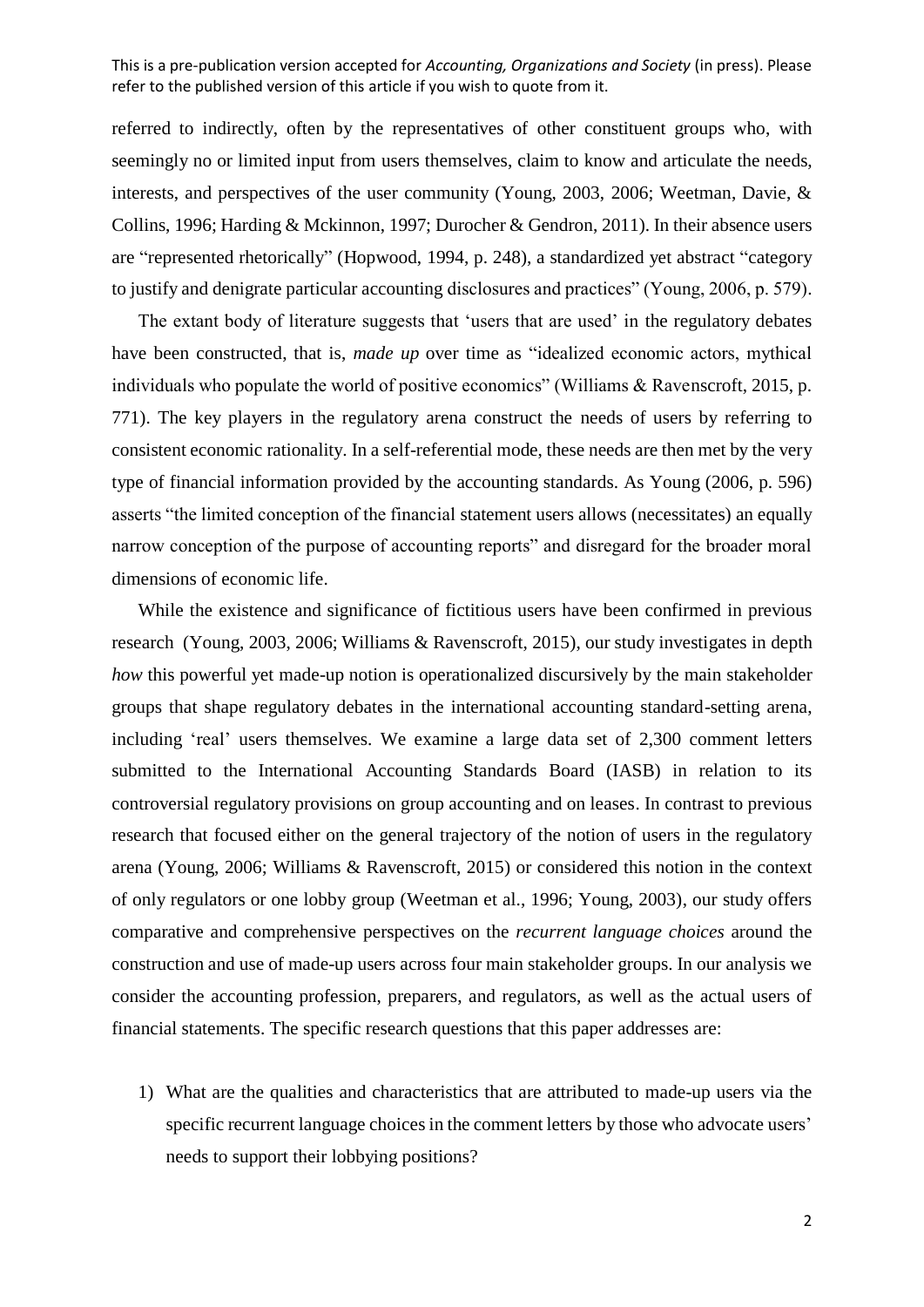2) Are there any differences or commonalities in those recurrent language choices around made-up users in the comment letters from constituents who we have assigned into four main lobby groups?

The theoretical point of departure for our empirical analysis is Bourdieu's (1987, 1989, 1991, 2000) sociological work on the role of discourse as a form of symbolic domination exercised through habituated use of language. To explore the habituated use of language empirically, we draw on the linguistic insights from Firth's (1957) phraseological theory of meaning, which foregrounds the habitual word choices known as *collocations*. The study is underpinned by the notion of discourse as a form of social practice that reflects social structures while also playing a key role in their (re)production (Foucault, 1972; Bourdieu, 1991). But discourse is essentially composed of language choices that are its building blocks. It is specifically through recurrent language choices that authorized and widely recognized discourses are constructed and then circulated, forming our understanding of the social world and the practices within (Bourdieu, 1991). The more repeated over time language choices are, the more established and internalized they become forming implicitly dominant discourses (Baker 2006).

In order to empirically identify collocations that point to the patterns of dominant discourse we employ the method of a corpus-based discourse analysis (Stubbs, 2001; Baker, 2006; Pollach, 2012). Studying collocations of made-up users can reveal linguistic choices that are recurrent and conventionally used to construct and operationalize this notion in institutional regulatory discourse, exemplified by the comment letters on regulatory proposals. The corpusbased discourse analysis enables us to compare such recurrent patterns consistently across four main stakeholder groups, shedding light on the differences and similarities in which the notion is constructed by the different epistemic communities of the field. Our study contributes to the relevant research by providing much more nuanced and richer insights into the rhetorical uses of the made-up users not accounted for by previous literature (cf. Young, 2003, 2006), while the methodological approach that we use addresses some of the limitations of the established approaches to discourse adopted in the accounting literature. It strikes a balance between purely quantitative and mixed or purely qualitative methods providing both a *bird's eye and street level view* and simultaneously combining breadth and depth of the analysis.

Our study responds to Cooper and Robson's (2006) call for more research on multidimensional facets of power (including covert dominance) to demonstrate how social agents argue for and discursively legitimize what they believe to be socially desirable outcomes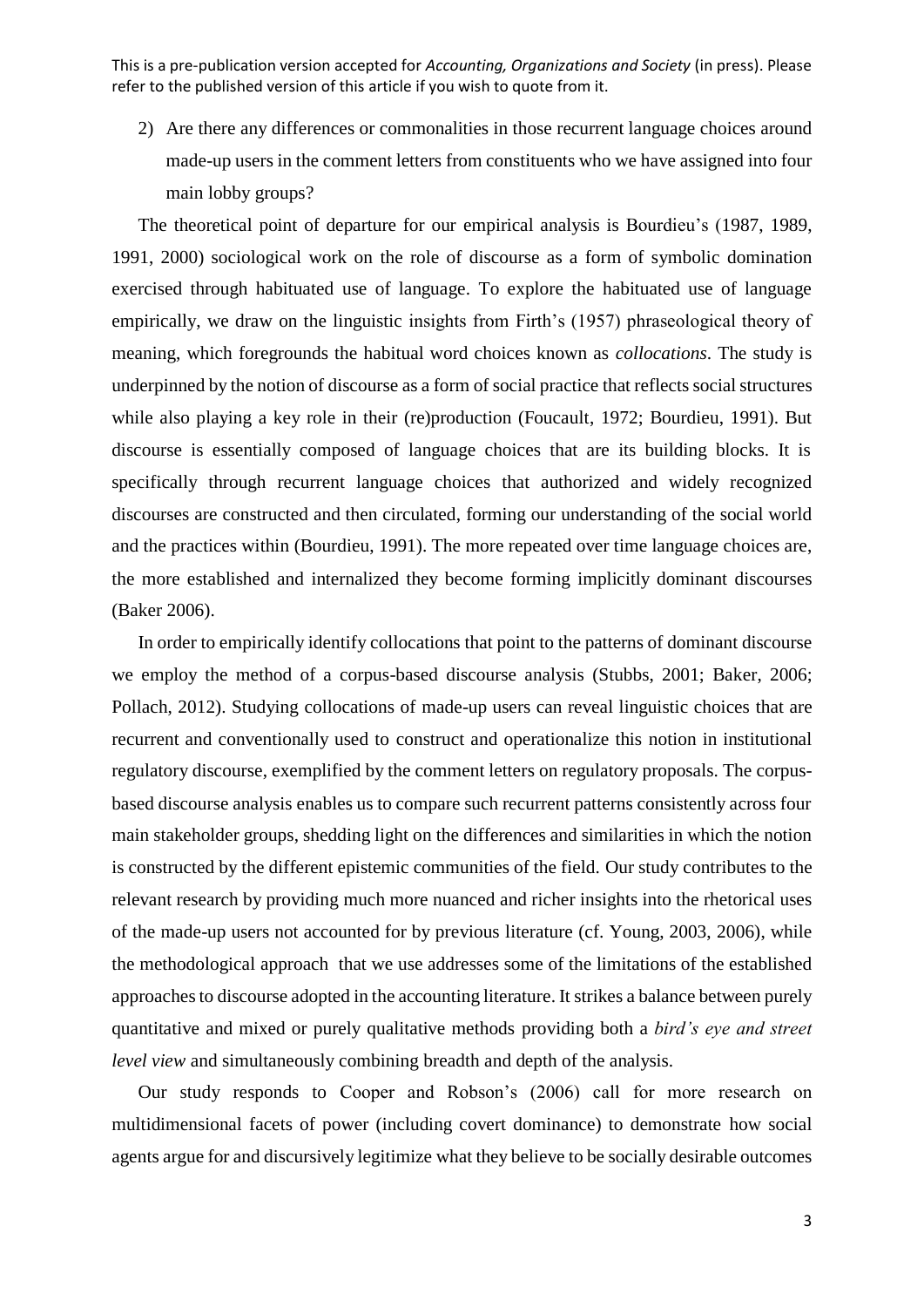in accounting regulatory debates. Work that seeks to explore in greater depth discursive constructs that are presented as 'truths', and 'truths' that are underwritten by cognitive biases (here the primacy of users' needs), continues to be relevant as such constructs provide for indoctrination and thus for circular, that is, self-replicating legitimation (Roberts, 2009; Young, 2017). In our analysis we focus on the IASB as a significant transnational regulatory institution at the heart of the globalization of financial markets, given the accounting standards it sets are followed, on a mandatory or voluntary basis, in approximately 166 jurisdictions worldwide (www.ifrs.org/use-around-the-world). Our investigation into *how* the taken-for-granted fictitious construct of users is discursively operationalized in the regulatory arena generates a series of new *why* questions with regards to the passive role of 'real' users of financial statements in accounting standard setting. It also opens new avenues for research in other domains of accounting where taken-for-granted discursive notions are being 'made-up' and used as justification for the actions of the key agents occupying those domains.

The study proceeds as follows. First, we discuss the implications of the limited presence of 'real' users in the accounting regulatory arena. Then, we take the lead from Bourdieu's theorizing to explore the taken-for-grantedness, that is, hegemony of the made-up user who is constructed and deployed in the absence of the actual users and operates as a dominant discourse in the regulatory arena. Following from that, we outline our novel approach to study patterns of dominant discourses and discuss the results of our empirical analysis. The final section concludes the paper and offers avenues for future research.

#### **2. The problematization of the absence of 'real' users in the regulatory field**

Research has shown that users of financial statements are the least participating (Weetman et al., 1996; Weetman, 2001; Georgiou, 2010), non-engaging (Young, 2006; Durocher et al., 2007; Georgiou, 2010; Georgiou, 2017), or even 'useless' constituent group and thus fail to provide meaningful input to regulatory outcomes (Durocher & Gendron, 2011; Pelger & Spieß, 2017). The limited participation of the user community in the accounting standard-setting process has been explained as: economically motivated because of the perceived (usually low) likelihood of users influencing regulatory outcomes (Sutton, 1984; Tandy & Wilburn, 1992); due to a tradition of non-responding to regulatory drafts, lack of time, and the perception that participation happens through informal channels (Weetman et al., 1996); or finally the consequence of simple disengagement (Durocher & Gendron, 2011). Durocher et al. (2007) attempted to link users' perceptions of the characteristics of the standard-setting process to the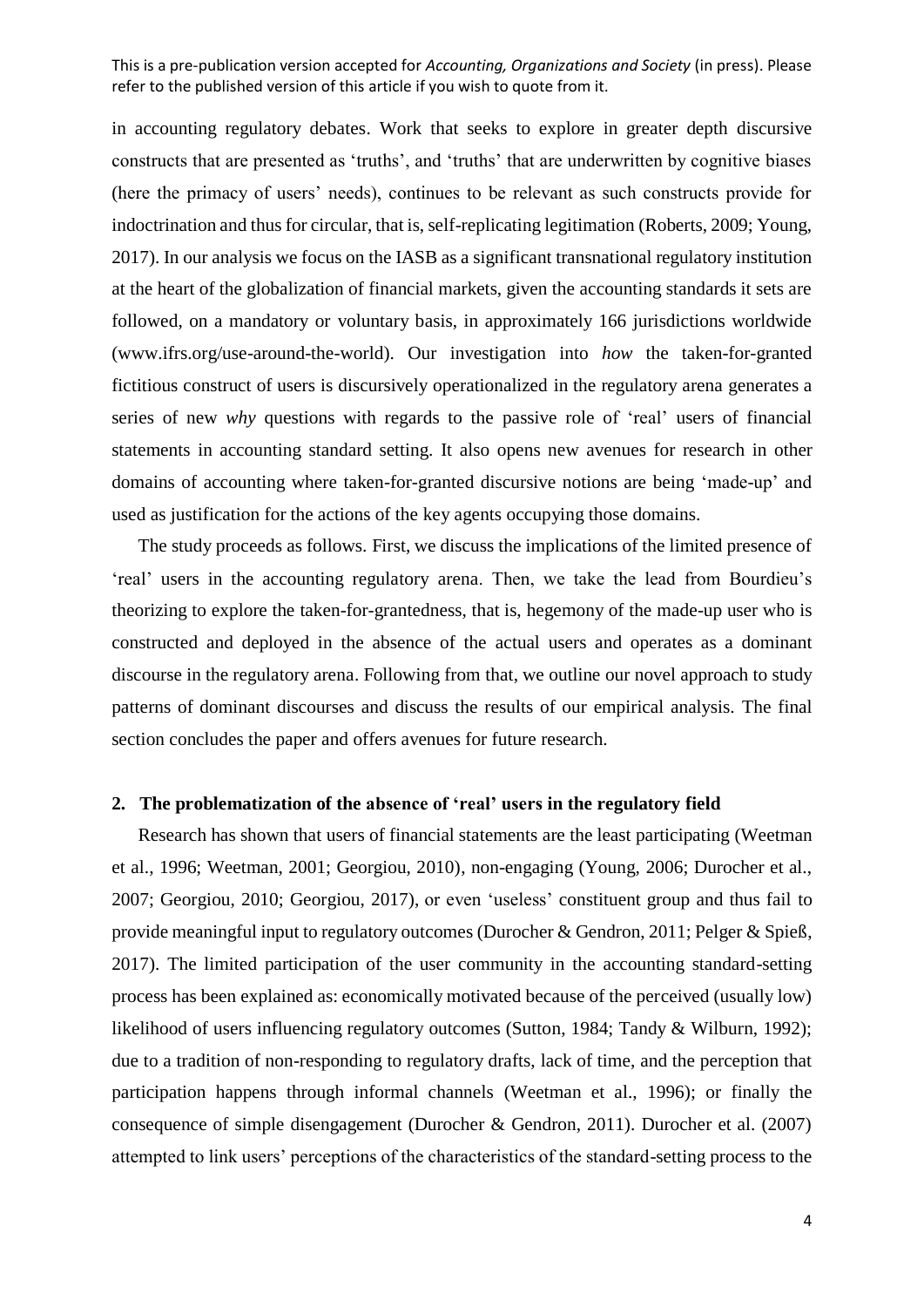determinants of their participation. For example, the authors reported that cognitive legitimacy granted by users to the accounting profession as the best equipped group to set accounting standards negatively affected users' involvement in the process (Durocher et al., 2007, p. 53). At the same time, Pelger and Spieß (2017), who interviewed IASB board members, found that users were seen by the regulators as "quite a difficult bunch … not particularly interested in helping ... set standards" taking "financial statements as given" (Pelger & Spieß, 2017, p. 76). The studies that explored reasons behind limited involvement of actual users in accounting standard setting considered perceptions and opinions expressed by both real users (Durocher et al., 2007; Georgiou, 2010), and those put forward by standard setters (Pelger and Spieß, 2017).

Regardless of the reasons for the actual users' non-participation in the accounting standardsetting process, their absence is *problematic* as other accounting stakeholders then have the opportunity to assume and potentially (mis)represent users' interests in regulatory debates (Weetman et al., 1996; Young, 2003, 2006) For example, Weetman et al. (1996, p. 75) reported that in the absence of written submissions on regulatory proposals from users "preparers of financial statements are ready to advance their opinions of user needs as justification for an opinion stated". In their study of IASB processes Durocher and Gendron (2011, p. 255) express concern: "Who benefits from users' exemplary docility? Are standard setters free to modify standards in accordance with their own interests or with the interests of those who exert the most influence?"

Literature exploring accounting regulatory practices revealed that rather than seeking to empirically discover users' needs, standard setters and other stakeholders in the regulatory field have *constructed* a made-up user instead (Young, 2003, 2006; Williams & Ravenscroft, 2015; Georgiou, 2017). Young (2006, p. 580) who looked at the historical, economic, and social context of the development of the notion of users in the US setting observed that "the construction of this category has been an ongoing and continuing effort, one that involved standard-setters, committees, academic and many others". The final product is a user who is interested in accounting data, resulting from the application of accounting standards, for making solely *economic* decisions. Young (2006, p. 594) further argued that "user wants, needs, interests … are interpreted through the prism of the conceptual framework and its emphasis on rational economic decision makers" (see also, Williams & Ravenscroft, 2015). This construction has resulted in unification or rather *reduction* of the multiple and perhaps inconsistent variety of real users and instead focused attention on capital providers, mainly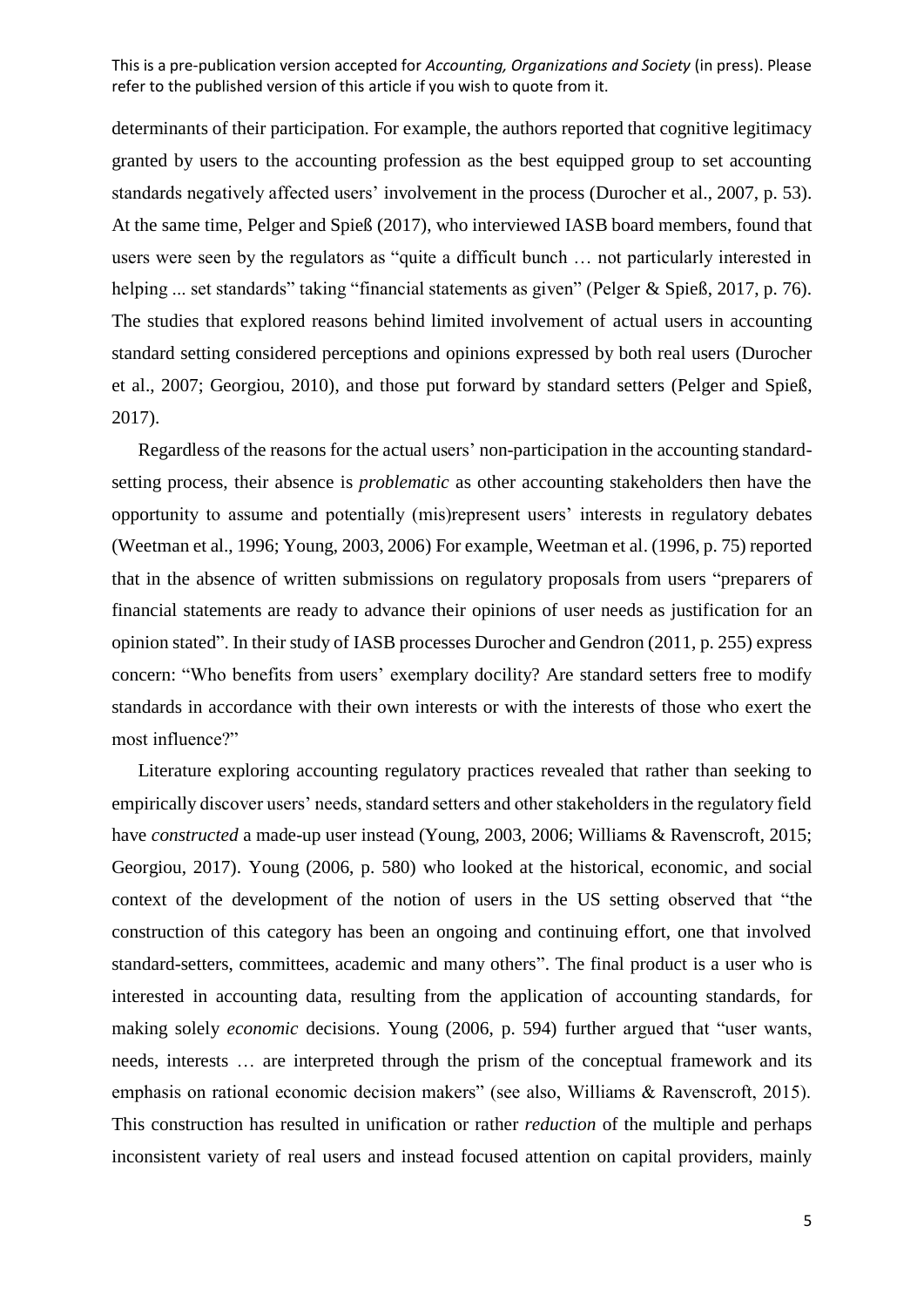investors and their advisers, whose needs have been condensed to the simplicity of rational economic considerations.<sup>1</sup>

This *reduction* of users to capital market participants is also clearly reflected in the IASB Conceptual Framework (IASB, 2010, 2018) where the objective of general purpose financial reporting is defined as providing information that is "useful to existing and potential investors, lenders and other creditors" (OB2) "to help them assess the prospects for future net cash inflows to an entity" (OB3). This reduction is then developed further as the regulatory madeup user is presumed to be *consistently* self-interested and rational in her/his economic decisions (Williams & Ravenscroft, 2015). Such assumption of perfect economic individualism is unrealistic as it disregards the motivational and cognitive unpredictability of human beings (Keys & Schwartz, 2007).<sup>2</sup>

Consequently, the existing studies demonstrate that the regulatory arena is populated by a made-up standardized perfect *homo economicus* whose decisions "seemingly occur within a timeless and static economic framework … assumed to be the same across time periods [and] economic situations" (Young, 2006, p. 596). Users who do not fit this *paradigm* "could then be easily dismissed as irrational and/or arrogant" (Young, 2006, p. 592) and ignored. Although empirical research has shown that the constructed user bears little resemblance to an actual user in practice (Weetman et al., 1996; Pelger, 2016; Georgiou, 2017), this made-up user has become an unquestionable key reference in shaping accounting standards (Hopwood, 1994, Power, 2010; Williams & Ravenscroft, 2015). In our next section we will investigate the foundations of legitimizing powers embedded in the discourse of made- up users in the (international) accounting regulatory arena.

#### **3. Made-up users as a dominant discourse in the regulatory field**

1

In order to further explore the taken-for-grantedness of the primacy of a constructed user and her/his needs in the regulatory deliberations of the IASB, we turn to the writings of Bourdieu (1987, 1989, 1990, 1991, 2000). Since our study is focused on empirically exploring

<sup>&</sup>lt;sup>1</sup> There are, in fact, many other potential real users of financial statements – for example, employees, regulatory agencies, governments, consumers, and special interest groups – with significantly different (and potentially conflicting) needs (Willmott, 1990; Durocher et al., 2007; Cooper & Morgan, 2013). Additionally, the nature of users' needs and interests might be specific to time and space (Alexander & Archer, 2003; Williams & Ravenscroft, 2015).

<sup>&</sup>lt;sup>2</sup> Developments in cognitive science and human decision making suggest that the assumption that people are driven by purely economic motives and are consistently rational is not valid (Keys & Schwartz, 2007). Users (even those who are capital providers) would have labile preferences that are context dependent and would change as one's endowments and level of current wealth change (Williams & Ravenscroft, 2015, p. 772).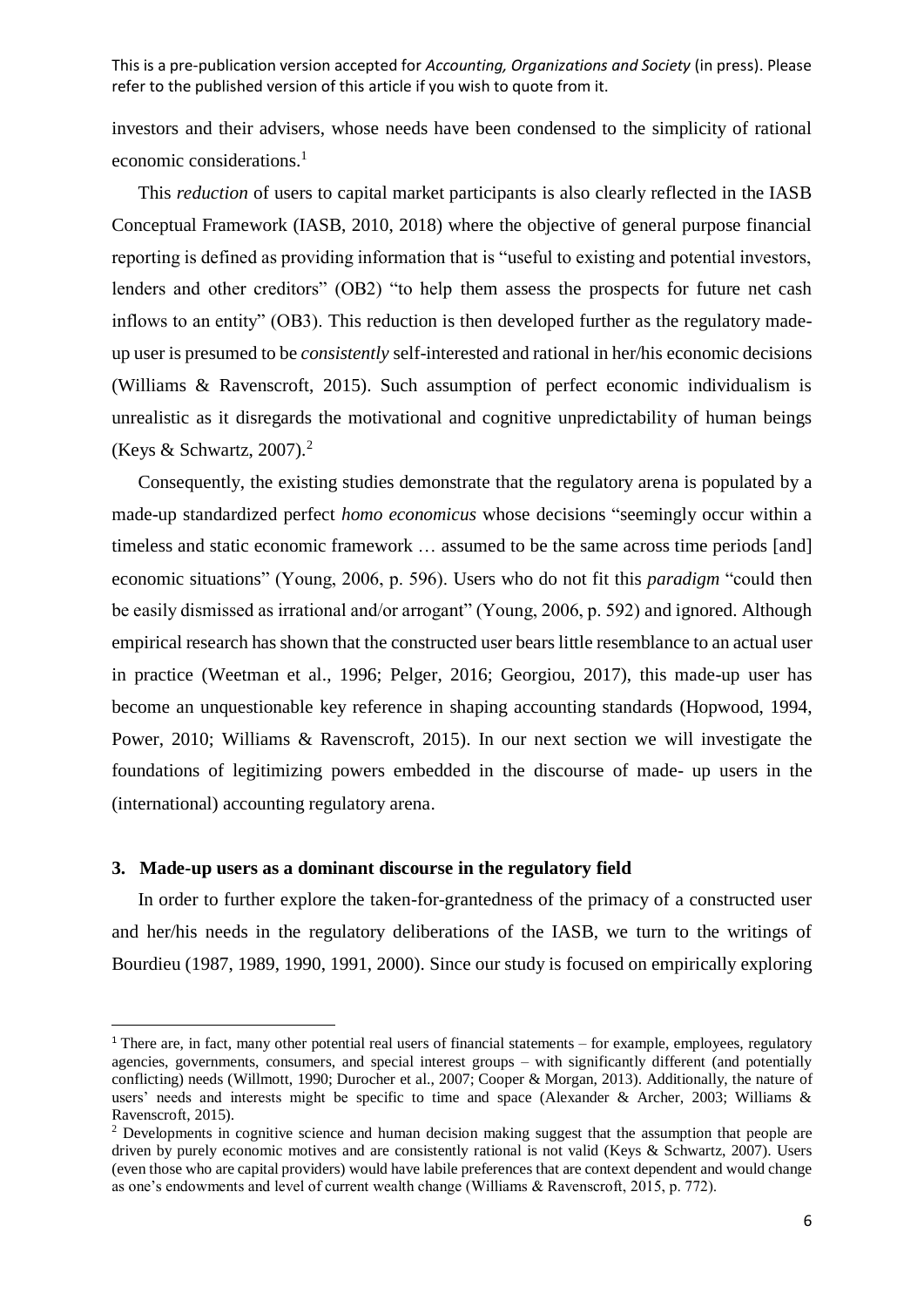*how* the made-up notion of users is discursively constructed and operationalized in the regulatory debates to legitimize constituents' positions, Bourdieu's work on language as power (Bourdieu, 1991) offers important theoretical anchors for our analysis.

In Bourdieu's view, the power of language derives from its capacity to perform *acts of naming*, which in turn produce our "matrix of appreciation and perception" (Bourdieu, 1990, p. 45). He argues that "by structuring the perceptions which social agents have of a social world, the act of naming helps to establish the structure of this world, and does so all the more significantly the more widely it is recognized, i.e. authorized" (Bourdieu, 1991, p. 105). These acts of naming are nothing more than specific linguistic practices and linguistic choices (words and combinations of words) that have been established over time through repeated interactions. What is more, some of the practices and choices become, over time, subject to specific social and historical conditions, generally recognized and accepted, which in turn gives them a *dominant* status and legitimizing powers. Such dominant linguistic practices become an integral part of both a learned yet deeply internalized set of dispositions shared by social agents that orient their perceptions, that is, habitus and structures of the specific social space (the field that they occupy). In this way, dominant linguistic practices and the norms, beliefs, and associations that they index acquire a *tacit grant of faith* (Bourdieu, 1987; see also, Gomez & Bouty, 2011), that is, hegemony. Hegemony dominates not through overt imposition or coercion but through the internalization and reproduction of habituated and thus taken-forgranted ways of reasoning and arguing that are expected and accepted by those occupying the field (Golsorkhi et al., 2009).

Every field is an area of structured, socially patterned activity or practice, in our case disciplinary and professionally defined as an (international) accounting standard setting. It is organized around the body of internal protocols, assumptions, and self-sustaining values that are reflected in and at the same time (re)produced by the dominant language practices that become integral to the field. This provides for the coherence, and to large extent autonomy, of the field (Terdiman, 1987, pp. 806-7; see also; Bourdieu, 1977, 1987, 1998; Malsch, Gendron, & Grazzini, 2011). Yet, this does not mean that external events or factors are not considered important by agents occupying the field, however, they do need to be translated to the *internal logic* of the field per dominant linguistic practices that constrain the range of possible legitimate ways to argue and deliberate (Bourdieu, 1987, 1990, 1998; see also, Martin, 2003; Andon, Free, & Sivabalan, 2014).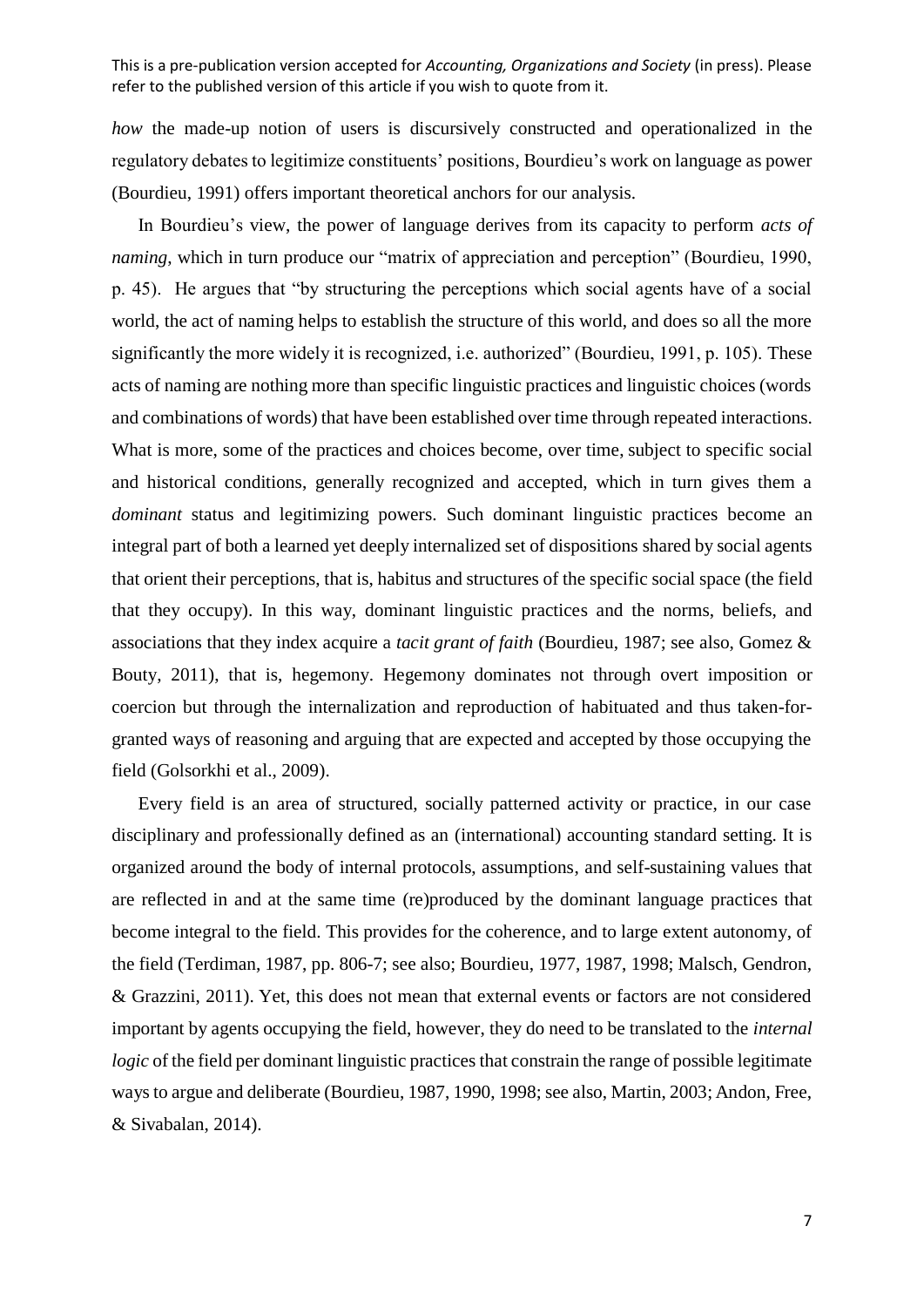Constructs such as relevance, reliability, comparability, and representational faithfulness but, in particular and more importantly, the overreaching notion of primacy of made-up users' needs, have become legitimate ways to persuade us that particular accounting practices are appropriate and desirable (Young, 2003, 2006). Young showed the trajectory of a made-up user gaining its taken-for-granted status as a "product of historical events, social processes and ideologies" (Young, 2006, p. 578).<sup>3</sup> Yet, the specific language choices were not the focus of her research. If we want to understand *how* the concept of made-up users functions as a dominant and thus legitimizing discourse (Bourdieu, 1991), we need to investigate in depth the recurrent language choices, i.e. building blocks that construct this notion. We do it by taking a lead from the linguistics insights on the habitual use of language as discussed in more detail in section 5 of our paper.

The hegemony of a made-up *homo economicus* as an exemplary user in the regulatory field is significant in structuring of the field. We suggest that no party in the (international) accounting regulatory arena would openly contest the primacy of users' needs in the regulatory field. Even if social agents operationalizing those taken-for-granted, that is, doxic notions can be challenged (there is always much controversy around how a made-up user would benefit from particular accounting solutions), the notions themselves cannot be (Bourdieu, 1987; Golsorkhi et al., 2009; see also, Young, 1996; Pelger, 2016). Such taken-for-grantedness represents both the most subtle and the most powerful system of domination. "If alternatives become unthinkable, challenges become impossible [and] the legitimated entity becomes unassailable by construction" (Suchman, 1995, p. 583). $<sup>4</sup>$ </sup>

What is really important for understanding the significance of the made-up users in the standard setting arena is that this taken-for-granted notion allows for the self-referential legitimization of the regulatory actions and outcomes. The focus on the *calculative economic* needs of users that has been constructed within accounting standard setting almost invariably requires the very information that the standards (or rather standard setters and key players in the field) have identified is of interest to users (Young, 2003, 2006). Arguably, this selfreferentiality is further reproduced by the recently increasing IASB regulatory user outreach

1

<sup>&</sup>lt;sup>3</sup> Users of financial statements and their needs have not always been a focus when judging 'goodness' of accounting practices. Young (2006) provides a historical overview on how the focus of the objectives of financial reporting in the 1960s and 1970s in the US shifted from a producer/practitioner oriented view (considering *what* accounting procedures would 'accurately' report economic transactions) to a user-oriented emphasis on decision making with emphasis on *why* and *for who* (see also, Williams & Ravenscroft, 2015).

<sup>4</sup>Pelger (2016) demonstrated the power of the dominant construct of the made-up user (based on narrowly defined decision usefulness) in the IASB debates on the objectives of financial reporting whereby the replacement or compromising of the construct itself "was neither thinkable nor doable" (Pelger, 2016, p. 60).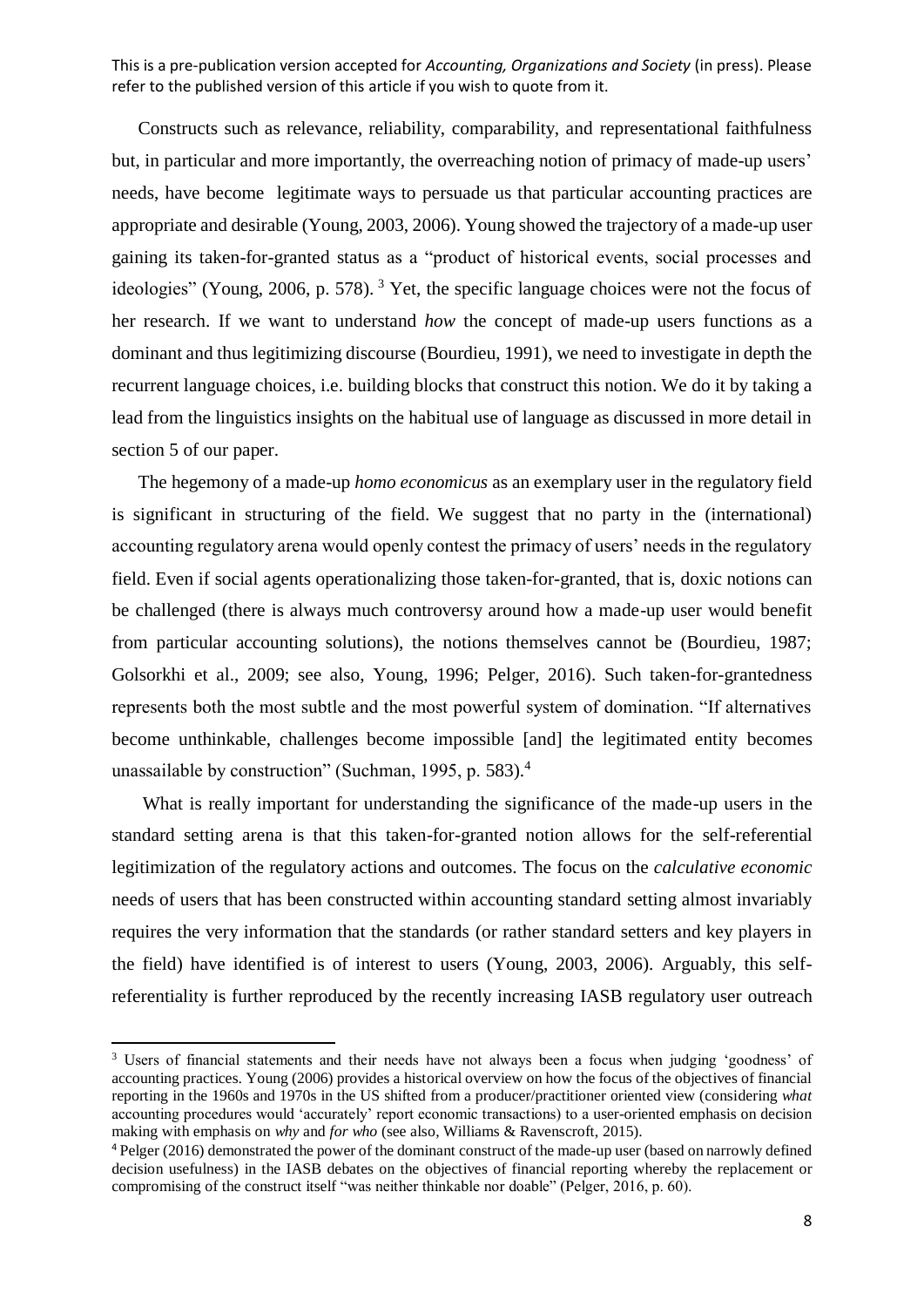activities that are supposed to increase integration of the diverse views of users. However, by focusing largely on investors and financial analysts they instead reproduce the dominant

paradigm of a *homo economicus*. <sup>5</sup> One could even argue that academic research that empirically investigates users' limited involvement in accounting standard-setting processes (e.g. Weetman et al., 1996; Harding & Mckinnon, 1997; Georgiou, 2010; Georgiou, 2017) has also contributed to the reproduction of this reduced perceptive on users by focusing only on 'sophisticated' users, mainly financial analysts and institutional investors, as "an established user group of accounting information, and one that is more likely to be familiar with accounting technology than other [user] groups" (Harding & Mckinnon, 1997, p. 56). Of course, one has to acknowledge issues with the empirical investigation feasibility of other users (whoever they might be) who potentially are not easily 'accessible' or interested in accounting issues.

We now proceed to the discussion of our data and the approach from the linguistics we take to explore empirically *how* this standardized made-up user is discursively deployed as a dominant language practice in the regulatory institutional discourse.

#### **4. Comment letters as exemplars of an institutional regulatory discourse**

1

Although the effects of comment letters on regulatory outcomes cannot be directly measured and are seen by some as questionable (Lagneau-Ymonet & Quack, 2012; Erb & Pelger, 2015; Morley, 2016; Pelger, 2016),<sup>6</sup> we selected comment letters on the IASB regulatory provisions as our data for the following rea. Such written submissions are a key element of the IASB procedural legitimacy (Pelger & Spieß, 2017, see also, Suchman, 1995), an important component of due process in public consultation, and thus a critical vehicle of interaction and negotiation in the regulatory arena (Mouck, 2004; Richardson & Eberlein, 2011; Jorissen et al., 2012). Because of their established and conventional genre, comment letters are paramount documents of *institutional routines* and hence constitute a valuable data

<sup>5</sup> For example, Pelger and Spieß (2017) reported how the IASB staff actively used its authority to decide who constituted an 'appropriate' user, eliminating many responses from the user online survey as they were not coming from "members of the investor community" (IASB, 2012, p. 1 in Pelger & Spieß, 2017, p. 76). The authors also found that this construct of the *homo economicus* was further supported by other IASB outreach activities, such as webcasts specifically aimed at the Chartered Financial Analysts (CFA) Institute that reinforced the views of the investment management industry as representative of the whole user community.

<sup>6</sup> There are no formal rules as to how or even if at all, IASB members (or members of any other accounting standard-setting body) should implement suggestions put forward in the comment letters (Pelger, 2016; Pelger & Spieß, 2017). Also, Pelger (2016) emphasized the significance of the 'hidden' phases of the regulatory deliberations and the influence of the IASB staff in interpreting comment letters and selecting evidence for discussions (see also, Morley, 2016). Finally, lobbying activities could involve other more indirect and informal forms of influence (Jorissen et al., 2012).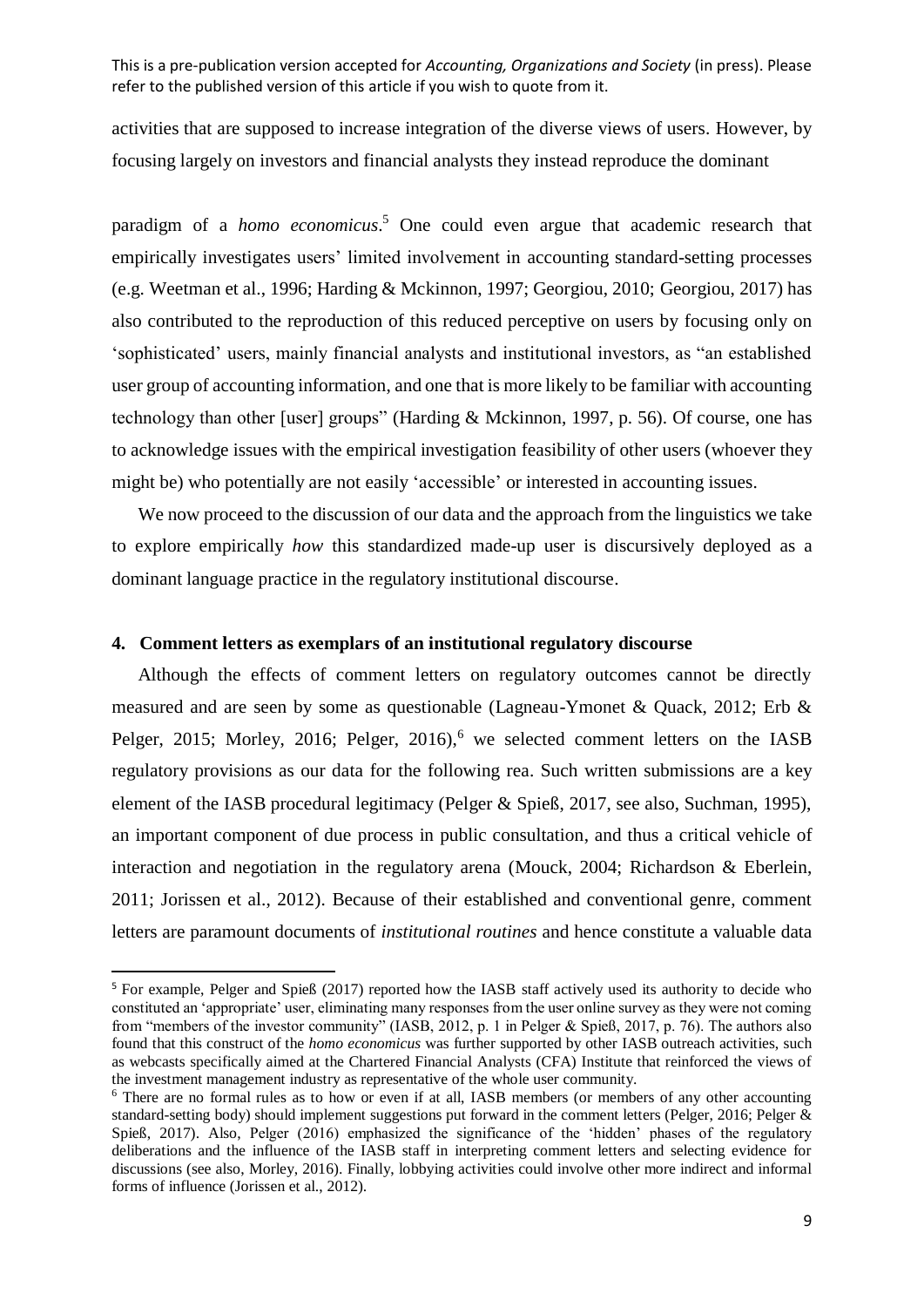source of institutional regulatory discourse. As such, they are loaded with the "habits, intentions, and rationales held by the agencies by which they have been created" (D'Adderio, 2011, p. 207; see also, Power, 2019). Therefore, they can offer vital insights into the workings of the habitual, that is, established ways to reason and argue, which constitute patterns of the dominant discourse in the regulatory field. In other words, institutional genres such as comment letters on accounting standard proposals do not represent personal idiosyncratic voices; they are written in compliance with explicit and implicit conventions of 'talking and writing' in any given field (Bourdieu, 1987; see also, Baker, 2006).

There is an extensive body of research exploring lobbying via comment letters with a focus on constituent participation (Sutton, 1984; Jorissen et al., 2012), the distribution of power, and impact of lobbying activities (Weetman, 2001; Erb & Pelger, 2015; Bamber & McMeeking, 2016; Crawford, 2017), as well as the intensity of the lobbying positions and nature of the arguments provided in the comment letters (Tutticci, Dunstan, & Holmes, 1994; Weetman et al., 1996; Stenka & Taylor, 2010; Weetman, 2001; Giner & Arce, 2012). However, we are not concerned with how impactful comment letters are, whether any particular lobbying group is more successful than others, or whether constituent participation does indeed succeed in maintaining the IASB's legitimacy.

Here, we add to the above literature by focusing solely on the language used in comment letters (lexicon as well as syntax and semantics) to explore deep-seated discursive patterns evidenced by reoccurring language choices associated with the doxic notion of the made-up user. Given that comment letters are formalized manifestations of internalized strategies and practices retained by the text producers, we want to investigate exactly *how* the fictitious regulatory user is constructed and operationalized as a dominant discourse to see whether 'the use of made-up users' differs among different accounting constituents, including actual users who submitted comment letters.

In order to conduct our comparative analysis we assign the producers of the submissions into four main constituent/lobbying groups that we posit represent the main sources of influence within the international regulatory arena and thus shape regulatory discourse. Those are: (1) the accounting profession, (2) preparers, (3) regulators, and (4) 'real' users themselves. We reflect here a frequently used taxonomy underpinning research into accounting standard setting that is linked to what Booth and Cocks (1990, p. 518) termed "historical blocs and the social relations of production" based on broadly considered commonality of expertise, interests, and modes of rationality. The accounting profession group comprises accounting and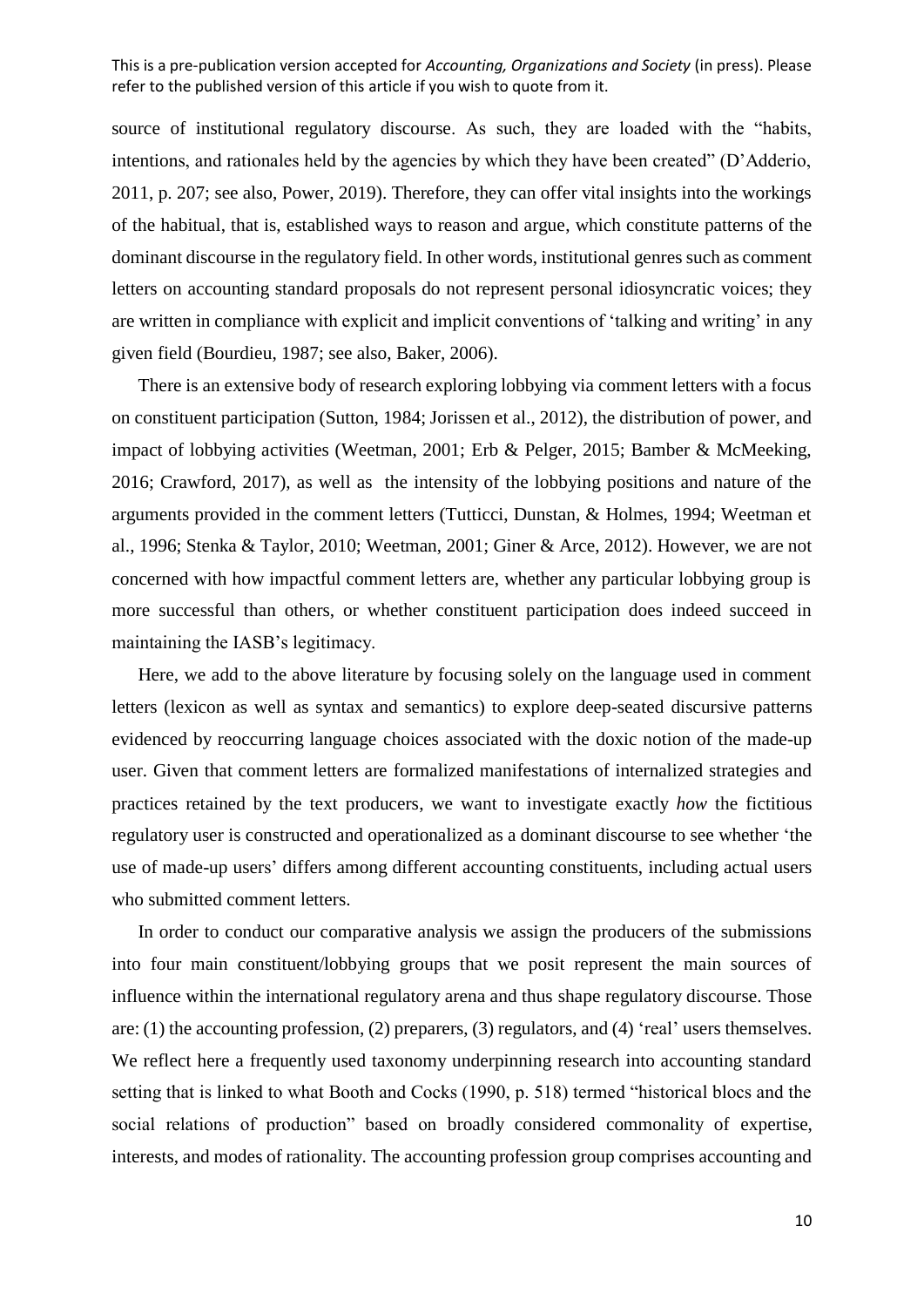audit firms, as well as associations of accountants and auditors. The preparers' group covers both corporate and financial preparers, that is, commercial, industrial, service companies, and financial institutions (including insurance companies) together with their associations. The regulatory group comprises national accounting standard setters, stock exchanges and securities commissions, and international regulatory authorities. Finally, the user group refers to investors and financial analysts and their associations as well as consumer organizations, treasuries, and governments (both local and federal). The above constituents are mentioned in the Preface to IFRSs (IASB, 2013, para 17) as the main stakeholders involved in due regulatory process. This taxonomy amalgamates classifications used for example by Giner and Arce (2012), Jorissen et al. (2012), and Pelger and Spieß (2017).

Our particular data sources are comment letters submitted by the constituents in relation to the IASB proposals on (i) group accounting (and related disclosures) and (ii) leases. Each of the proposals addresses issues of off-balance sheet financing. In terms of group accounting, we focus on Exposure Draft (ED) 10 *Consolidated Financial Statements* (IASB, 2008), which resulted in the release of the two accounting standards IFRS 10 *Consolidated Financial Statements* (IASB, 2011a) and IFRS 12 *Disclosure of Interests in Other Entities* (IASB, 2011c). We also consider the Discussion Paper (IASB/FASB, 2008) and the subsequent Exposure Draft (IASB/FASB, 2010a) on *Conceptual Framework for Financial Reporting: The Reporting Entity*. The former three regulatory documents deal with the parameters of consolidation and disclosures at the standard level, while the latter two address these issues at the conceptual level. In our analysis we also look at the Exposure Draft (ED) 9 *Joint Arrangements* (IASB, 2007), which was followed by IFRS 11 *Joint Arrangements* (IASB, 2011b), and which establishes the principles for financial reporting by parties to joint arrangements. In terms of accounting for leases, we consider three regulatory proposals: Discussion Paper DP/2009/1 *Leases: Preliminary Views* (IASB/FASB, 2009) and two subsequent Exposure Drafts – ED/2010/9 (IASB/FASB, 2010b) and ED/2013/6 *Leases* (IASB/FASB, 2013). These three regulatory proposals were followed by the release of a new leasing standard IFRS 16 *Leases* (IASB, 2016) in January 2016. The regulatory documents considered in this paper are presented in Table 1.

|  |  | Table 1. Regulatory documents on group accounting and on leases |  |
|--|--|-----------------------------------------------------------------|--|
|  |  |                                                                 |  |

| <b>Regulatory Documents</b> |
|-----------------------------|
| Group Accounting            |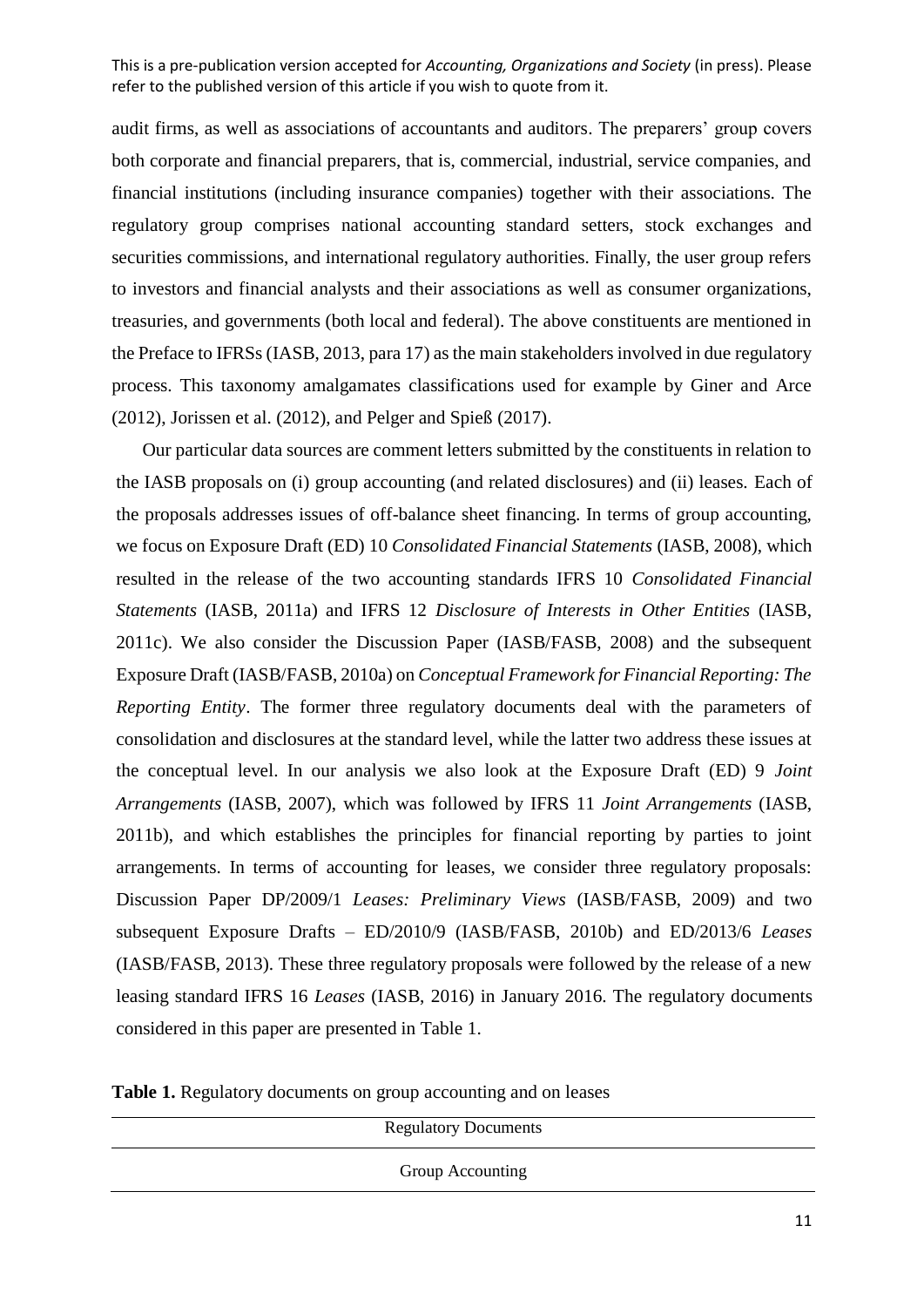Discussion Paper (DP) *Conceptual Framework for Financial Reporting: The Reporting Entity.*  IASB/FASB, 2008 Exposure Draft (ED) *Conceptual Framework for Financial Reporting: The Reporting Entity.*  IASB/FASB, 2010a Exposure Draft (ED) 10 *Consolidated Financial Statements*. IASB, 2008 IFRS 10 *Consolidated Financial Statements*. IASB, 2011a IFRS 12 *Disclosure of Interests in Other Entities*. IASB, 2011c Draft (ED) 9 *Joint Arrangements*. IASB, 2007 IFRS 11 *Joint Arrangements*. IASB, 2011b

Leases

Discussion Paper (DP/2009/1) *Leases: Preliminary Views*. IASB/FASB, 2009 Exposure Draft (ED/2010/9) *Leases*. IASB/FASB, 2010b Exposure Draft (ED/2013/6) *Leases.* IASB/FASB, 2013 IFRS 16 *Leases*. IASB, 2016

The particular provisions on group accounting and leases have been selected for our study because of their significant implications and highly contentious nature, which, we suggest, would instigate the broad spectrum of discursive patterns in regulatory negotiations. Both group and lease accounting are common financial reporting matters for entities that comply with the IFRS. The group accounting proposals represent a significant change to the process for determining which entities are included in the consolidated statements and, therefore, kept on or off the balance sheet of the group reporting entity in question (Davies, 2011; Nobes, 2014). Leasing arrangements constitute a major and increasing feature of economic activities for large businesses and the proposals provide a new approach to lease accounting, therefore having a significant impact on the value of assets and liabilities included on or off the balance sheet (Cornaggia, Franzen, & Simin, 2013). Any accounting treatments that implicate offbalance sheet financing due to its significant economic implications have proven to be highly contested, as evidenced by fierce debates on the effects on debt covenants, regulatory capital metrics, compliance costs, employee compensation benchmarks, and IT systems (Stenka & Taylor, 2010; Davies, 2011).

The comment letters on these specific provisions therefore, we suggest, constitute rich textual sources to show the ways in which the 'made-up users are used' in the regulatory debates generally. It ought to be noted that we seek to provide evidence of the structural patterns of the dominant regulatory discourse that are not accounting issue and thus accounting standard specific. At the same time, of course, the more controversial and more widely relevant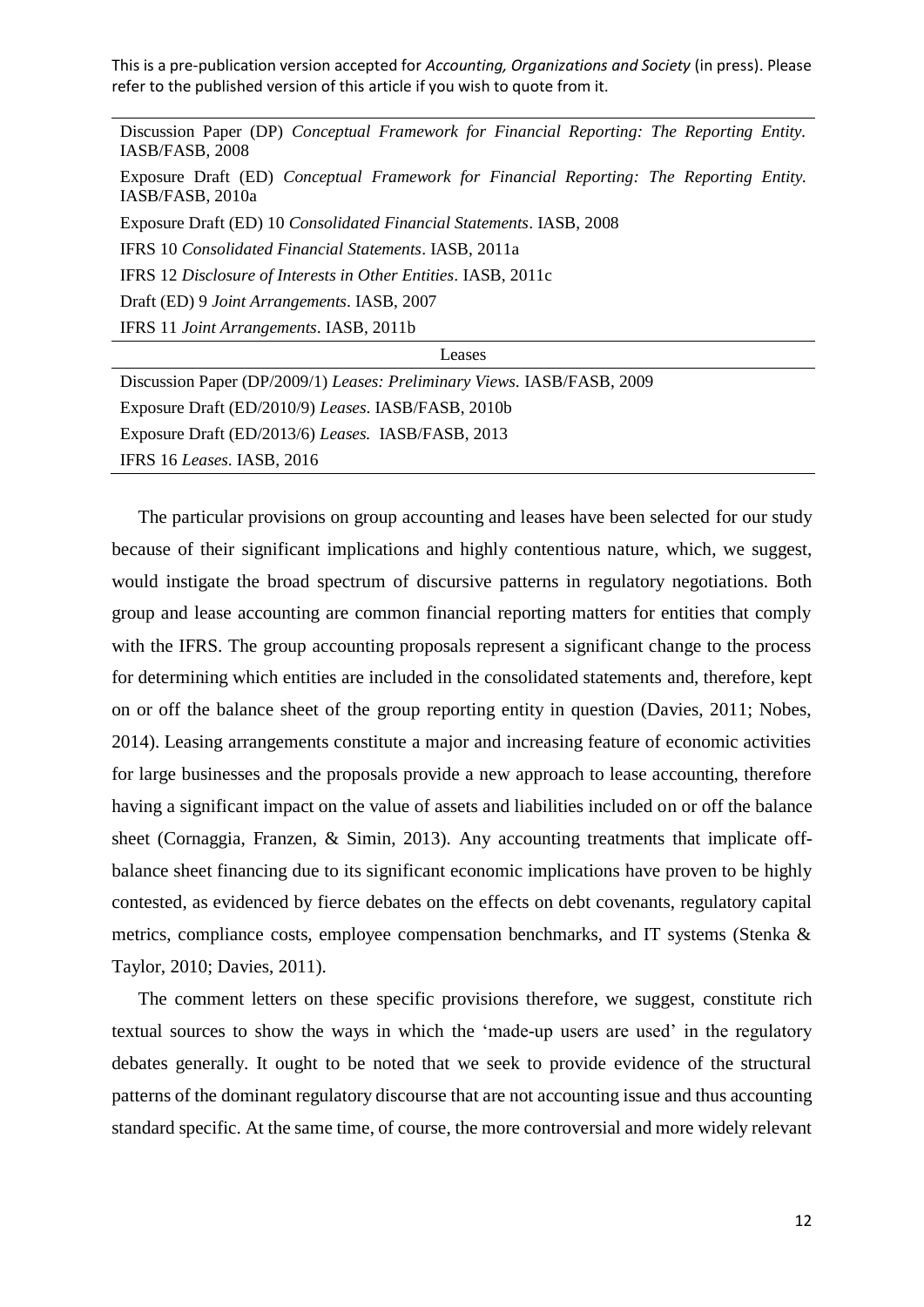the issues, the bigger and richer the discursive data because of the volume of interest and variation in opinion and stance (Fairclough, 1989).

In the next section we discuss the approach that we use to investigate recurrent language choices around the notion of made-up users across the main constituents groups that submitted comment letters on those IASB proposals.

#### **5. The phraseological theory of meaning and a corpus-based approach to discourse**

In order to understand and compare *how* the doxic notion of a made-up user is discursively constructed and operationalized across the main accounting stakeholder groups, we adopted a linguistic corpus-based approach to discourse, which, to our knowledge, has not yet been fully utilized in accounting research.<sup>7</sup> We apply this computer assisted set of methods because they allow us to identify recurrent language patterns, that is, collocations in a large amount of naturally-occurring textual data, that is, a corpus.<sup>8</sup>

The concept of collocation goes back to the *phraseological theory of meaning* and work of one of the most prominent linguists John Rupert Firth (1890–1960) who introduced this concept to modern linguistics. Firth (1957) defined collocations as the *habitual* and *recurrent* juxtaposition of words with particular other words that have consequences for meanings. The concept of collocation is based on the fact that meanings arise from the typical combinations of the word with other words in context of use (Stubbs, 2001). How a word combines with other words can give it distinctive meanings, sometimes changing its basic definition altogether.<sup>9</sup> It is only in recent years that the concept of collocation has been established as an underlying feature of texts through the work of the corpus linguist John Sinclair (1933–2007). Using a large corpus of texts and automated frequency counts, he has demonstrated empirically the pervasiveness of recurrent language choices as opposed to free combinations (Sinclair, 1991). Despite the possibility of combining words to create an infinite number of compilations (Chomsky, 1965), the choices that language users make in actual discourse are much more restricted. It is theoretically possible to us to say or write whatever we want but what we

1

<sup>&</sup>lt;sup>7</sup> We are aware of only one study (Rutherford, 2005) that adopts some tools from corpus-based approach for the analysis of corporate annual report narratives. The analysis, however, is only based on retrieval of word frequencies and involves manual coding of the most frequent words into positive or negative connotations in the context of companies' performance.

<sup>8</sup> Plural: corpora.

<sup>&</sup>lt;sup>9</sup> A good example is the word 'cosy', the basic and positive meaning of which is that of comfort. As it happens, 'cosy' co-occurs with the phrase 'little relationship' but the phrase 'cosy little relationship' changes its positive meaning into the negative one of cliquey. 'Flamboyant' is another good example, which means confidence and stylishness. Yet, in combination with 'expenses', as in 'flamboyant expenses', it loses its positive associations and acquires the negative meaning of excess.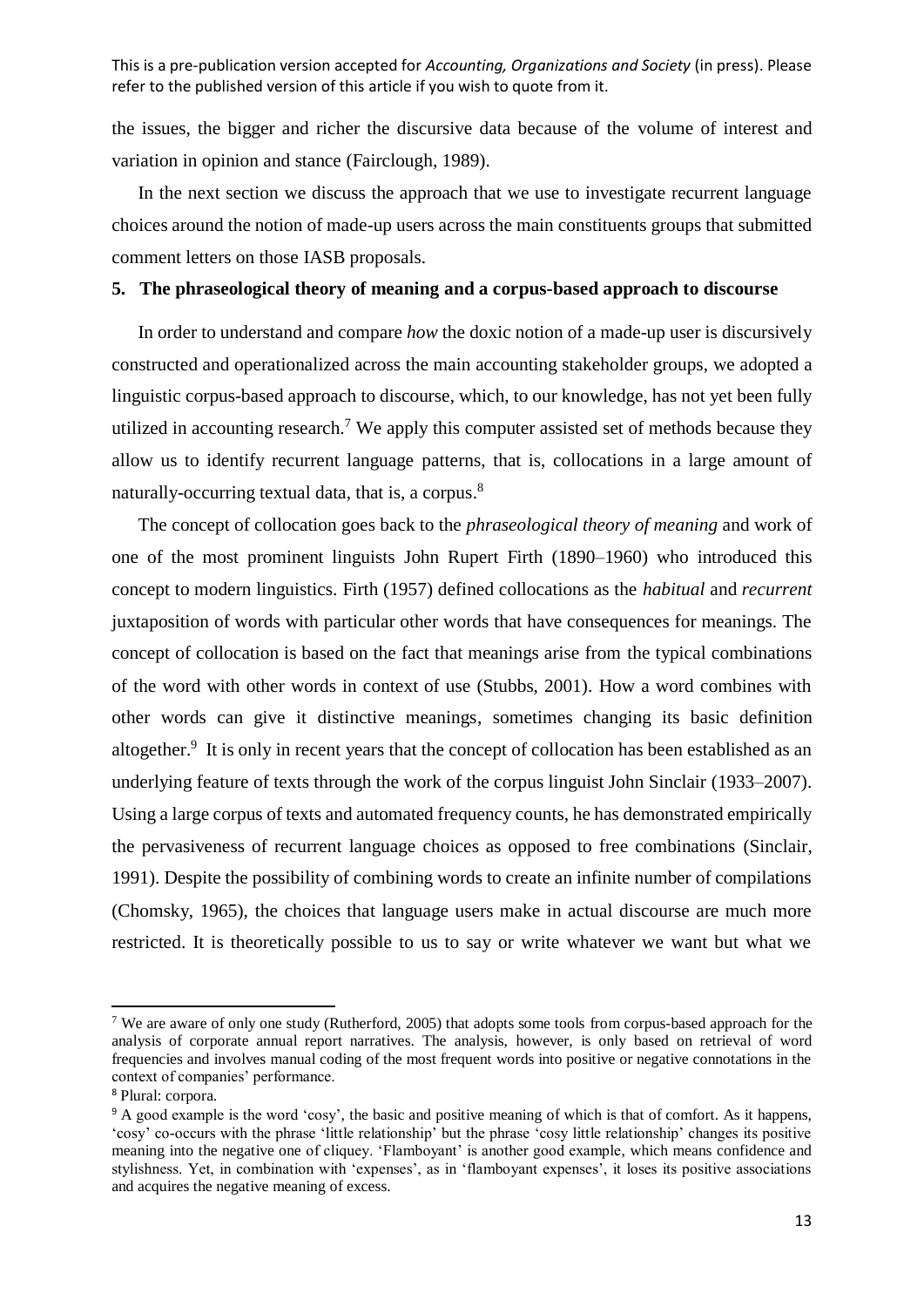actually say or write is much more routinized and conventionalized and it is so because of social, cultural, and institutional conventions of what is appropriate or not appropriate in any given context and genre (Stubbs, 2001; see also, Bourdieu, 1991).

The concept of collocation therefore has two important implications for understanding how identities and ideas are constructed, deployed and reinforced via discourse, specifically institutionalized forms of discourse as is the case in our study.

- 1) We should not focus on single isolated words; in order to understand how words are discursively operationalized (such as, for example, the term 'user'), we need to go beyond single words and study their use in context, specifically, their lexical neighbourhoods and the repeated items within the neighbourhoods, that is, collocations. Furthermore, collocations as combinations of words need to be further contextualized by studying the extracts of texts in which they occur. Here, close readings and analysis of abstracts of texts (as used in qualitative interpretative accounting research) is indispensable.
- 2) Collocations understood as recurrent word combinations are not just a matter of individual preferences but reflect *established* discursive practices of the epistemic community (e.g., accounting profession, preparers, regulators or 'real' users) to which the text producers belong (Stubbs, 2001; cf. van Dijk, 1995). Collocations can therefore point to the existence of conventionally used and thus taken-for-granted discursive patterns that enact the *implicit logic* of the field that the communities occupy (cf. Baker, 2006, see also, Bourdieu, 1991).

Given the above, we see a conceptual similarity between the concept of collocation and Bourdieu's (1990, 1991) theorizing of the reproduction of dominance through habitus, of which (habituated) language use is a part. We therefore posit that through the analysis of recurrent language choices (i.e., collocations as habituated language use) we can empirically identify and explore the discursive patterns through which dominance is exercised. In other words, we can examine *how* the hegemonic or doxic notion of users is discursively deployed by the key constituent groups in the international accounting standard-setting arena.

The corpus-based approach to discourse used in the present study is based on the principles of the *Corpus Linguistics* (CL) methodology, which has developed rapidly over the last three decades in the field of linguistics owing to the advances and the availability of linguistic software programmes that allow the exploration of large textual data systematically to "uncover linguistic patterns which can enable us to make sense of the ways that language is used in the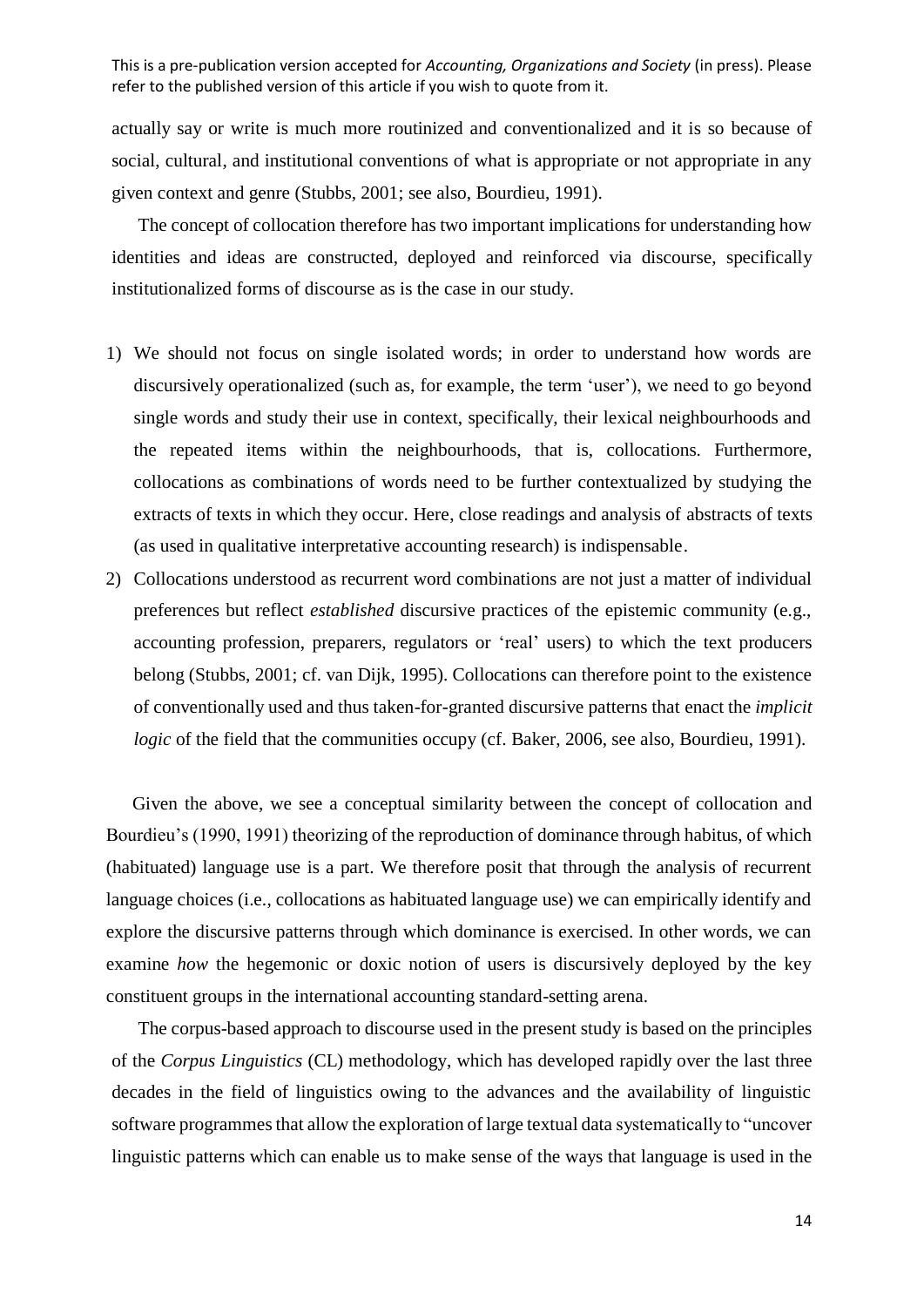construction of discourses (or ways of constructing reality)" (Baker, 2006, p. 11). Insights derived from corpus research have increased our understanding of many discourse domains by providing empirical evidence for the existence of language regularities and patterns that could run counter to intuition or not be immediately visible to the 'naked eye' (e.g. Baker, 2006; Jaworska, 2016). This methodological approach has proved vital in studying structural patterns of discourse around socially significant issues such as racism (Krishnamurthy, 1996), homosexuality (e.g. Baker, 2004), climate change (e.g. Grundmann & Krishnamurthy, 2010; Jaworska, 2018), refugees (e.g. Gabrielatos & Baker, 2008), and feminism (e.g. Jaworska & Krishnamurthy, 2012).

The *Corpus Linguistics* (CL) methodology is based on frequency counts, which are a good point of entry into a corpus, and which are used to identify collocations. Collocation is formally identified in the CL methodology as a strong lexical association between two or more words within a certain span, normally five words to the left and five to the right  $(-5 \text{ and } +5)$  at the certain frequency cut-off point (McEnery & Hardie, 2012). Before proceeding further we will demonstrate how our methodology of a corpus-based discourse analysis, which is novel in accounting research, can contribute to existing approaches to discourse in accounting literature.

Since the 1960s accounting scholars have been paying increased attention to language and discourse (for example, Soper & Dolphin, 1964; Hines, 1988; Morgan, 1988; Carruthers & Espeland, 1991; Thompson, 1994). There is now a large body of research investigating a variety of texts produced in the accounting domain and leading to the development and refinement of many theoretical and methodological positions (Beattie, 2014). This also includes an extant literature on discourse in the accounting regulatory arena (Warnock, 1992; Robson, 1994; Masocha & Weetman, 2007) and on the rhetoric of users in particular (Young, 2003, 2006).

Methodologically, accounting scholars adopt three approaches to discourse: a pure quantitative approach (e.g., Robb, Single, & Zarzeski et al., 2001; Li, 2008; Cho, Roberts, & Patten, 2010), a mixed method approach that explores contents performing qualitative analysis with some forms of quantification using tools such as NVivo (e.g., Beattie, McInnes, & Fearnley, 2004; Brivot & Gendron, 2011; Baudot, Roberts, & Wallace, 2017), or a qualitative approach such as Critical Discourse Analysis (CDA) (e.g., Young, 2003; Masocha & Weetman, 2007; Nielsen & Madsen, 2007; Duval, Gendron, & Roux-Dufort, 2015; Stolowy, Gendron, Moll, & Paugam, 2018; Lupu & Sandu, 2017).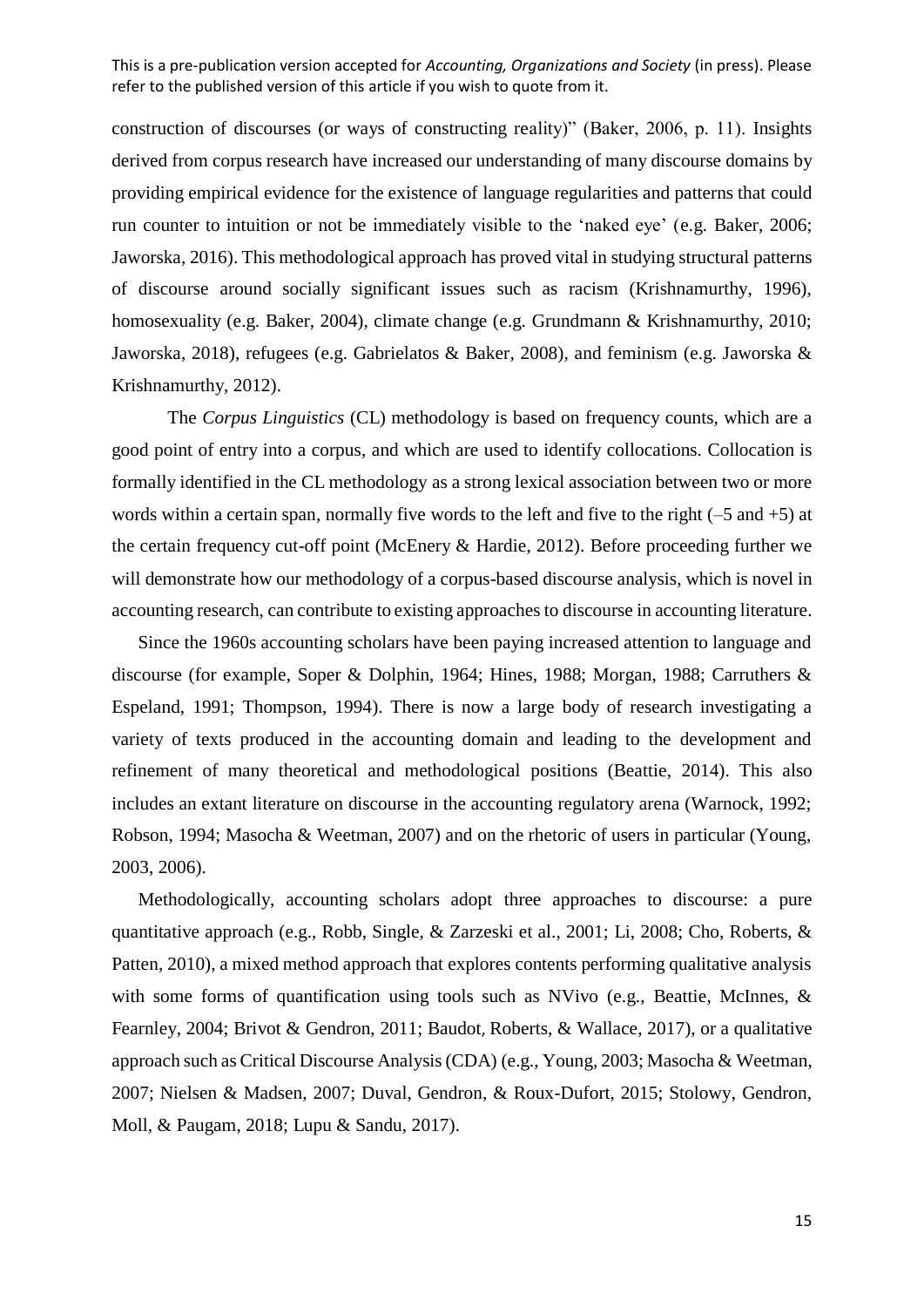The first approach studies large amounts of textual data but conceptualizes language primarily as chunks of information, that is, as a 'bag of words' that can be turned into some form of numerical data (scores, indices) and then correlated with selected non-language variables (e.g., certain performance indicators). This approach is associated with disclosure index studies (e.g., Robb et al., 2001), readability research (e.g., Li, 2008), and more recently with forms of sentiment analysis assisted with computational software programmes (Tetlock, 2007; Cho et al., 2010). Within the quantitative approaches, the notion of readability proved to be particularly popular as an indicator of language complexity, which, in turn, is assumed to be a form of obfuscation or concealment. Readability is mostly measured using the Fog Index, which is based on two components: the number of complex words (words that contain more than two syllables) and the average sentence length. The amount of research on readability of corporate disclosures is vast and most studies, specifically those that are based on a large amount of text (e.g., Li, 2008), show correlations between linguistic complexity measured by the Fog Index and earnings persistence. Yet, the metrics used to identify readability are problematic. This is because they were initially designed and tested on children's literature and it is doubtful whether they are reliable measures to examine 'technical' texts such as disclosure documents (Beattie et al., 2004). From a linguistic point of view, sentence length and the number of syllables are doubtful measures of reading difficulty. Longer sentences can be easier to understand, as they often contain conjugations that make relations clearer, while polysyllabic words are formed using well understood affixes (Bailin & Grafstein 2001). Moreover, studies that focus solely on readability are rather one-dimensional and capture only one side of language, namely the form (Rutherford 2005), while ignoring the semantics of words. It is, after all, the meanings of words in context that contributes to the formation of views and perceptions.

In a similar vein, studies that turn large amounts of textual data into sentiment or other scores with the help of computational tools (e.g., DICTION) do not take into account the actual workings of language in context (Sydserff & Weetman, 2002; Tetlock, 2007; Cho et al., 2010). Most of the tools are based on dictionaries that assign one specific meaning to the word independent of its context of usage. As already noted the phraseological theory of meaning (Firth, 1957) has shown that meanings are not stable entities but change in context, specifically when words combine with other words. In addition, tools such as DICTION or other similar text analysers used to assign optimism or positivity scores (e.g., sentiment analysis) do not pay attention to grammatical words and grammatical relations. For example, a sentence such as 'I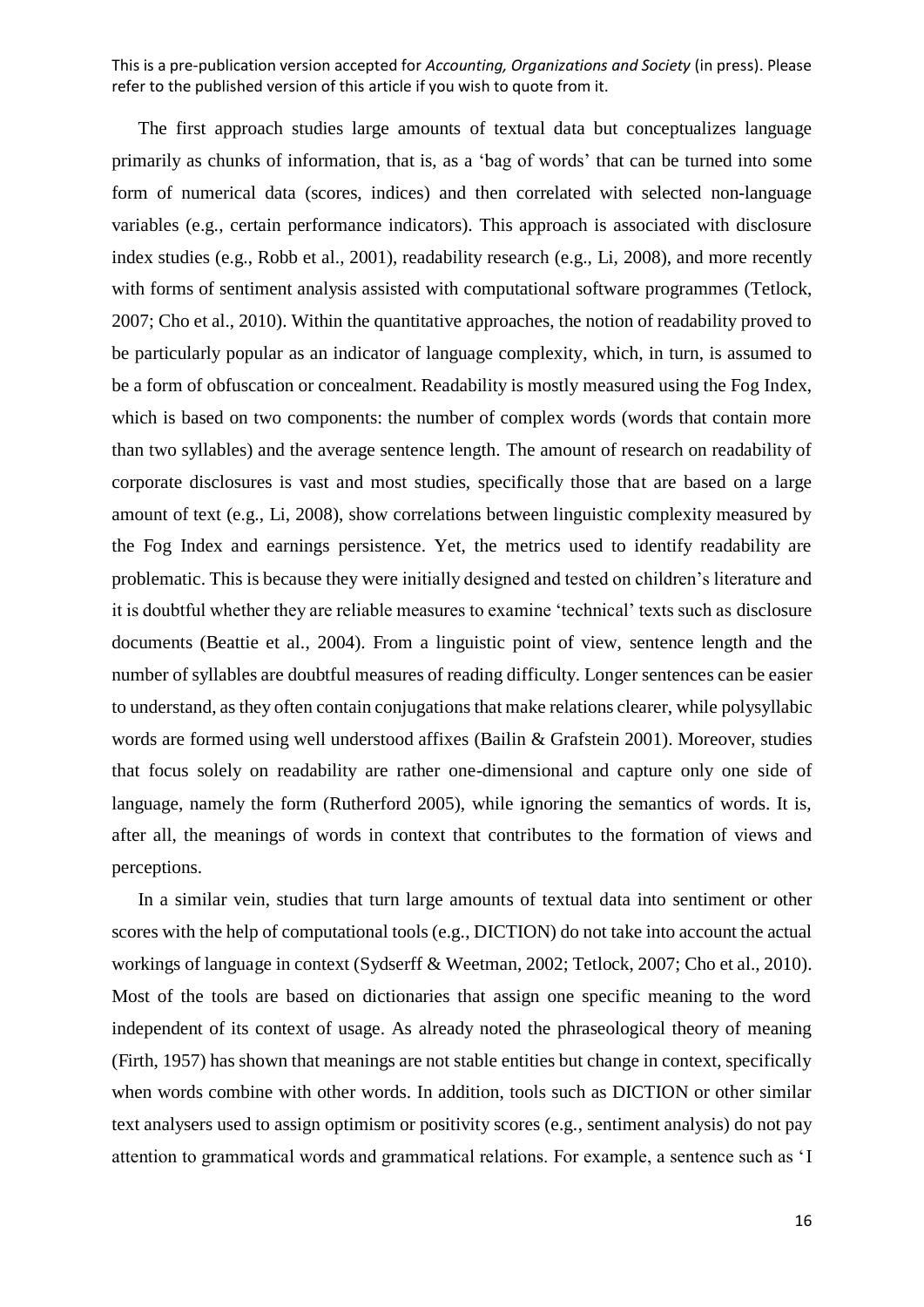am not happy, pleased or loved' will be assigned a positive score because of the existence of three positive words as defined by dictionaries, while the key grammatical item 'not', which positions the whole sentence as negative is ignored. Research using this kind of tool therefore offers a rather crude capture of meanings expressed in texts and any claims related to language or discourse based on this kind of study should be treated with caution.

Creating indices of themes or topics is another popular approach in quantitative accounting research concerned with texts (e.g., Robb et al., 2001; Beck et al., 2010; Joseph & Taplin, 2011). While index studies offer interesting insights into the representations of specific topics in accounting documents, indices are mostly based on categories that are defined *a priori* and then searched for in texts. The problem with *a priori* selection is that it might omit topics that are present in the actual data limiting empirical opportunities for the data to 'speak for itself'.

Mixed method approaches, often assisted with tools such as NVivo, have also been extensively adopted by accounting scholars studying texts (e.g., Brivot & Gendron, 2011; Hazgui & Gendron, 2015; Baudot et al., 2017). Although computer programmes such as NVivo have been praised for adding more robustness and rigor to manual qualitative analysis of texts (e.g., Smyth, 2008), labelling or coding procedures are not always fully explained and rarely validated. For example, using inter-raters and a measure of inter-raters' agreement such as Cohen's kappa coefficient is a procedure commonly adopted in social sciences, specifically content analysis and linguistics, to ensure better validity of coding procedures (Artstein & Poesio, 2008; Krippendorff, 2004), but such procedures are rarely utilized in coding accounting documents (e.g. Baudot, 2018).

Parallel to the content-analytical research, a number of accounting scholars have turned to qualitative approaches such as CDA (e.g., Nielsen & Madsen, 2007; Duval et al., 2015; Stolowy et al., 2018). CDA draws on the Foucauldian notion of discourse as a form of social practice (Foucault, 1972) and pays attention to language choices through which discourses, specifically dominant discourses, become manifest (see also, Fairclough 1989). Although this research offers rich insights into the ways in which organizations discursively construct and operationalize notions such as legitimacy (Lupu and Sandu, 2017), transparency (Nielsen and Madsen, 2007), or fairness (Gendron et al., 2016), in most cases the empirical basis of this research is small, making it difficult to generalize the findings beyond the studied texts and contexts. Also, purely qualitative discourse analysis may be prone to 'cherry picking' of texts and discursive features to prove a preconceived point (Kahneman & Tversky, 1973, Widdowson, 1998), while "swathes of 'inconvenient' data might be overlooked" (Baker &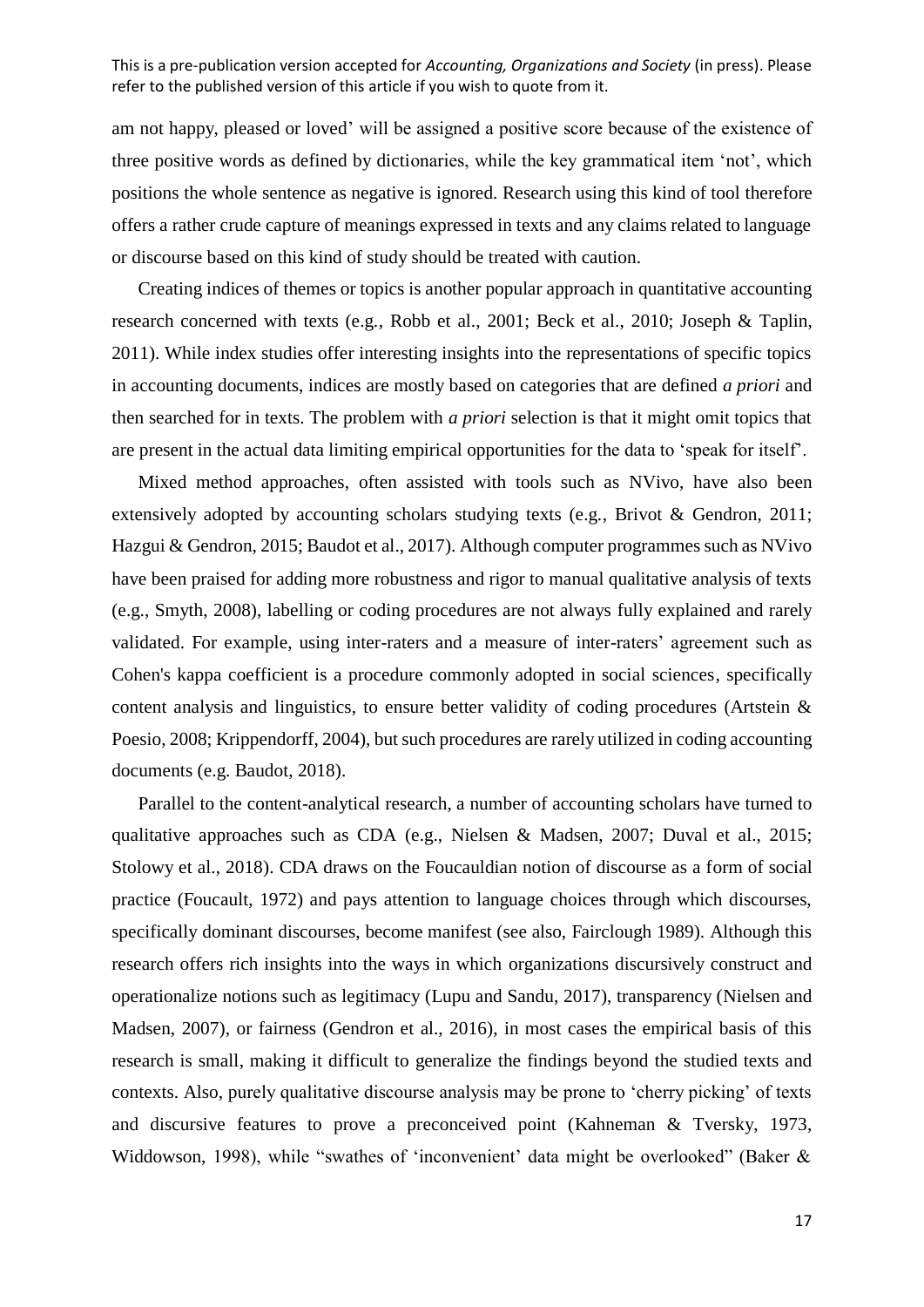McEnery, 2015, p. 5) (i.e., confirmation bias). Also, methodology based solely on reading the text is prone to the primacy effect as people in general tend to focus more on information they encounter at the beginning of an activity (Baker, 2006, p. 11).<sup>10</sup>

No method is perfect, and each approach comes with its strengths and limitations. However, the approach used in our study strikes the balance between purely quantitative and mixed or purely qualitative methods providing a both *bird's eye and street level view* combining simultaneously breadth and depth of analysis. In doing so, it can help reduce some of the limitations of the established approaches to discourse adopted in the accounting literature so far. Here we summarize the main benefits that a corpus-assisted discourse analysis informed by the phraseological theory of meaning (Firth, 1957) can offer for studying discourse in accounting:

- 1) in contrast to purely qualitative methods, the corpus-based approach is based on larger amounts of language data, making results more generalizable; lexical choices are explored consistently and systematically in large corpora of texts, which provides more reliable findings in terms of recurrent discursive patterns;
- 2) the use of a software programme reduces the confirmation bias and primacy effects (Kahneman & Tversky, 1973; Mynatt, Doherty, & Tweney, 1977; Vallone, Ross, & Lepper, 1985) that might be present in purely or mixed qualitative methods that rely solely or partially on a manual analysis (Baker, 2006; Pollach, 2012);
- 3) the corpus-based approach reduces the impact of preconceived assumptions because it lets the data speak first and provides outputs that were not expected or only partially expected thus allowing for serendipitous effects;
- 4) similar to purely quantitative approaches, the corpus-based method starts with quantifications (frequencies and collocations) and utilizes a software programme ensuring that the procedures are replicable – a researcher using the same corpus of texts and the same procedures will generate the same outputs; yet, in contrast to purely quantitative approaches the corpus-based approach does not turn the language data into scores or indices but explores meanings of words in context based on linguistic insights derived from the phraseological theory of meaning (Firth, 1957);

1

<sup>&</sup>lt;sup>10</sup> These human biases are not necessarily associated with any particular personal or professional circumstances of a researcher but simply a result of the way human beings process information in general.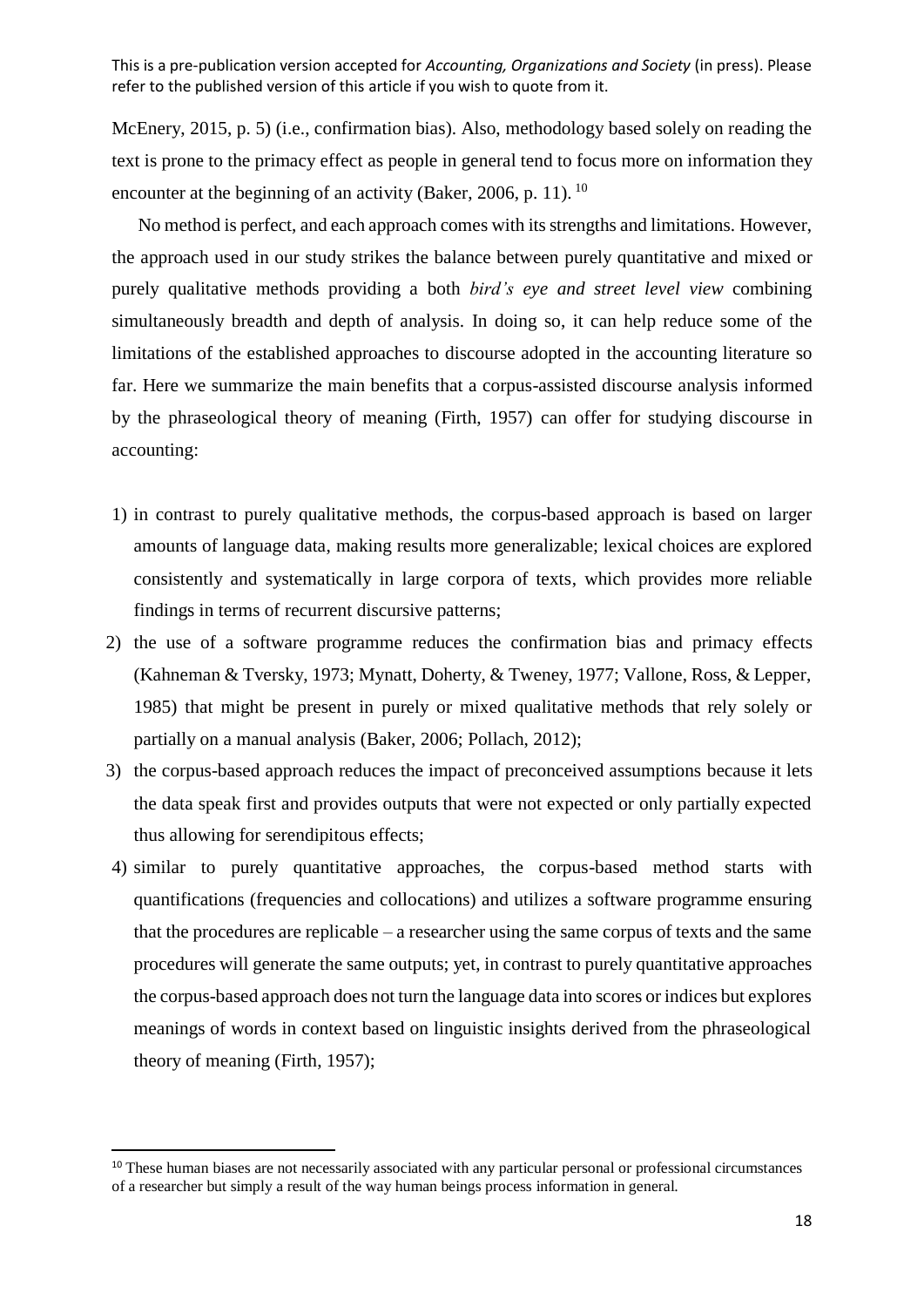- 5) the corpus-based approach utilizes quantifications (frequencies and collocations), which can usefully guard against over- or under-interpretation of results;
- 6) using a corpus-based approach does not stop a researcher from exploring selected texts from the corpus in more depth; it gives us the opportunity to explore large amounts of textual data simultaneously from *a bird's eye and street level view* so that using this approach and its quantitative tools, we can identify recurrent and salient patterns and see how consistently they are used across data sets; then, we can explore them in more depth reading the texts and using interpretive qualitative techniques to uncover the existence of more nuanced discursive strategies (Baker et al., 2008).

In order to address our research questions and explore what qualities and characteristics are attributed to the made-up users across four main constituent groups we have utilized the following procedures.

First, frequencies of the term 'user' in the comments letters produced by the four lobby groups were retrieved to demonstrate and compare the ranking of the term 'user' across all four data sets. This allowed us to position the term in the corpora and to assess comparatively the importance attached to the term. To complement the analysis, we also retrieved frequencies of all potential types of users mentioned in the IASB Conceptual Framework and IFRS Preface as well as referred to in the relevant academic literature (Willmott, 1990; Cooper & Morgan, 2013). This enabled us to identify the extent to which specific representations of users are featured on the pages of comment letters and what kind of social or epistemic domains they represent. We have also explored the strong noun collocations in proximity of the term 'user' that can point to identities that are habitually associated with the made-up users across the four lobby groups.

Second, in order to explore the characteristics that are systematically and routinely attributed to made-up users, we retrieved and compared the strong descriptor (i.e., modifier) and verb collocations of the term 'user' across the four data sets. This enabled us to reveal established language associations that are persistently linked with fictitious users, reflecting potential differences and commonalities in the discursive construction of this made-up category among the four lobby groups. Descriptor (i.e., modifier) collocations highlight attributes or characteristics persistently assigned to the made-up users, while verb collocations highlight actions and aspects of grammatical transitivity, which in turn can show the level of agency that users are attributed to.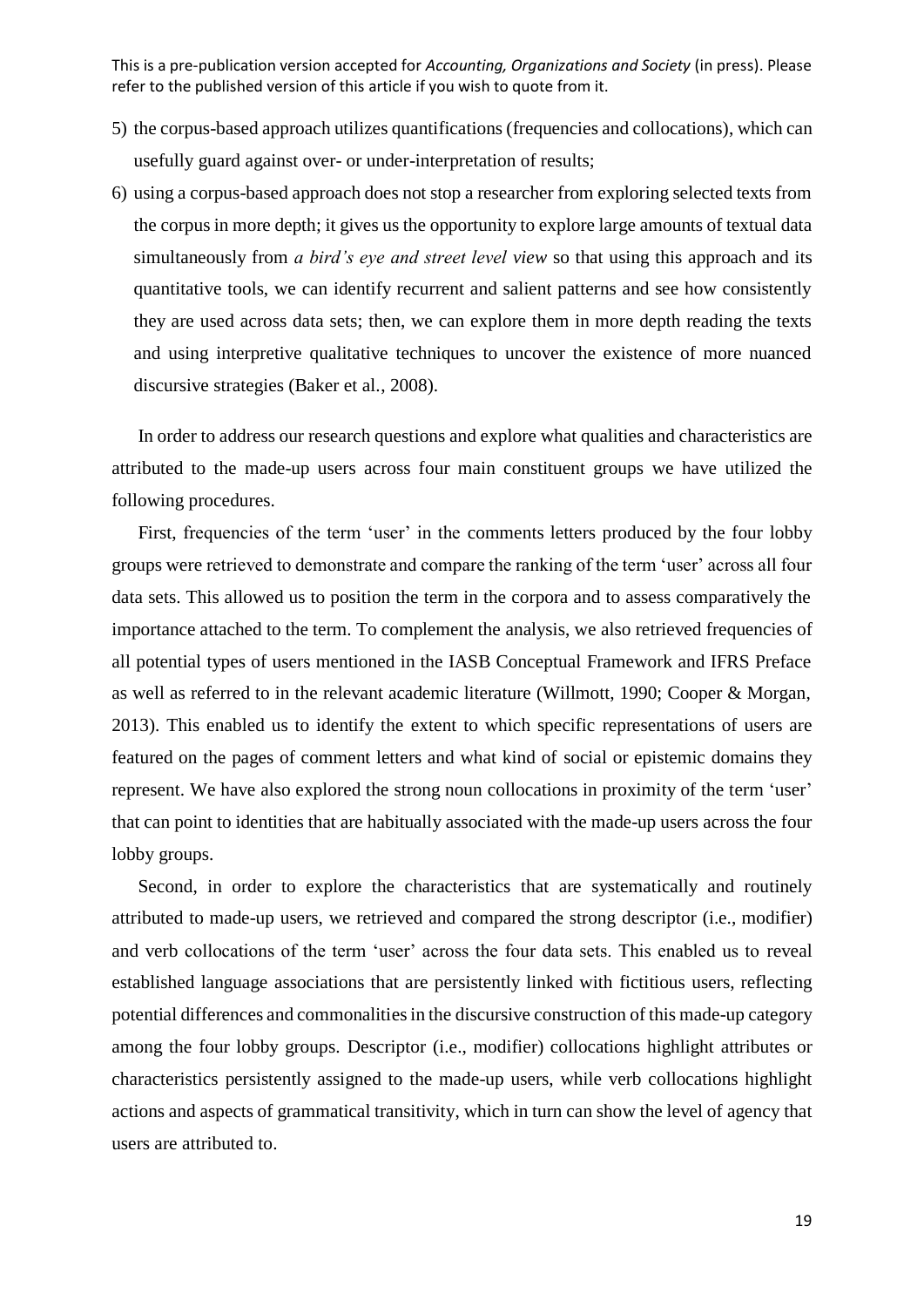Transitivity explains the relationships between participants and their roles in actions and processes described in textual data (Richardson, 2007). When studying transitivity, we can identify who does what to whom and as such "transitivity forms the very heart of representation" (Richardson, 2007, p. 54). If a social actor – in our case a made-up user – is portrayed as performing the action described by the verb, then she or he is referred to as an 'agent' and assumes the agency and corresponding responsibility for her or his action. In English, the agent is normally the sentence subject, as in *the user demands a change,* but in a passive sentence may be expressed in a prepositional phrase proceeded with *by*, as in *a change is demanded by the user*. If the user is portrayed as having actions performed *to* or *for* her/him, the social actor is at the receiving end of the action with agency and the corresponding responsibility diminished or removed. In linguistics, this is referred to as the 'patient' role. In English, the 'patient' position usually occurs in the object of the sentences, as in *the information assists/helps the user*. The emphasis on who performs the action described by the verb is important as it indicates the active, when in the 'agent', *versus* passive, when in the 'patient' position, designation of a social actor (here 'user'). Transitivity is, therefore, a key indicator of our perceptions of actors and actions we describe in the text, the perceptions we might not even be fully aware of. As research in cognitive sciences has shown, the kind of information included in the subject/agent position is always given more priority and importance than the information contained in the object/patient position (Verfaillie & Daems, 1996; Cohn et al., 2017).

In conducting our analysis we used the *Corpus Linguistic* software programme *Sketch Engine* (Kilgarriff, Rychlý, Smrz, & Tugwell, 2004) and the tools that the programme makes available; frequencies of words were retrieved using *Simple Query*, whereas *Word Sketch* was used for collocational analysis. *Word Sketch* retrieves collocations and groups them in accordance with their grammatical position in relation to the search terms (in our case 'user'). It automatically identifies modifiers as well as verb and noun collocations that are used with the search term depending on its syntactical position in the sentence. Various statistical tests are used to retrieve collocations. *Log Dice*, which we utilize in our study, is the most suitable metric for identifying and comparing collocations across corpora as it does not (in contrast to other commonly used statistics such as Mutual Information or T-score) depend on the total size of the corpus. This allows the researcher to have a consistent comparison measure across data sets of unequal sizes, as is the case in the present study. *Log Dice* has a theoretical maximum of 14 but the range of 7 and above indicates a strong association (Rychlý, 2008). We enrich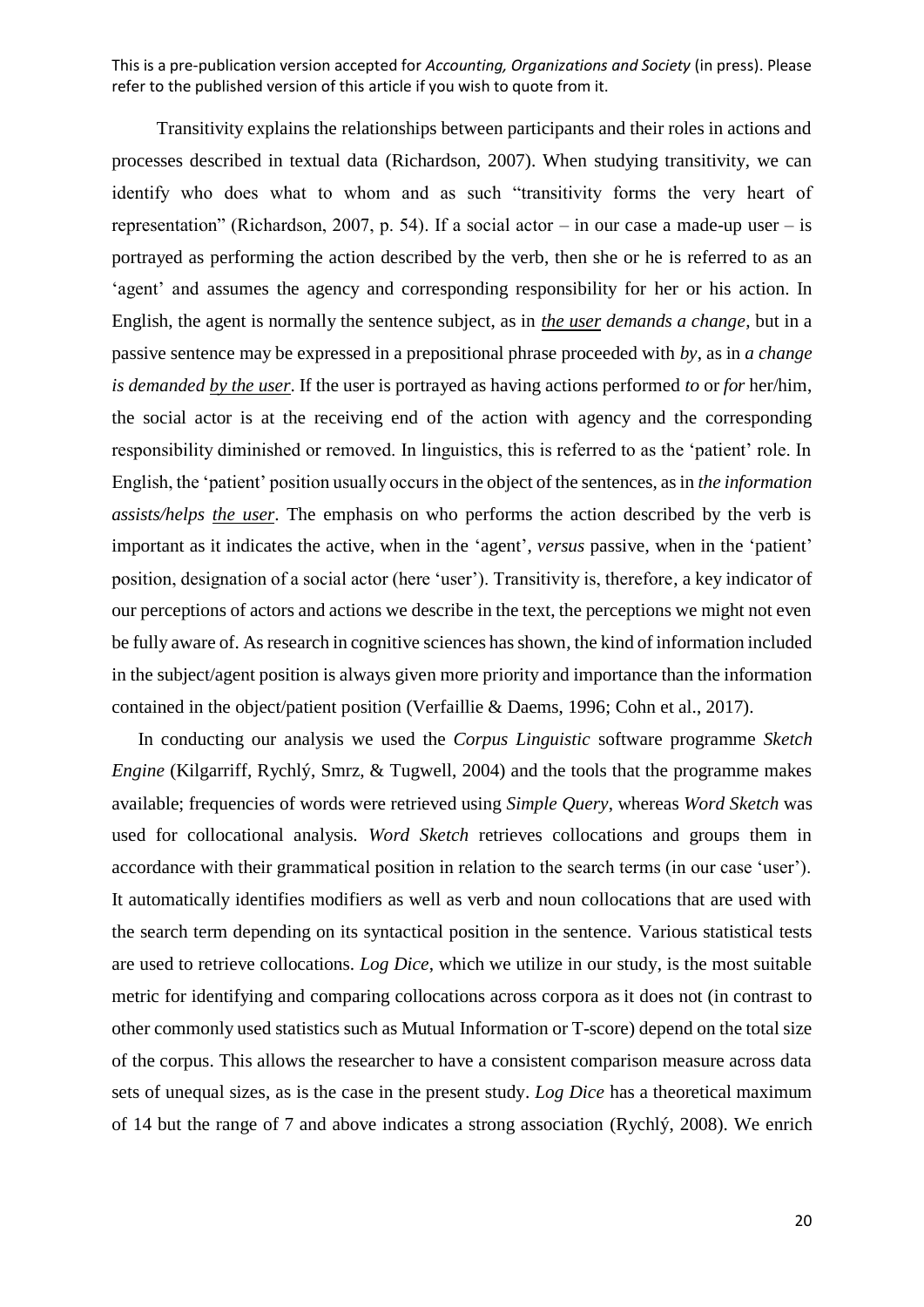our quantitative analysis by qualitative deeper investigation of the specific illustrative examples of the discursive constructs to contextualize our statistical findings.

We will now proceed to our empirical analysis of the comment letters to explore the qualities and characteristics attributed to the made-up users across the four constituent groups, including 'real' users themselves.

#### **6. Let's meet the made-up users!**

1

Overall, 2,300 responses have been submitted on the IASB proposals on group accounting and leases that we investigate. Table 2 presents the distribution of responses among the constituent groups – the substantial majority of  $1,627$  came from preparers, followed by the 358 accounting profession submissions, and 159 and 156 comment letters submitted by regulators and users respectively. The user group in our data sample is the smallest numerically, albeit by a marginal amount from the regulators. This is consistent with the extant research (e.g., Sutton, 1984; Weetman et al., 1996; Young, 2006; Durocher et al., 2007) and confirms the limited input from users in the regulatory processes (who vastly outnumber regulators) in the real world. At the same time our research data confirms that preparers comment most frequently on accounting regulatory proposals (Sutton, 1984; Tutticci et al., 1994; Weetman et al., 1996).

**Table 2.** Comment letters on the IASB regulatory proposals on group accounting and on leases

| Group              | <b>Accounting</b><br><b>Profession</b> | <b>Preparers</b> | <b>Regulators</b> | Users | Total |
|--------------------|----------------------------------------|------------------|-------------------|-------|-------|
| Comment<br>Letters | 358                                    | 1,627            | 159               | 156   | 2,300 |

Table 3 shows the number of times the lemma<sup>11</sup> 'user' occurs in our four data sets, that is, the responses submitted by the four constituent groups. Because of the different sizes of the corpora, the frequencies were normalized per 100,000 words to provide a more reliable base for comparison.<sup>12</sup>

<sup>&</sup>lt;sup>11</sup> The term 'lemma' is the canonical form or colloquially dictionary form of a word and includes all morphological forms (plural form, 3rd person singular etc.).

 $12$  The following formula was used for normalizing the frequencies: the raw frequency divided by the size of the corpus and multiplied by the base of normalization, which is 100,000. For example, the lemma 'user' occurs 1,467 times in the accounting profession corpus and the normalized frequency using the formula is 147 (1,467/1,000,174\*100,000).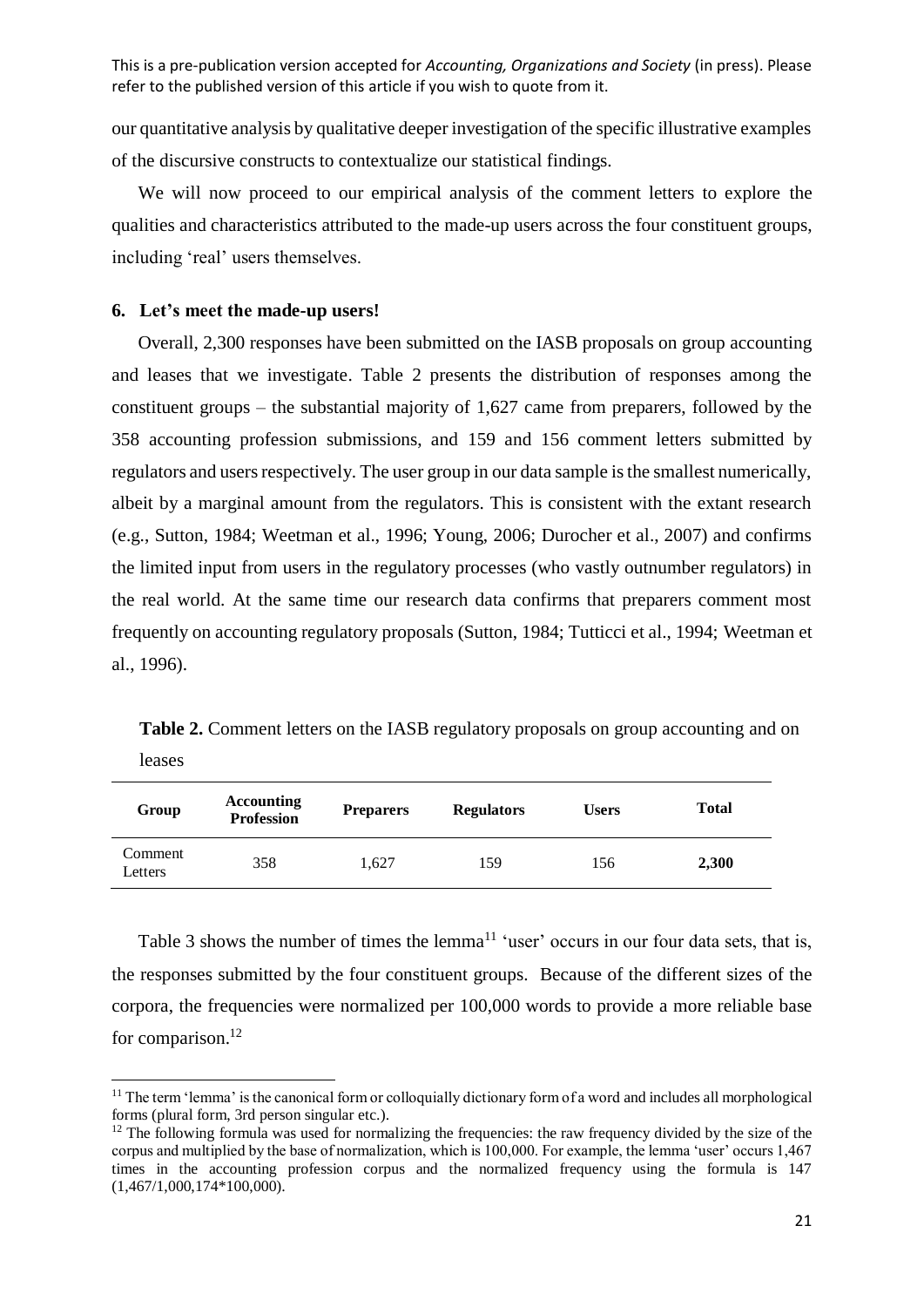|                          | Corpus Size <sup>13</sup> | $Rank^{14}$ | Raw Freq. | Norm. Freq. |
|--------------------------|---------------------------|-------------|-----------|-------------|
| Accounting<br>Profession | 1,000,174                 | 106         | 1,467     | 147         |
| Preparers                | 1,845,527                 | 99          | 2,979     | 161         |
| Regulators               | 456,046                   | 149         | 534       | 117         |
| <b>Users</b>             | 368,458                   | 100         | 550       | 149         |

**Table 3.** Frequencies of the lemma 'user' across the texts of the comment letters

As can be seen, the term 'user' is extensively utilized by all constituent groups. However, it occurs most frequently in letters from preparers, followed by letters produced by users and the accounting profession. The difference between the four corpora is statistically significant (Log-likelihood value<sup>15</sup> = 44.23,  $df=3$ ,  $p < 0.001$ ), which confirms that preparers utilize the notion of users more frequently than other constituent groups. This might be interpreted as an effective strategy adopted by preparers to distance themselves from potential allegations of self-interest (which arguably they are the most susceptible to) and instead advance users' need as an efficient legitimating strategy (Weetman et al., 1996). As discussed in Section 2 the formal acknowledgment of decision usefulness and focus on users (even if narrowly defined) is emphasized in the IASB Conceptual Framework (IASB, 2010) and we suggest preparers mobilize it as a 'safe' strategy that resonates not only with the general field specific sympathy for users (Hopwood, 1994; Young, 2006) but with the preferences of the IASB clearly and explicitly outlined in its official provisions. Discursive

The significance of the term 'user' in the comment letters' discourse is also confirmed by the rank of the lemma. As Table 3 shows, 'user' is a high frequency term in all four corpora and in the preparers' and users' corpora belongs to the 100 most frequent words. If we assume that the frequency and rank tell us something about the importance attached to the term, then undoubtedly the term 'user' plays a prominent role in letters submitted by all constituent groups. This provides statistical evidence for the significance of the notion of the made-up user in the regulatory field negotiations (Hopwood, 1994), and suggests that it is indeed an integral

1

<sup>&</sup>lt;sup>13</sup> The corpus size refers to the number of words in each data set.

<sup>&</sup>lt;sup>14</sup> It needs to be noted that approximately the top 30 words in each corpus are functional/grammatical words that do not have meaning as such as articles, prepositions, conjunctions, auxiliary verbs etc.

<sup>15</sup> Research in linguistics adopts the log-likelihood metric (instead of chi-square) to calculate statistical significance because this metric does not assume that data is normally distributed, which makes it suitable for analysis of real-life textual data (Dunning, 1993).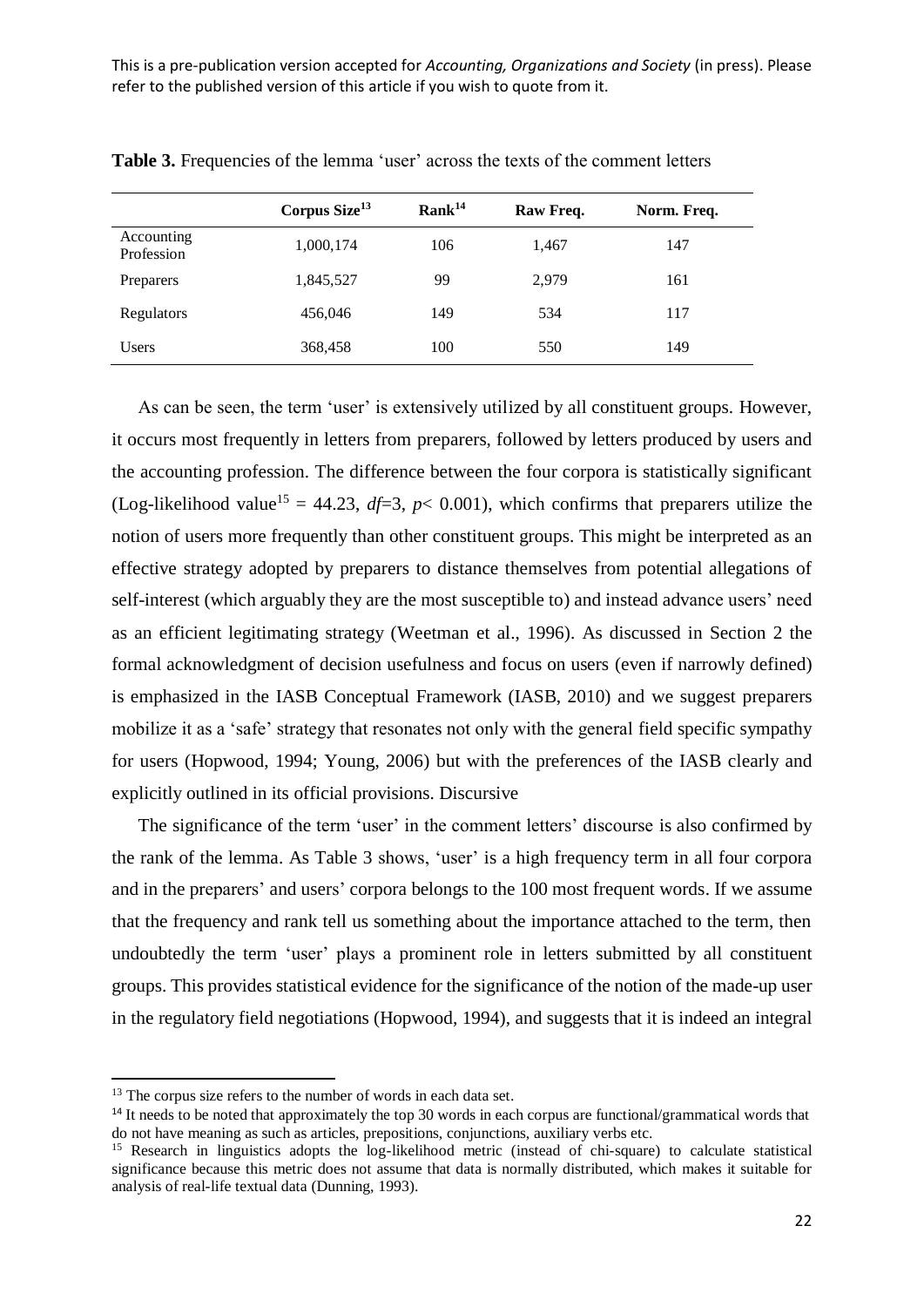part of the way constituents argue and justify their positions in the regulatory debates (Young, 2006). In other words, it is indeed part of the implicit logic of the field.<sup>16</sup>

To learn more about 'the use of made-up users' across the main lobby groups and understand what qualities and characteristics are attributed to them, what associations they have, and whether they are assigned agency, we examined the differences in *collocational patterns* surrounding the term 'user' (looking at verbs, descriptors, and nouns) amongst the four constituent groups.

Considering verbs first, Table 4 presents the raw and normalized (per 100,000 words) frequencies of verb collocations of the term 'user', which helps identify *grammatical transitivity* and therefore, the level of agency granted to users by the constituents.

|                             | <b>Accounting</b><br><b>Profession</b> |                | <b>Preparers</b> |                | <b>Regulators</b> |                | <b>Users</b> |             |
|-----------------------------|----------------------------------------|----------------|------------------|----------------|-------------------|----------------|--------------|-------------|
|                             | Raw<br>Freq.                           | Norm.<br>Freq. | Raw<br>Freq.     | Norm.<br>Freq. | Raw<br>Freq.      | Norm.<br>Freq. | Raw<br>Freq. | Norm. Freq. |
| 'User' as<br>object/patient | 316                                    | 32             | 462              | 25             | 96                | 21             | 116          | 31          |
| 'User' as<br>subject/agent  | 205                                    | 20             | 289              | 16             | 85                | 19             | 119          | 32          |

**Table 4.** Raw and normalized frequencies of verb collocations across the 4 data sets<sup>17</sup>

All lobby groups, with the exception of users, use more verb collocations with the term 'user' when 'user' is the *object/patient*. The pattern of 'user' as an *object* is the strongest in the case of the accounting profession, showing that the made-up users in this context are treated as the receivers of actions. This hints at a rather pedagogic stance, based on (self)perception of specialized expertise on the part of the accounting profession (Hines, 1989; Suddaby, Cooper, & Greenwood, 2007) as opposed to users who "aren't experts in accounting" (Pelger & Spieß, 2017, p. 76) and may be in need of some 'schooling' in the use of financial statements. In contrast to the other lobby groups, user commentators place the term 'user' most frequently as the *subject,* that is, in *agent* position (normalized frequency of 32). Interestingly, however, the difference is not substantial and the user lobby group also refers to the lemma 'user' frequently as the *object* (the normalized frequency of 31)*.* This shows that the users themselves engage to

1

<sup>&</sup>lt;sup>16</sup> The question as to whether the constituents genuinely care about users' needs remains open. We would assume that users are the group most likely to genuinely care about their own interests. This, however, is outside the scope of our study.

 $17$  In order to obtain all instances of verbs occurring in the vicinity of user, the minimum frequency threshold was 1.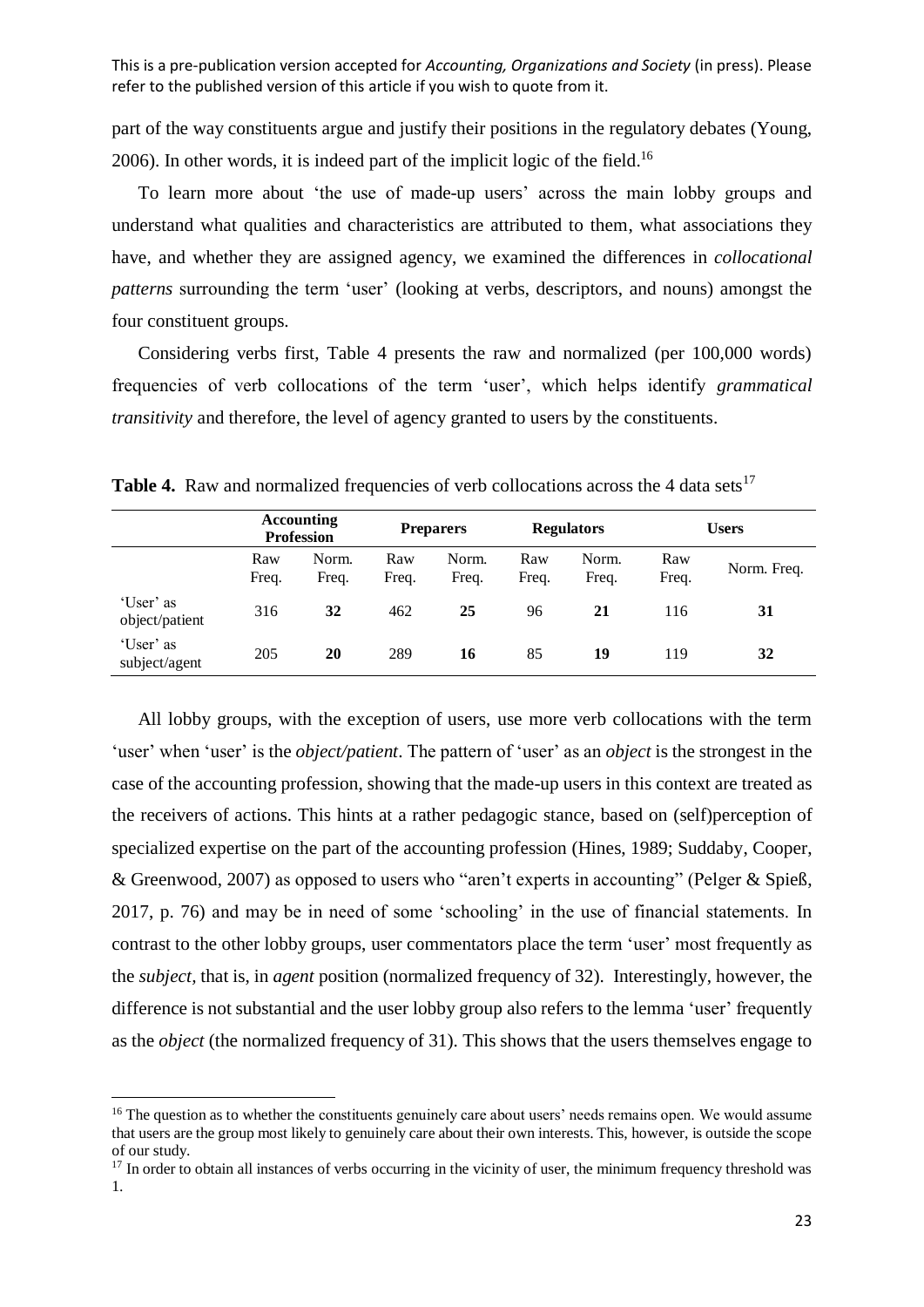a large extent (perhaps unconsciously) with the 'ruling' operationalization of the user discourse, in which the 'user' is a passive actor, discursively represented by others rather than actively participating in the process (Young, 2003, 2006). In other words, real users themselves seem to be taken in and by the regulatory game (Bourdieu, 2000) in the same way as other constituents. Overall, however, it needs be noted that the user group does assign to 'users' slightly more agency and thus responsibility in shaping accounting practice, whereas in the letters of the other three groups, 'users' are consistently more 'objectified'. This becomes even more visible when we examine *the types of verb collocations* surrounding the term 'user' in *object* and *subject* positon.

Table 5 presents examples of the strongest verb collocations of the term 'user' when placed in the *object/patient* position.

|         | <b>Accounting</b><br><b>Preparers</b><br><b>Profession</b> |              |         | <b>Regulators</b> |         |              | <b>Users</b> |  |
|---------|------------------------------------------------------------|--------------|---------|-------------------|---------|--------------|--------------|--|
| Verbs   | LogDice                                                    | <b>Verbs</b> | LogDice | Verbs             | LogDice | <b>Verbs</b> | LogDice      |  |
| enable  | 10.79                                                      | provide      | 10.71   | enable            | 11.24   | help         | 11.99        |  |
| allow   | 10.74                                                      | confuse      | 10.00   | protect           | 10.65   | enable       | 11.44        |  |
| help    | 10.59                                                      | enable       | 10.26   | assist            | 10.49   | allow        | 10.29        |  |
| assist  | 10.52                                                      | help         | 10.23   | allow             | 10.16   | confuse      | 10.05        |  |
| provide | 10.42                                                      | assist       | 9.89    | provide           | 9.53    | henefit      | 10.04        |  |
| confuse | 8.91                                                       | allow        | 9.53    | confuse           | 9.32    | permit       | 9.61         |  |

**Table 5.** The strongest verb collocations of the term 'user' in the object/patient position

As can be seen, the actions performed *to* or *for* 'users' are predominantly related to the notion of *enabling, providing,* and *helping*. This discourse thus portrays the made-up user as 'needy' and easily 'confused', displaying pedagogic undertones. Both the accounting profession and preparers, in particular, use similar discourses as they focus on assistance in relation to users' (implied as limited) understanding, often in an empty rhetorical manner as illustrated below: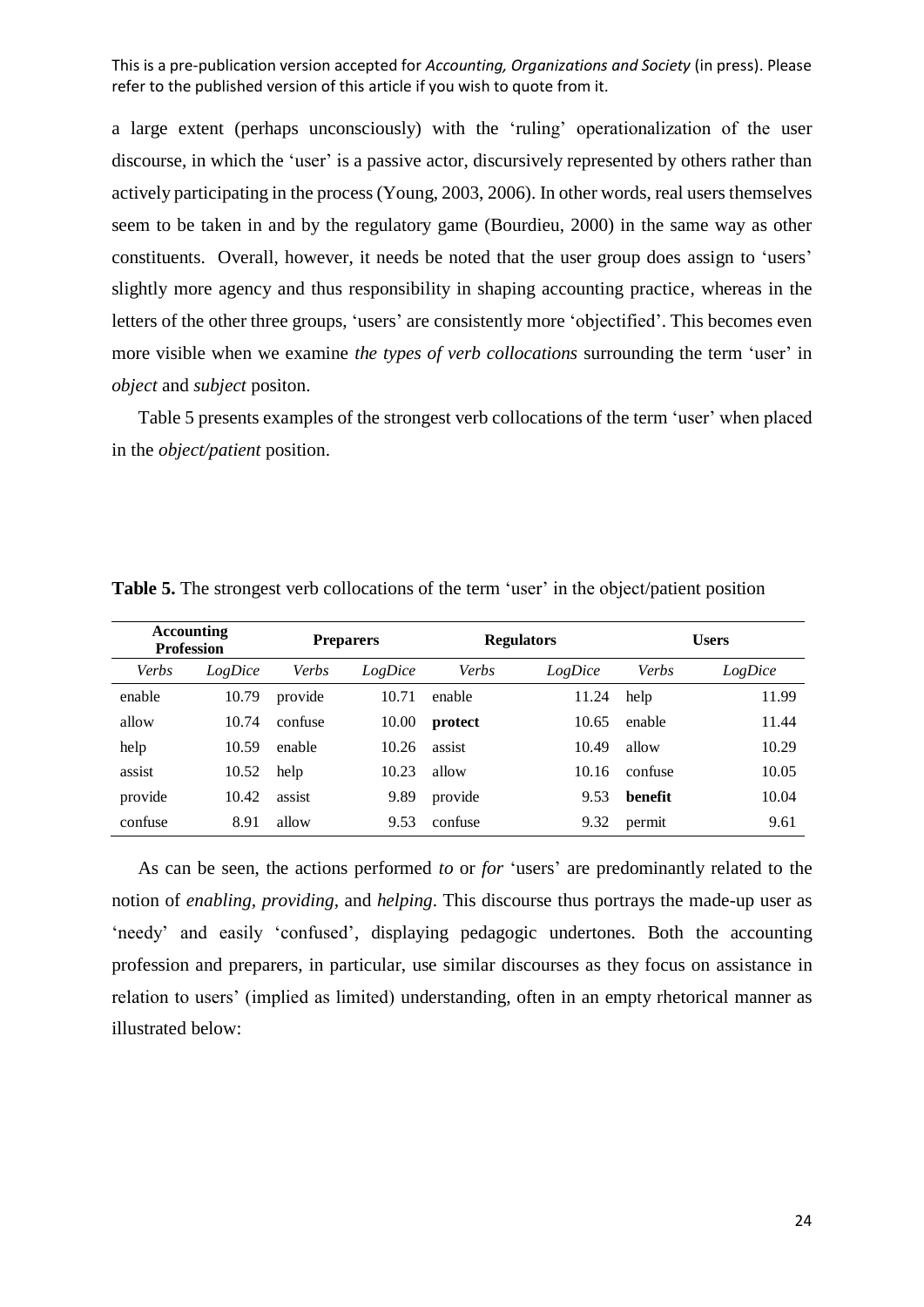*The obligation to pay liabilities should be presented separately on the statement of financial position … as it will enable users to better understand*<sup>18</sup> *the entity's underlying approach to financing its asset base.*  $(AP - CL5^{19})$ 

*We welcome the requirement to disclose relevant quantitative and qualitative information as this will provide useful information to users …and enhance their understanding of the role and impact of lease arrangements on the entity.*  $(AP - CL79)$ 

*This type of disclosure may actually confuse the user of the financial statements as the user will not have all of the detailed information required to determine how the gross amounts were calculated.* (AP – CL13)

*This concept is overly complex, impractical to apply and would likely confuse financial statement user.*  $(P - 126)$ 

*The use of judgement should be disclosed to help users to understand the financial statements not to challenge them*. (P – CL89)

*We also appreciate the need to provide additional disclosures to assist users in their understanding of the reporting entity's [risk] exposures*. (P – CL115)

Although the verbs 'help' and 'enable' do occur in the remaining groups, some differences can be noticed. For example, regulators seem to reinforce the idea of protection, which is absent from the other groups. This idea is reinforced almost verbatim through the same wording across letters from different regulators as the examples below illustrate:

*Appropriate caption and note disclosure should serve to sufficiently protect users from misunderstanding the substance and nature of the information included.*  $(R - CL67)$ 

*Appropriate caption and note disclosure should serve to sufficiently protect users with reasonable business knowledge from misunderstanding the substance and nature of the information included.*  $(R - CL8)$ 

In contrast to the three other groups, the user lobby group associates 'users' with 'benefit', presuming receiving some kind of an advantage or improvement, which is not surprising given

1

<sup>&</sup>lt;sup>18</sup> The underlying is added by the authors to highlight the key discursive features and continues throughout the paper.

<sup>&</sup>lt;sup>19</sup> The abbreviations are as follows:  $AP -$  Accounting Profession; P – Preparers; R – Regulators; U – Users; and CL – Comment Letter.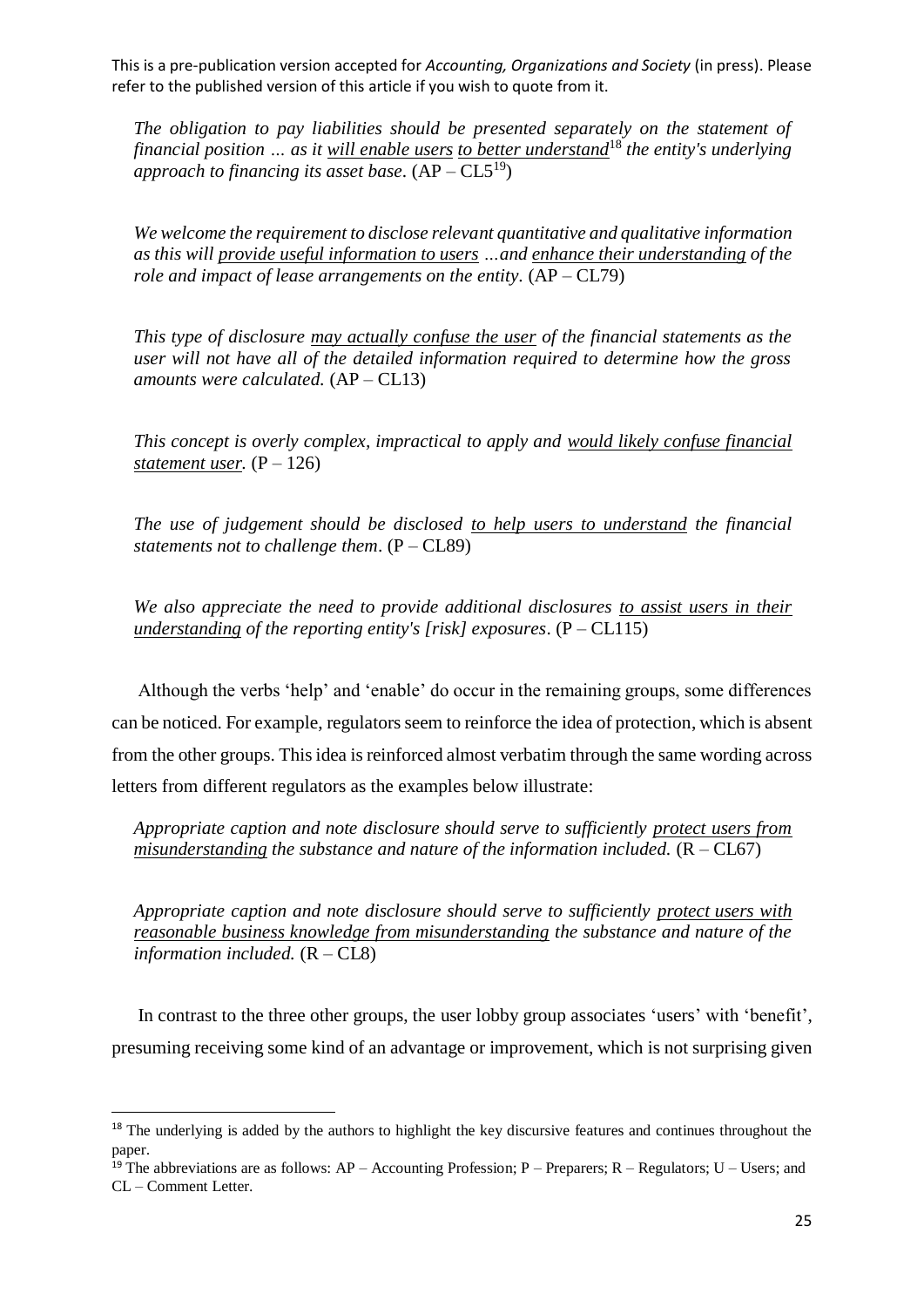that users are supposed to be *legitimate* beneficiaries of financial statements. Hence, they cannot be criticised for self-promoting tendencies. They are formally entitled to a self-serving behaviour and self-serving arguments.

*This should lead to more consistent application of the consolidation requirements, which would benefit users of financial statements by providing more comparable information.*  $(U - CL3)$ 

*Information by legal structure would also provide context for users to evaluate and benefit from the other information provided in financial statements today.*  $(U - CL12)$ 

We turn our attention now to the strongest verb collocations of lemma 'user' when placed in the *subject/agent* position. As Table 6 shows, the user lobby group utilizes a range of different verb collocations as compared to other lobbying constituencies, including 'want', 'assess', and 'require', implying a more active and assertive position when it comes to madeup users' actions. The verb association of 'want' is the strongest among commenting users and it is absent in the case of other constituent groups.

| <b>Accounting Profession</b> |         |            | <b>Preparers</b> |            | <b>Regulators</b> |         | Users   |  |
|------------------------------|---------|------------|------------------|------------|-------------------|---------|---------|--|
| Verbs                        | LogDice | Verbs      | LogDice          | Verbs      | LogDice           | Verbs   | LogDice |  |
| understand                   | 10.07   | understand | 11.31            | advise     | 11.00             | want    | 10.62   |  |
| make                         | 9.31    | need       | 10.04            | inform     | 10.38             | make    | 10.08   |  |
| adjust                       | 9.29    | adjust     | 9.11             | seek       | 10.27             | receive | 9.77    |  |
| need                         | 9.12    | make       | 8.89             | rely       | 9.44              | assess  | 9.63    |  |
| express                      | 9.05    | desire     | 8.68             | support    | 9.37              | need    | 9.09    |  |
| rely                         | 8.83    | find       | 8.54             | understand | 9.24              | require | 8.79    |  |

**Table 6.** The strongest verb collocations of the term 'user' in the subject/agent position

The extracts below illustrate this pattern:

*Users want to be able to compare previous and current year information based on the same accounting treatment.* (U – CL237)

*However, we feel that whenever it is possible, parties to a joint arrangement should also disclose the fair market value of their interest in joint arrangements. This would help users assess the degree of risk associated with the venture*. (U – CL160)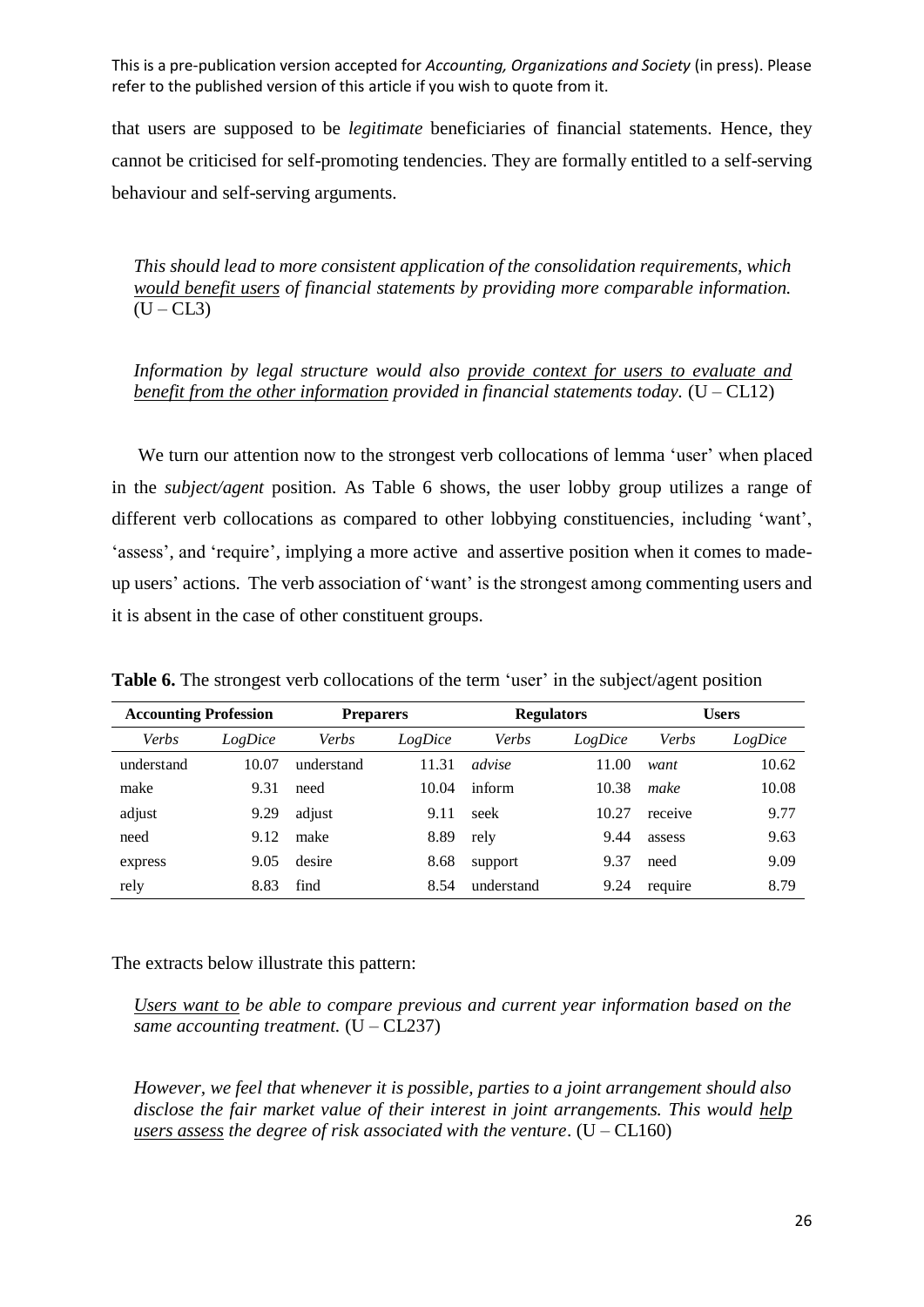*From our experience, consolidated financial statements of these types of investment companies would be useless because they would exclude information that would affect*   $decisions$  users make.  $(U - CL5)$ 

*While we don't disagree with these disclosure requirements … they are substantially less in scope than what we believe users require to understand the nature of the lessor*   $arrangements. (U - CL 24)$ 

Conversely, the accounting profession and preparers seem to emphasize users' understanding as highlighted by the strongest association with the cognitive verb<sup>20</sup> 'understand'. However, the context to which 'understand' is used is quite paternalistic. The two lobby groups seem to 'know' what the cognitive (implied as limited) needs of 'users' are and speak on their behalf, which, in turn, implies a somehow more passive role assigned to the constructed users, as the extracts below show:

*Adding a decision tree to the proposed language would help users understand how to apply the guidance to their specific situations.*  $(P - CL204)$ 

*Requiring these disclosures for all structured entities, irrespective of the extent of the reporting entity's ongoing involvement is likely to over burden users … and obscure information on the structured entities that users most need to understand.*  $(P - CL313)$ 

*Where these options exist, we believe that they must be adequately disclosed so as to ensure users understand the uncertainty and timing of the associated cash flows.* (AP – CL80)

*AC concurs with the Board's proposals in respect of disclosures of qualitative and quantitative information that enables the user of financial statements to understand the impact of accounting for leases in the financial statements by lessees and lessors.* (AP – CL-77)

Looking at the verb collocations with the term 'users' in the *subject* position in comment letters produced by regulators, the strongest association is with 'advise'. The regulators portray themselves as being advised by and therefore more engaged with 'users' (whose identity is never elaborated on further) and thus entitled to speak on their behalf. This language use creates

1

<sup>&</sup>lt;sup>20</sup> Cognitive verbs describe mental operations or processes of knowledge creation, processing, or dissemination. Typical cognitive verbs are: think, understand, define, evaluate, etc. (Biber et al., 1999).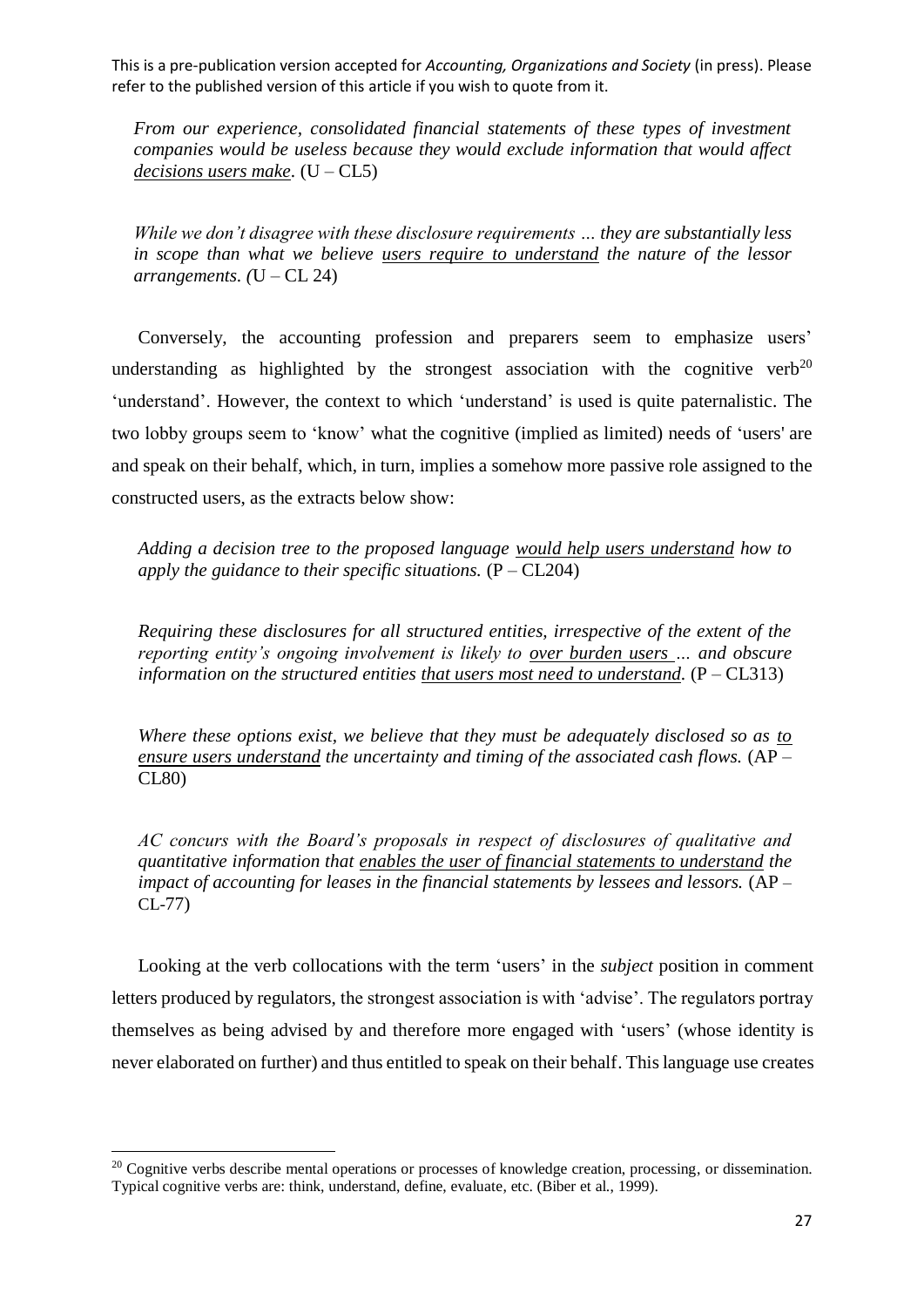an image of trust and somehow more intimate relationship between (made-up) users and standard setters as illustrated in the examples below:

*These users advise us that they would prefer to have sufficient disclosure of the terms of such contingent rents and historical information to enable them to make their own estimates.*  $(R - CL7)$ 

*In fact, users have advised us that they would prefer to have sufficient disclosure of the terms of these contingent payments in order for them to make their own estimates.* (R – CL11)

Again, we noticed the verbatim phrasing, which suggests a highly conventionalized repetitive 'use of the made-up users'. Those made-up users are consistently portrayed as actively advising the regulators about their preferences that are never however discussed in any detail. This is in line with the image of the regulatory bodies as concerned unbiased listeners that take actions in response to their constituencies, that is, users of financial statements requests to 'fix' flawed accounting (cf. Young, 1994). This is very much consistent with the notion of 'protection' offered by regulators when fictitious users are referred to in an *object/patient* position as already discussed and presented in Table 5.

Turning our attention to descriptor collocations, we can observe an interesting pattern of the frequent association of the term 'user' with *Vague Quantifying Expressions* (VQE) as gleaned from the strongest modifiers of invoked users. Table 7 provides the types of VQE used by the four lobby groups together with their *LogDice* scores.

| <b>Accounting Profession</b> |         | <b>Preparers</b> |         |            | <b>Regulators</b> | <b>Users</b> |         |  |
|------------------------------|---------|------------------|---------|------------|-------------------|--------------|---------|--|
| VQE                          | LogDice | <b>VQE</b>       | LogDice | <b>VQE</b> | LogDice           | <b>VQE</b>   | LogDice |  |
| range                        | 8.739   | more             | 8.961   | range      | 9.463             | other        | 9.548   |  |
| more                         | 8.715   | other            | 8.422   | more       | 9.153             | some         | 8.971   |  |
| many                         | 8.515   | most             | 8.173   | some       | 8.114             | many         | 8.322   |  |
| some                         | 8.259   | many             | 7.535   | many       | 8.52              |              |         |  |
| number                       | 7.922   | range            | 7.354   |            |                   |              |         |  |

**Table 7.** Types of Vague Quantifying Expressions (VQE) as collocations of 'users'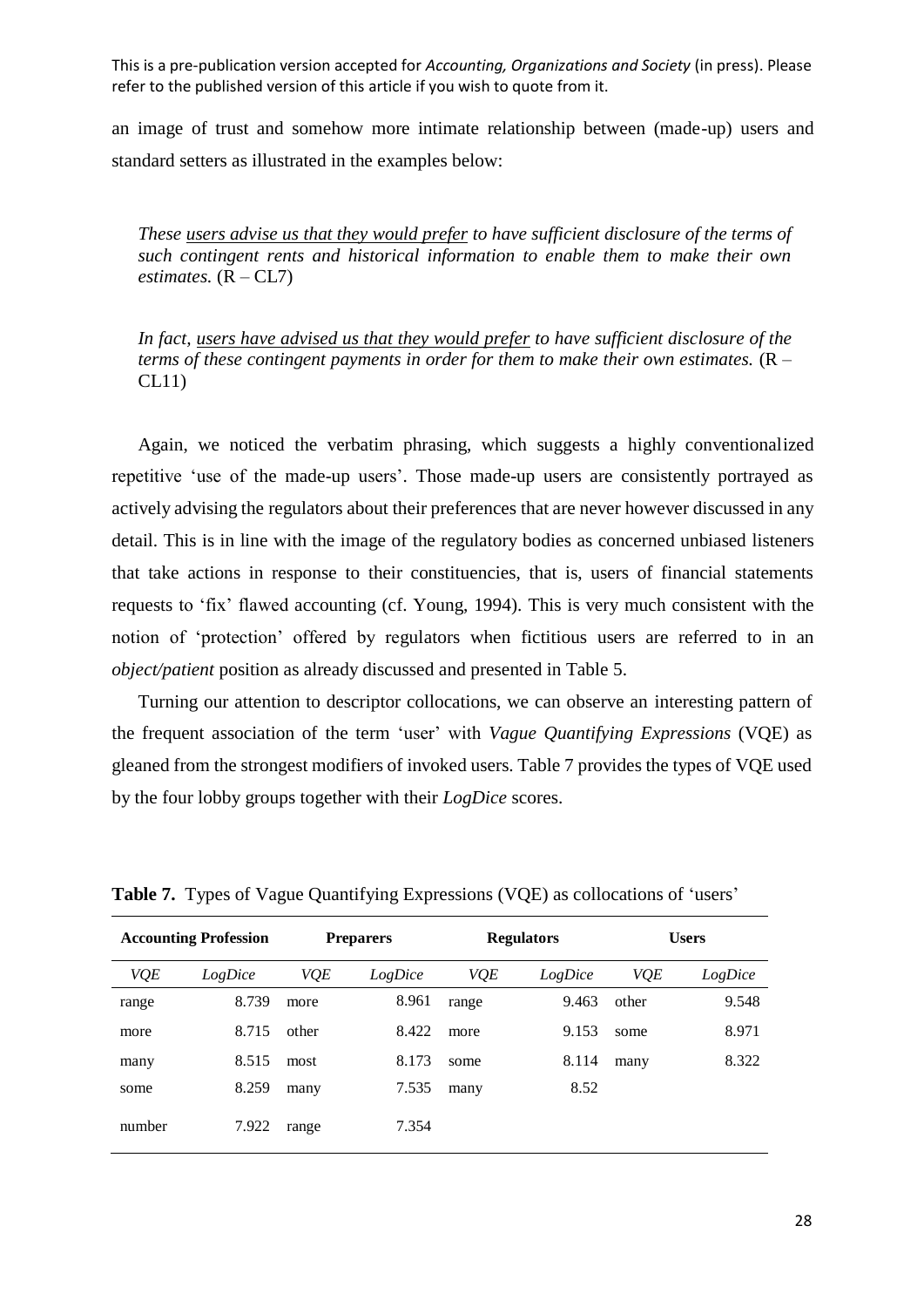As can be seen, all constituent groups use the same or similar types of VQEs when referring to the term 'user'. For example, in the letters from the accounting profession we find five types of VQEs, of which 'range', 'more', and 'many' are the strongest associations. A similar pattern can be observed in the preparers' and regulators' letters with real users offering slightly fewer VQEs. Interrogating the data, we noticed that the quantifiers are often accompanied by other *modifiers of vagueness*. The extracts below exemplify this pattern, in that the collocation 'user' + 'range' is preceded by the vague descriptor 'wide' or 'broad'. However, this has only been observed in comment letters from the accounting profession, preparers, and regulators.

*We agree that financial reports are of interest to a wide range of users that is not restricted to providers of capital, but we do not agree that financial reports are of equal importance to all interested parties*. (AP – CL350)

*The use of this definition could mean that certain of these structures may not meet the definition of a reporting entity, despite being an area of interest to a wide range of users.*  $(AP - CL247)$ 

*We are not convinced this increase in costs will also increase the benefits for a broad range of users.*  $(R - CL77)$ 

*For example, the entity view provides information that is not composed for one specific group of users of financial reports but refers to the needs of a broader range of users.* (P  $-CL12$ 

Although a variety of 'users' is implied, we cannot identify who these invoked users are, as no explanation is provided and no examples are given. It appears that the notion 'user' is treated as a standardized and *homogenic unspecified category*, paradoxically through references to heterogeneity, for example, 'wide' or 'broad range'. This pattern seems to be less prominent in the real users' corpus, in which we find only three types of VQEs. However, overall they do use VQEs, suggesting that actual users (to a lesser extent) have also internalized this practical universalization, that is, generalization in practice (Bourdieu, 1987), which seems to be the 'ruling' interpretation of the made-up user as a general category of legitimation. These findings confirm the claims in the relevant literature of the user as an abstract regulatory rhetorical device rather than an actual, that is, flesh and blood user of financial statements (Hopwood, 1994; Young, 2003, 2006)

Although the most frequent modifiers of 'users' point to homogenizing representations, we were also interested to find out exactly what kind of identities (if any) appear in the vicinity of the term 'user' across all constituent groups. Since identity can be expressed through the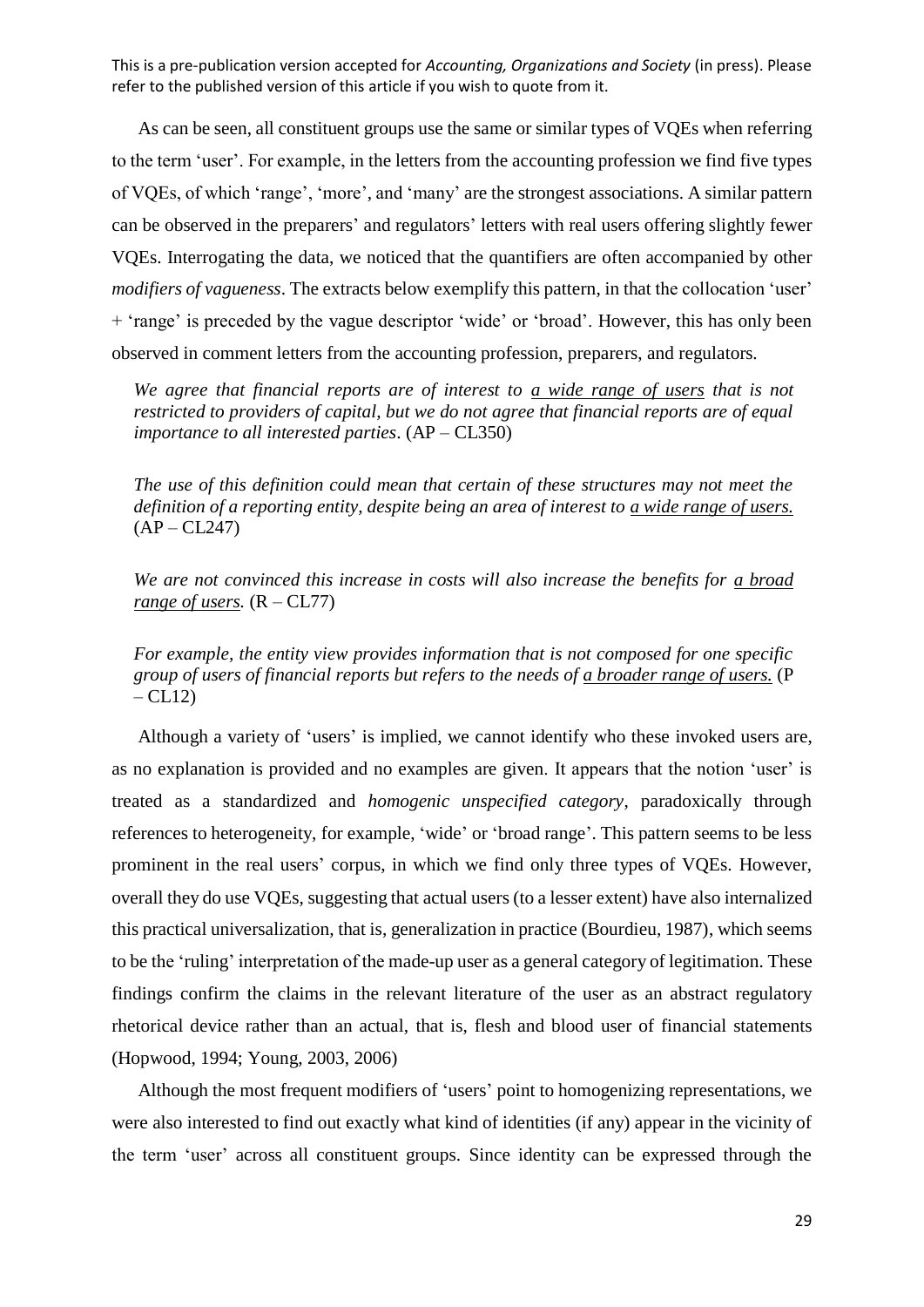grammatical category of nouns, we therefore look at the most frequent noun collocations with the term 'user' to see precisely what types of representation (of social or epistemic domains) are associated with the term. This can reveal the identity commonly attached to the made-up users.

| <b>Accounting</b> | LogDice | <b>Preparers</b> | <b>LogDice</b> | <b>Regulators</b> | <b>LogDice</b> | <b>Users</b> | <b>LogDice</b> |
|-------------------|---------|------------------|----------------|-------------------|----------------|--------------|----------------|
| statement         | 11.944  | statement        | 12.28          | statement         | 11.531         | statement    | 11.674         |
| information       | 11.434  | financial        | 12.02          | information       | 11.436         | information  | 10.969         |
| group             | 9.056   | information      | 11.68          | company           | 9.178          | council      | 9.844          |
| disclosure        | 9.036   | investors        | 8.743          | range             | 9.142          | investors    | 9.671          |
| company           | 8.533   | disclosure       | 8.705          | comparability     | 9.015          | decision     | 9.54           |
| range             | 8.177   | confusion        | 8.244          | group             | 8.993          | purpose      | 9.121          |
| nature            | 7.955   | analysts         | 8.208          | disclosure        | 8.963          | disclosure   | 9.062          |
| entity            | 7.864   | community        | 8.078          | investors         | 8.59           | group        | 8.924          |
| constituency      | 7.786   | decision         | 7.974          | investment        | 8.377          | quality      | 8.696          |
| value             | 7.716   | result           | 7.921          | understanding     | 8.337          | requirement  | 8.679          |
| number            | 7.701   | value            | 7.89           | term              | 8.32           | uncertainty  | 8.489          |
| usefulness        | 7.594   | understanding    | 7.878          | result            | 8.089          | risk         | 8.373          |
| interest          | 7.496   | group            | 7.823          | majority          | 7.949          | extent       | 8.276          |
| investors         | 7.482   | company          | 7.817          | interest          | 7.938          | value        | 8.179          |
| impact            | 7.401   | usefulness       | 7.776          | complexity        | 7.921          | creditors    | 8.114          |

**Table 8.** The strongest noun collocations of the term 'user'

Table 8 shows the 15 strongest noun associations with the term 'user'. As can be seen, we did come across the 'mystical' *homo economicus* (Williams & Ravenscroft, 2015) as 'investors' is the only social group appearing on the lists of noun collocations across all four data sets. As suggested in the relevant literature (Young, 2006; Williams & Ravenscroft, 2015), we found that the identity of users is indeed represented by an economic decision maker, implying that economic rational considerations as determined by markets are a priority and accounting regulatory outcomes serve economic ends. Investors are indeed a focus of the deliberations; remaining users, if mentioned at all, are portrayed as a residual and reduced to generic 'other users' or 'other primary users'. Interestingly, the collocations are particularly strong in the case of the user constituents, which shows that the 'real' users who submit comment letters do indeed seem to identify themselves with investors. Also, it is the user community that associates 'creditors' with invoked users who are individuals equally concerned with rational economic decisions. This is illustrated by the examples below: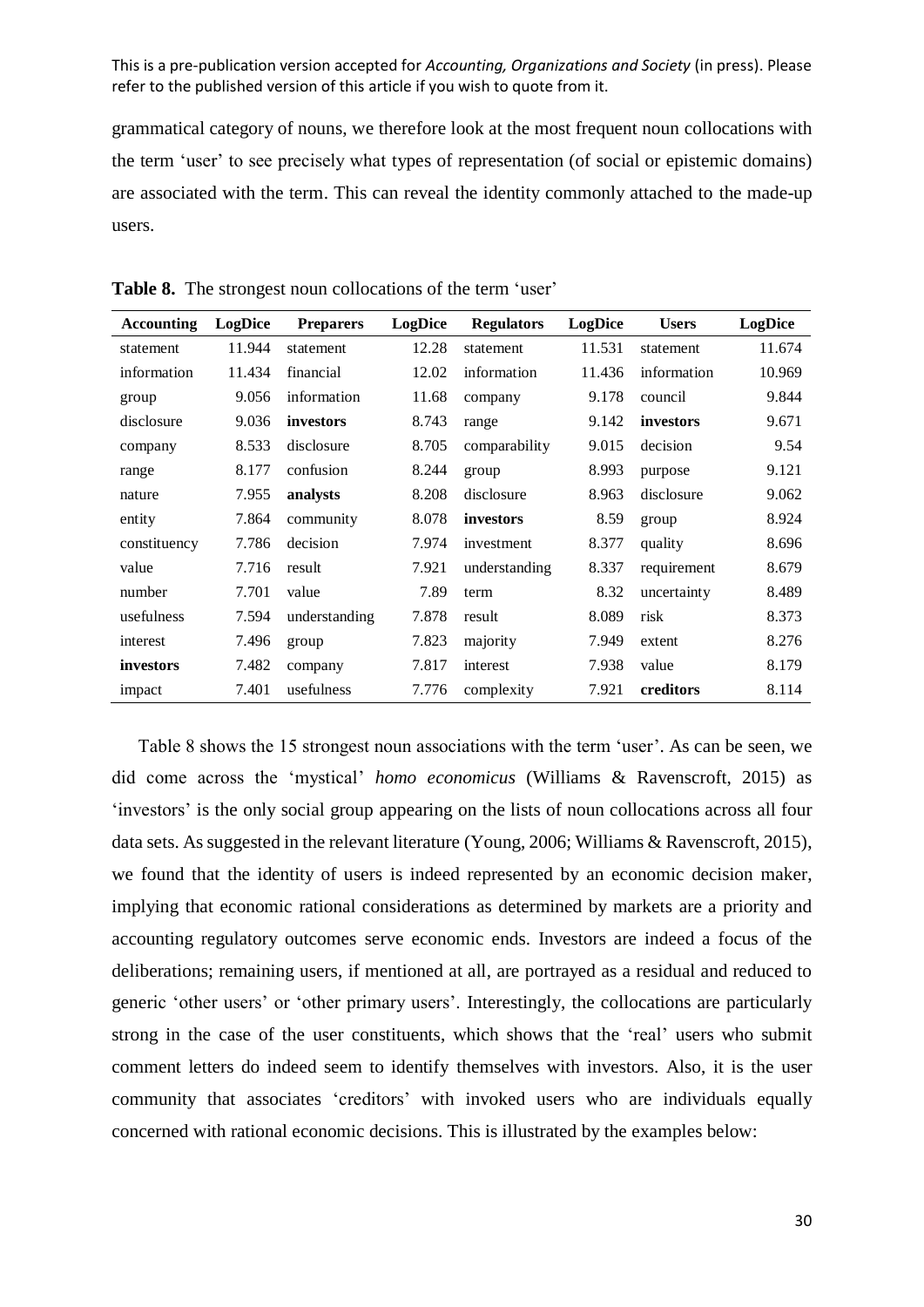*Users such as creditors and investors should be equally cognizant of all obligations regardless of the nature of the underlying asset.*  $(U - CL32)$ 

*We urge the Board to expeditiously issue an improved standard so that significant offbalance sheet transactions are made more transparent to investors and other users of financial statements.*  $(U - CL2)$ 

*This methodology (fair value) shows better information to users (investors).*  $(P - CL)$ 144)

*We believe investors and other users would be better served with information that reflects the total lease obligation or asset without any interest adjustment*. (R – CL 30)

… *an expected outcome measurement for liabilities does not provide useful decisionmaking information for investors or other primary users of the financial statements*. (AP  $-CL112$ 

The only other representation of users that does not belong to the group of finance providers is 'analysts', who are mentioned in the vicinity of the term 'user' by preparers. However, although analysts are not capital providers as such, they are still rational economic decision makers, who offer recommendations regarding financial investment opportunities to capital providers (current and potential investors).

In order to further explore what representations of users are given prominence on pages of the comment letters across the four constituent groups we examined the frequencies and use of all other potential types of users mentioned in the IASB Conceptual Framework and IFRS Preface and referred to in the relevant academic literature (Willmott, 1990; Cooper & Morgan, 2013) as examples of those who might use financial statements. This allows us to see exactly what kind of user identities are foregrounded or backgrounded and to verify the significance attached to investors as users compared with other potential user groups. Table 9 shows the frequencies of mentions of these potential representations of users. It confirms that indeed investors are the most frequently mentioned identity assigned to users across all constituent groups with the tendency being the strongest in case of the user lobby group (which is in line with the findings revealed by noun collocations reported in Table 8).

**Table 9**. Frequencies of specific made-up user identities in the four corpora

|--|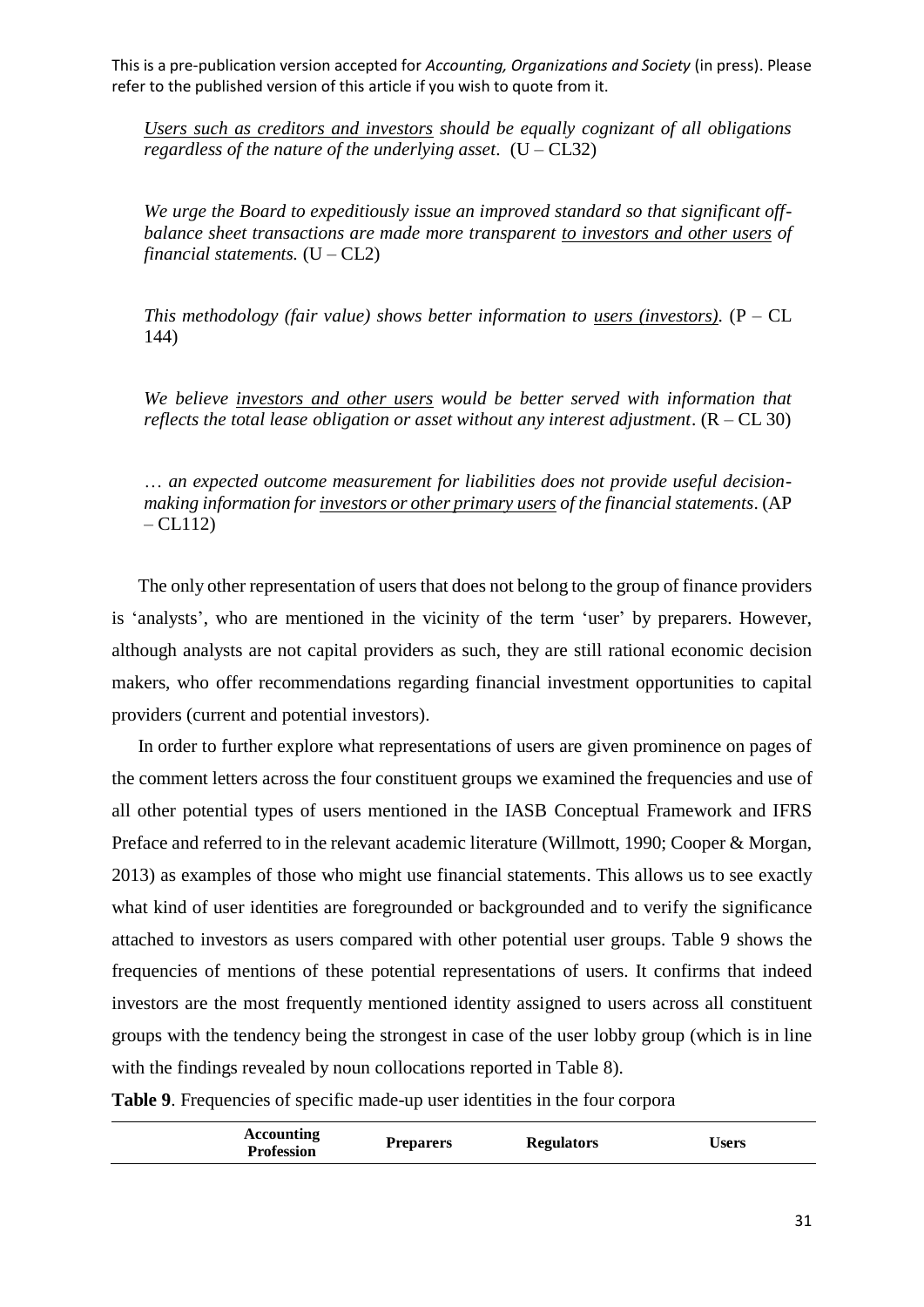|                        | Raw<br>Freq.   | Norm.<br>Freq.          | Raw<br>Freq. | Norm.<br>Freq.          | Raw<br>Freq.     | Norm.<br>Freq.   | Raw<br>Freq.   | Norm. Freq.             |
|------------------------|----------------|-------------------------|--------------|-------------------------|------------------|------------------|----------------|-------------------------|
| investor               | 548            | 55                      | 1,325        | 72                      | 146              | 32               | 334            | 91                      |
| lender                 | 331            | 33                      | 274          | 15                      | 82               | 18               | 49             | 13                      |
| shareholder            | 327            | 33                      | 480          | 26                      | 108              | 24               | 35             | $\boldsymbol{9}$        |
| capital<br>provider    | 244            | 24                      | 154          | $\bf 8$                 | 60               | 13               | 41             | 11                      |
| creditor <sup>21</sup> | 165            | 16                      | 68           | $\overline{\mathbf{4}}$ | $45\,$           | 10               | 41             | 11                      |
| analyst                | 46             | 5                       | 335          | 18                      | $10\,$           | $\boldsymbol{2}$ | 129            | 35                      |
| manager                | 156            | 16                      | 605          | 33                      | 32               | $\pmb{7}$        | 68             | 18                      |
| fund<br>manager        | 82             | 8                       | 162          | $\boldsymbol{9}$        | 5                | $\mathbf{1}$     | $\overline{c}$ | $\mathbf{1}$            |
| investment<br>manager  | 13             | $\mathbf{1}$            | 111          | $\boldsymbol{6}$        | $\boldsymbol{0}$ | $\bf{0}$         | $\sqrt{6}$     | $\overline{2}$          |
| asset<br>manager       | $\,1\,$        | $\bf{0}$                | 59           | $\mathbf{3}$            | $\boldsymbol{0}$ | $\bf{0}$         | 16             | $\overline{\mathbf{4}}$ |
| stakeholder            | 42             | $\overline{\mathbf{4}}$ | 139          | $\bf 8$                 | 40               | $\boldsymbol{9}$ | 48             | 13                      |
| employee               | 38             | $\overline{\mathbf{4}}$ | 118          | $\boldsymbol{6}$        | $\mathbf{9}$     | $\boldsymbol{2}$ | 16             | $\overline{\mathbf{4}}$ |
| public <sup>22</sup>   | 239            | 24                      | 243          | 13                      | 24               | $\sqrt{5}$       | 114            | 31                      |
| citizen                | $\overline{4}$ | $\boldsymbol{0}$        | $\mathbf 1$  | $\boldsymbol{0}$        | $\boldsymbol{0}$ | $\boldsymbol{0}$ | 5              | $\mathbf{1}$            |

Looking at the comment letters submitted by the actual users more closely, the second and third most frequently mentioned identities of a made-up user are 'analysts' and 'public' respectively. The association with analysts is not surprising taking into account the substantial participation of 'sophisticated' users (when 'real' users get involved) in the process. What is, however, interesting is the prominence of references to 'public' among the user community

1

<sup>&</sup>lt;sup>21</sup> The results include frequencies of both singular and plural forms (e.g., the frequency of 165 of the lemma 'creditor' includes 'creditors' too).

<sup>&</sup>lt;sup>22</sup> The frequencies of the lemma 'public' do not include the phrase 'public accountant' because we wanted to see the extent to which the public at large is mentioned in the texts excluding the accounting professional titular references, that is, 'Public Accountant'.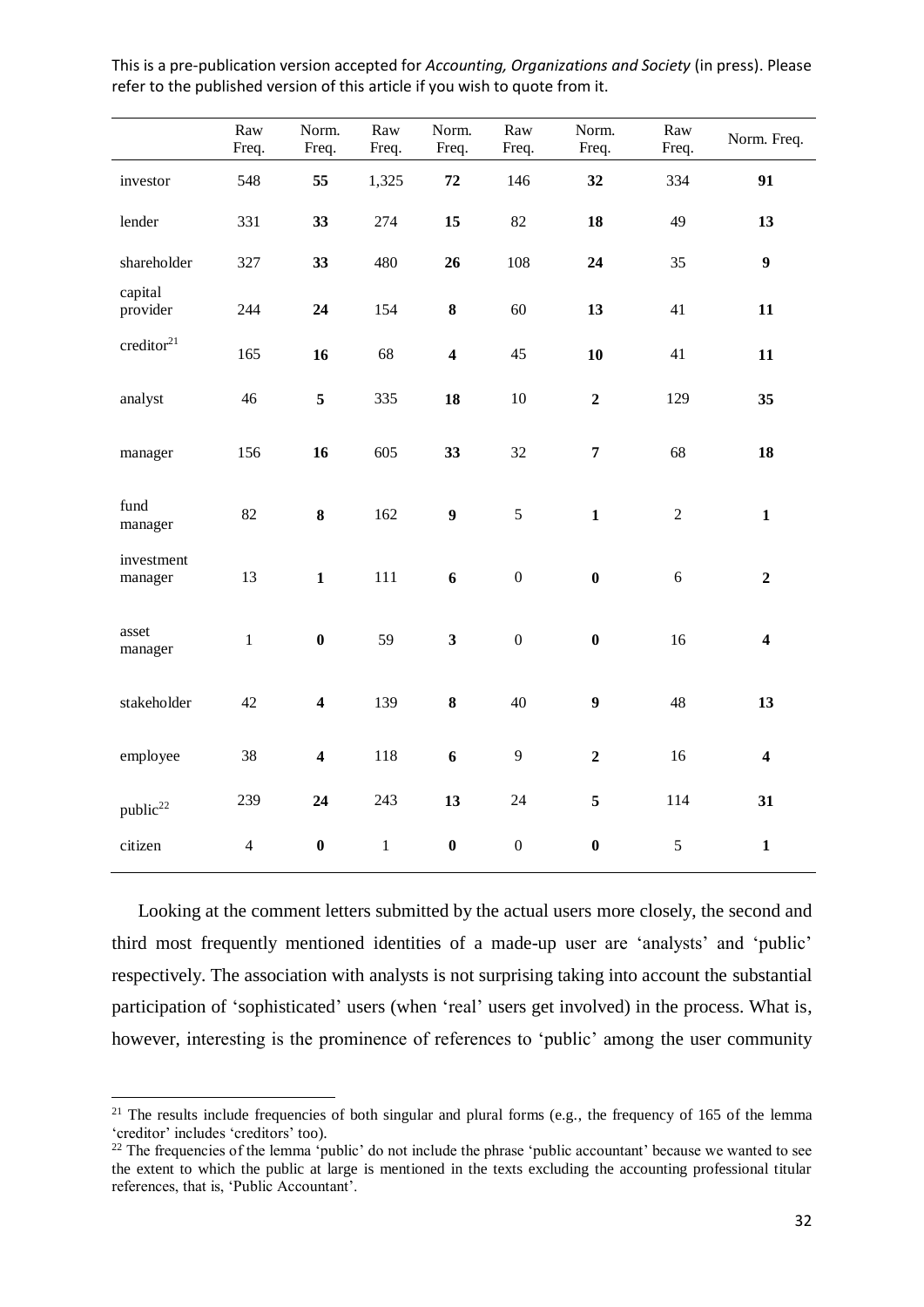that submitted comment letters. The user lobby group mentions 'public' most frequently across all constituent groups, which would suggest that they indeed identify themselves with the public or at least invoke the public the most as compared to other groups. The second lobby group that mentions 'public' most frequently is the accounting profession. This could be explained by the fact that its ethical code of practice prescribes acting in the public interest (Cooper & Robson, 2006; Suddaby, Gendron, & Lam, 2009) and therefore public would feature as a fixed component of their reasoning. Regulators (which comprise mainly national accounting standard-setters) mention public least frequently, which is surprising as public interest features as the objective for financial reporting at a national level across the world even if only rhetorically (Arnold, 2009). Below we provide some examples of the way in which this identity of users is invoked by the main lobbying groups:

*The Institute operates under a Royal Charter, working in the public interest. Its regulation of its members, in particular its responsibilities in respect of auditors, is overseen by the Financial Reporting Council.* (AP – CL70)

*The Institute's Charter requires the Accounting Standards Committee to act primarily in the public interest, and our responses to consultations are therefore intended to place the general public interest first*. (AP – CL95)

*… we argued that the IASB has, by suggesting that present and potential capital providers be considered the primary user group for general purpose financial reporting, failed in its duty to fulfil the mandate given to it to promote global accounting standards in the public interest.*  $(U - CL5)$ 

*Our aim is to provide the best possible regulation of these charities in order to increase charities' efficiency and effectiveness and public confidence and trust in them.* (U – CL53)

Although the term 'public' occurs comparatively often in the accounting profession, most instances are repetitions of the phrase 'public interest', which is used in a general disclaimerlike manner emphasizing the responsibility of the profession to act in the interest of the public and no elaboration is provided as to how this can be achieved. The first two examples are indicative of this tendency. Comments from 'real' users show a little bit more engagement (at least in lexical terms) when it comes to arguing in favour of the public.

In summary, our study finds evidence that, by claiming to speak on behalf of users and therefore constructing their needs and wants, all constituent groups 'make up' a passive homogenous but at the same time abstract user (Young, 2006), a vague rhetorical construct rather than a tangible real stakeholder, as indicated by the patterns of transitivity (*object/patient* position) and frequent association of the term 'user' with vague quantifiers. The descriptors of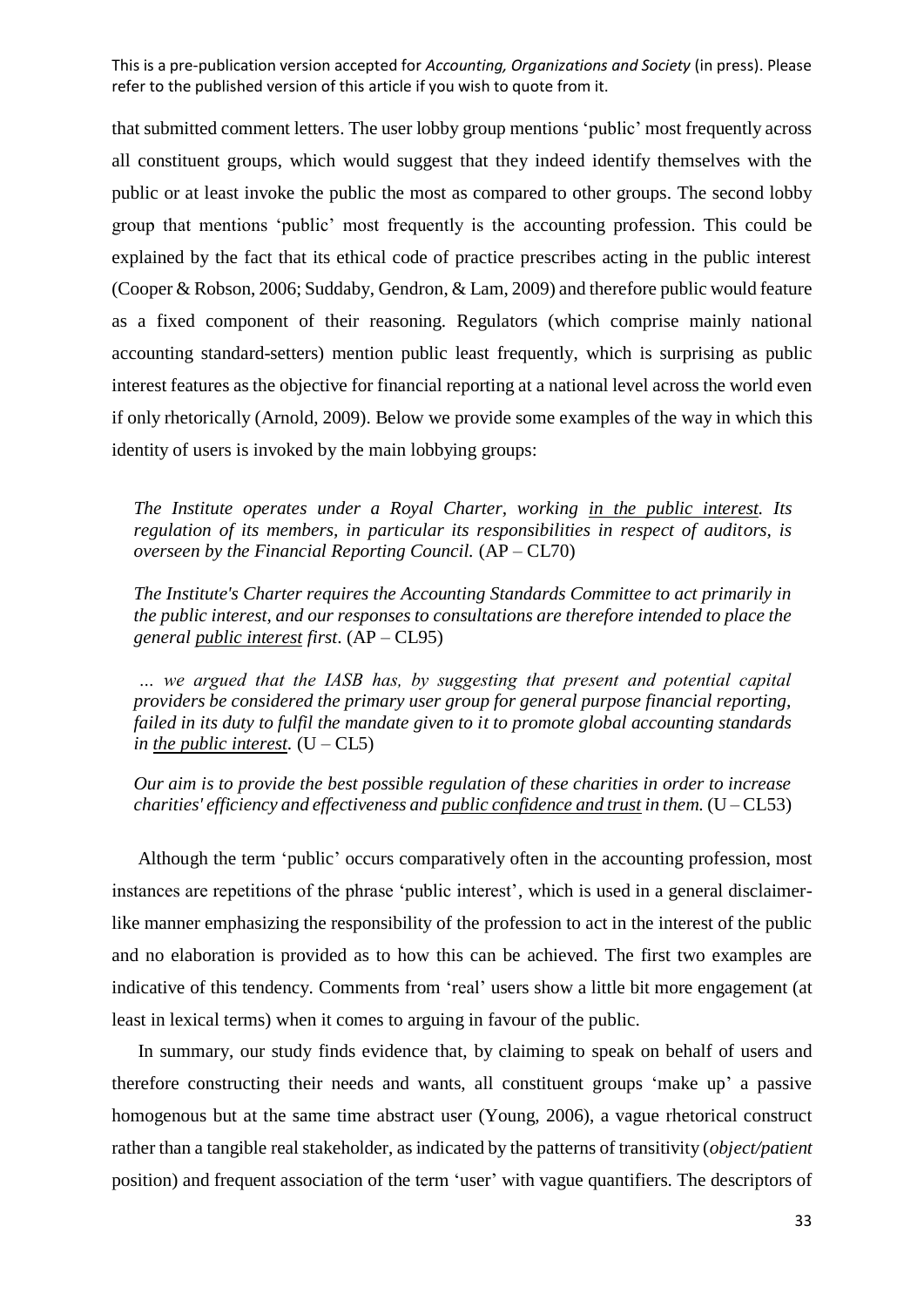vagueness are linguistic mechanisms that provide for *practical universalization* (Bourdieu, 1987) of the made-up users, which makes them a more effective *symbolic construct* to justify various (potentially very different) accounting propositions. Furthermore, exploring the identity of this rhetorical figure through noun collocations of the term 'user' and other identities of potential users mentioned across data sets, one particular type of 'user' emerges as the dominant protagonist, that is, *the homo economicus* – a mythical consistently rational economic agent (Young, 2003, 2006; Williams & Ravenscroft, 2015), most frequently personified as an 'investor'. These general tendencies that represent the way the doxic notion of 'user' is operationalized in the regulatory discourse seem to be similar across all constituents who we have assigned into the four lobbying categories. We find little evidence of variation and if some variation occurs, this happens mostly in the comment letters produced by actual users. The user lobby group seems, for example, to assign more agency to 'users' and makes most references to 'public' across all the groups, suggesting a broader understanding or consideration of the identity of the made-up users and their needs. At the same time, the regulators are the group that invokes users as those who they either protect (when the agency is removed from 'users') or are advised by (when agency is retained by 'users'). It has to be said, however, that overall all constituent groups, including a representation of 'real' users, do 'sign up' to the 'ruling' interpretation of the construct of users in the regulatory debates. Our findings confirm claims offered in prior research (Young, 2003, 2006; Williams & Ravenscroft, 2015) but at the same time they deeper our understanding of *how* exactly the taken-for-granted notion of made-up users is deployed discursively.

#### **7. Conclusions and implications for future research**

Our study has shown a rich and nuanced picture of the ways in which the notion of made-up user is discursively constructed and operationalized across the four main constituent groups that shape debates in international accounting standard setting arena. Extending Bourdieu's theorization of language as a symbolic power within Firthian phraseological theory, specifically the concept of collocation, we provide empirical evidence for the existence of specific traits and characteristics attributed to made-up users as revealed though patterns of repeated language choices. The identified patterns show a consistent use of the same or similar language choices across all main constituent groups. This indicates a high hegemonic value of the 'ruling' interpretation of who the users and their needs are and is mostly grounded in the notion of passive and generic homo-economicus. The passivity is exemplified through the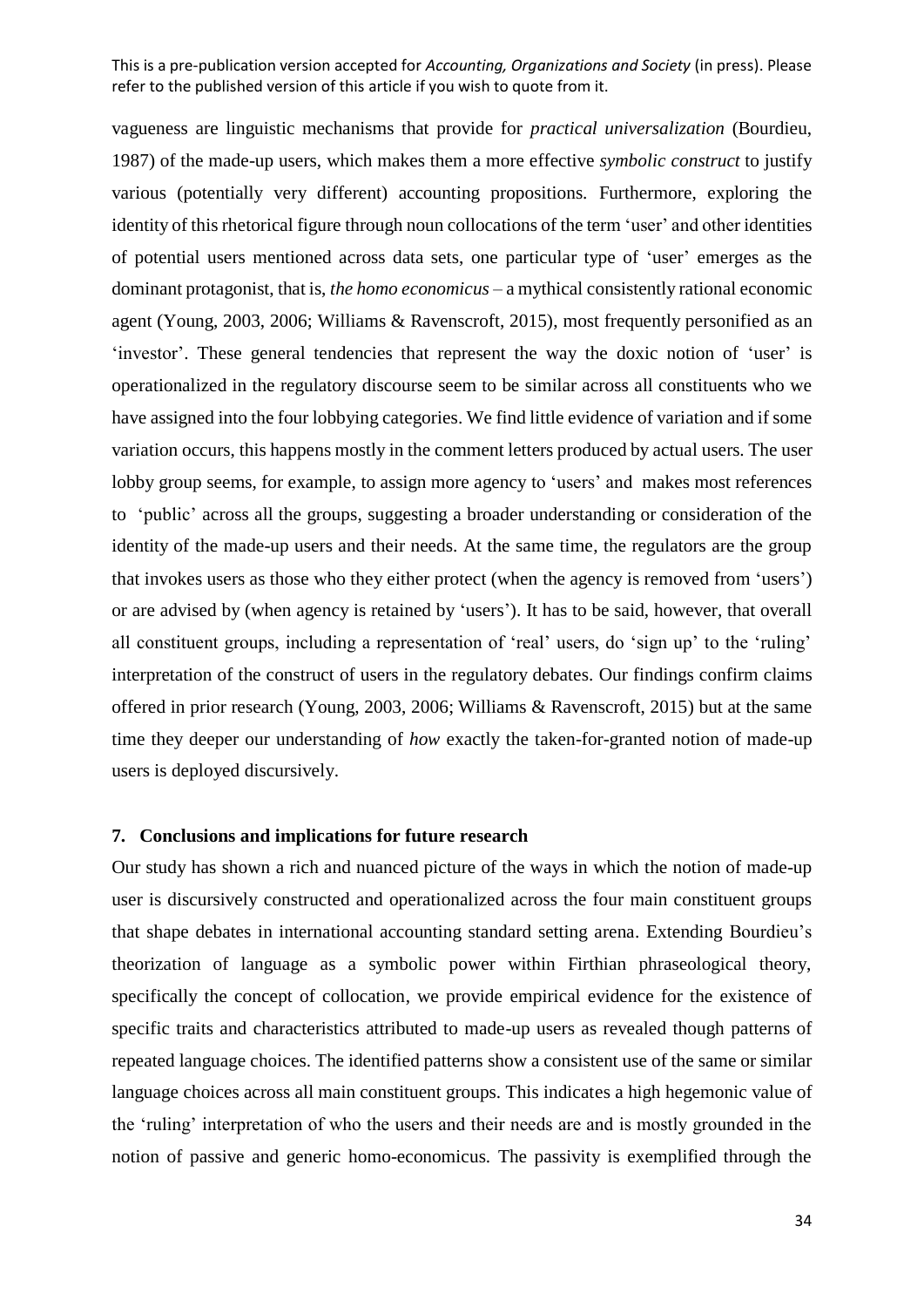grammatical objectification, while genericity is evoked through the consistent use of vague quantifiers. At the same time, our consistent comparisons have revealed some subtle differences with the constituents who we assigned to the 'real users' displaying some level of agency and diversity when invoking the construct of users.

One possible theoretical explanation of the saliency of the commonalities is that the regulatory discourse might be a product of a specific transregulatory group of comment letter writers that operates as a separate epistemic community of practice beneath the categorizations that we have assigned to the constituents. This group may shape the institutional discourse in the regulatory debates and, having captured control over the interpretation of the taken-forgranted notion of a made-up user, represents, replicates, and reinforces a discursive mode of the *homo economicus* hegemony in the regulatory field. When submitting a written comment on the regulatory proposals, constituents may use specialized agents (perhaps part of a respondent's organization), whose specific function is to write responses to the drafts of accounting standards released for public consultation. Therefore, our findings potentially question the significance of the constituent taxonomies applied by the extant literature that investigates lobbying activities via comment letter submissions (e.g., Tutticci et al., 1994; Jorissen et al., 2012; Pelger & Spieß, 2017). The arbitrariness (and perhaps conventionality) of the categorization of the accounting stakeholders constitutes also one of the limitations of our study. Future research could explore the actual practices around comment letter writing by approaching representatives from different accounting constituencies to investigate how they go about preparing their responses to the official IASB regulatory proposals. This could shed some light on the institutional practices around submissions and reveal who the real producers of the formal regulatory discourse are in the (international) accounting standard-setting arena.

We believe that the *constructed* identity of 'user' as a generic and passive *homo economicus* is problematic since, without the active and meaningful role of the diverse user community in the accounting standard-setting process, how can we be sure that the process accurately captures the wide variety of users and their needs (Durocher & Gendron, 2011)? Our findings reveal that even 'real' users who actively participate in the regulatory process (and who are notably often represented by financial analysts and investors) seem to 'sign up' largely to the dominant regulatory construction of the standardized passive *homo economicus*. The initial absence or rather exclusion of 'real' users that provided opportunities for the creation of the made-up users that "desire only information of the type outlined in the conceptual framework" (Young, 2006, p. 597) is perpetuated by the actual users' continuous absence and non-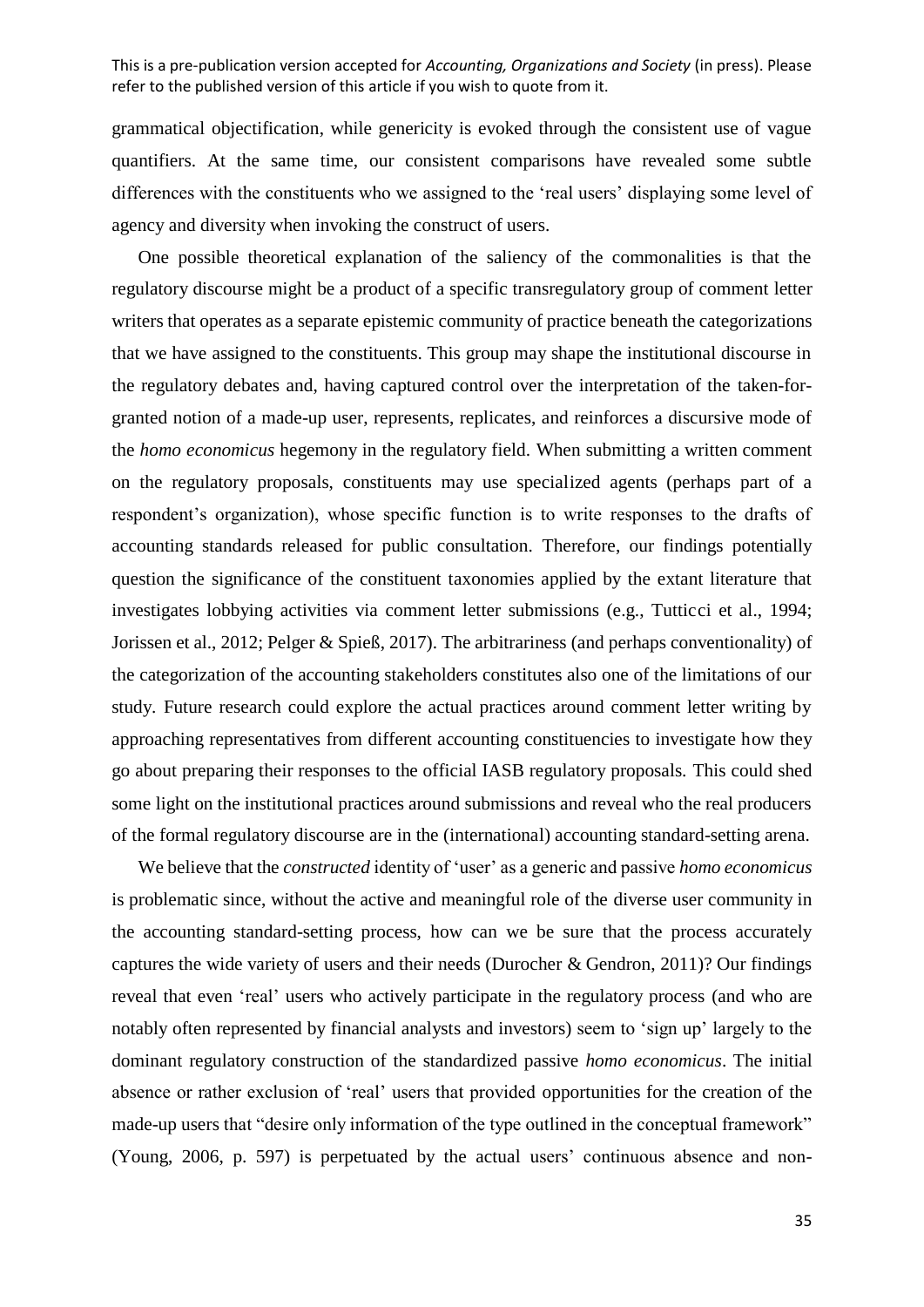engagement. Moreover, they are perceived by regulators and key constituents as 'useless' and uninterested (Pelger & Spieß, 2017), which further reinforces their exclusion. The more 'useless' and disengaged the 'real' users are (or perceived to be) the more redundant they become, which makes it easier to 'keep them out' of the regulatory arena. It might also be argued that even the regulatory outreach activities and empirical accounting research that considers mainly investors and financial analyst as 'users' of financial statements perpetuates this situation.

Some empirical research suggests that the actual users do not use, rely on, or even trust disclosures provided in financial statements and obtain information they need in alternative ways or have learned what to pick and choose from those disclosures (Georgiou, 2017). Consequently, they might not be too concerned with the specific outcomes of the regulatory processes. Thus, we end up with the dissonance between the real world of actual users and their needs, and the *self-referential* regulatory realm of made-up users that guide the actions of standard setters. Thus two autonomous systems of practice are in operation, which touch each other but preserve their autonomy. We suggest that such a state of affairs is perhaps convenient for both sides. The self-referentiality of the IASB (and the key players that influence the regulatory outcomes) is mirrored by the modest real use of the resultant accounting information made by actual users of financial statements. Despite of all the recent user outreach activities, regulators and the key players in the regulatory arena might not be genuinely interested in learning what the 'real' users' needs are, as this would make the standard-setting process more complex, unpredictable or even unmanageable. In effect, the presence of made-up users facilitates the absence of real users.

Yet, the notion of a made-up user remains significant because it is essential for the construction and functioning of the accounting regulatory field. Reducing the diversity of users to the construct of a passive and generic home economicus allows for a "practical universalization" (Bourdieu, 1987, p. 845), that is, standardization and generalization in practice of the complexity of the broad universe of all potential users so that the whole system of standard setting can operate. In Bourdieu's sense, we can describe it as a "seal of universality" (Bourdieu, 1987, p. 845), which is the quintessential carrier of symbolic effectiveness. Symbolic effectiveness works here through removing any divergences from the 'ruling' view held by key players of who the users of financial statements are. Consequently, the standardised narrow view of made-up users can be easily applied to legitimise all accounting solutions under all circumstances. This practical universalization is reinforced by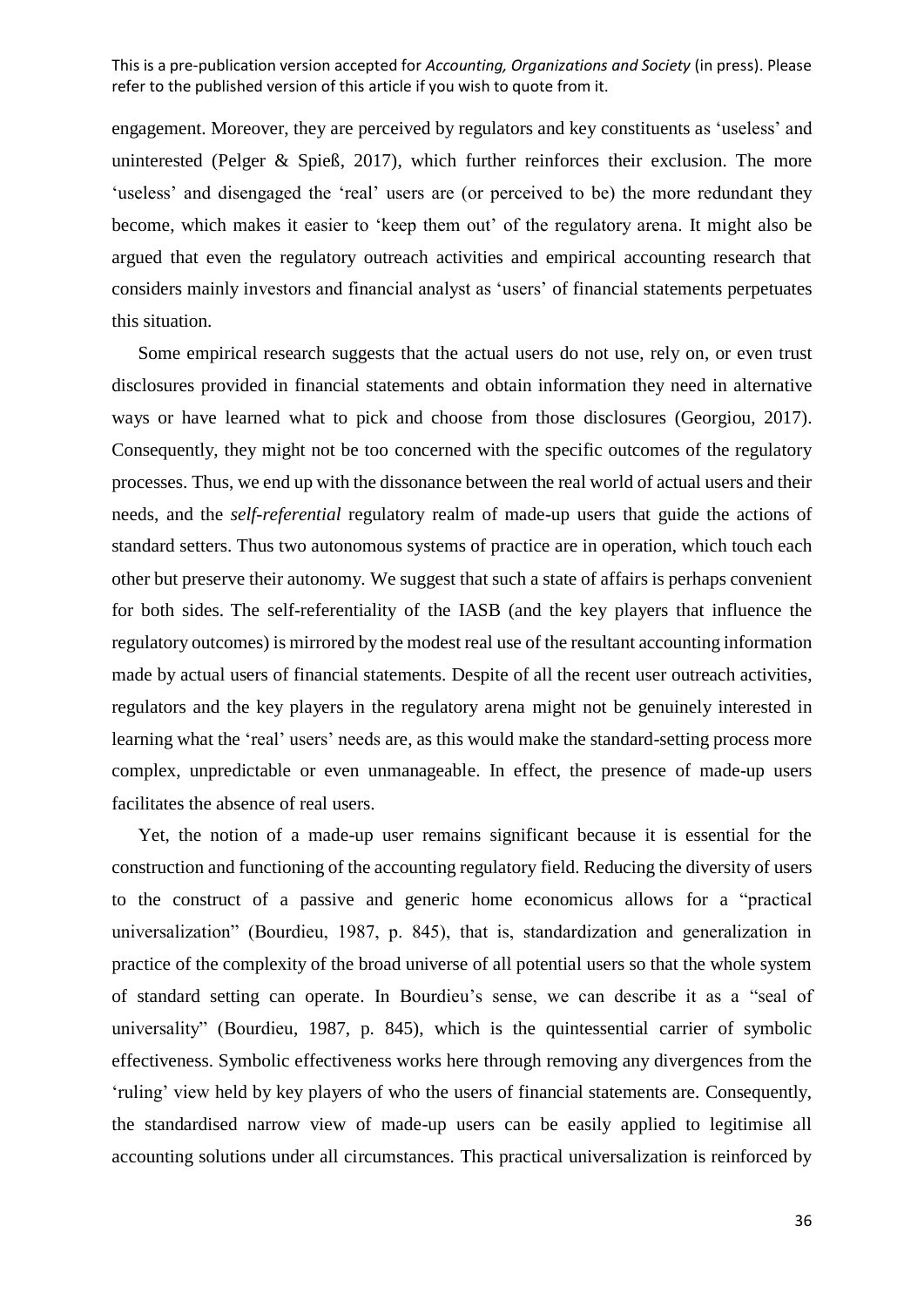the consistent use of vague quantifying expressions which imply heterogeneity and diversity (e.g. "a broad range of users", a "wide range of users"), but what they do instead is to homogenise the users to one unspecified category. It seems that a reversal is achieved in that 'broad' is deployed to mean 'narrow' and 'widening' to 'restrict'.

Given the significance of the made-up notion of users in sustaining the structures of the accounting regulatory field there are several areas that future research using a corpus-based discourse analysis could address. Since the users and their needs change over time (together with economic and political circumstances), future research could use the corpus-based approach to study data diachronically, that is, using samples produced at different times in order to examine whether the construction of made-up users and their needs change over time and in response to external factors, such as economic or political dynamics. This would be an interesting research agenda given Young's (2006) critique that the fictitious users' (made-up) decision making is assumed to be constant across periods and economic situations. Equally, the approach could be used to consider the nature of the accounting standards under investigation at a given point in time or over a number of years. This research could be conducted comparatively across key stakeholder groups in the regulatory arena. Another avenue for further enquiry is to investigate the user community in more detail to determine whether there are any differences in the construction of users' needs depending on the type of a real user providing the comment. A corpus-based approach could also be useful to explore how other taken-for-granted notions, for example, integrated thinking, sustainability, or responsible investments are discursively constructed and operationalized in accounting and business discourses across different texts and genres.

Our study has shown benefits of a multidisciplinary perspective on investigating institutional discourse in accounting. Borrowing analytical techniques from other fields of science, linguistics in particular, can provide useful insights into studying accounting as a social practice and complement and enrich the extant body of discourse analysis in accounting. As demonstrated in this study, paying more attention to recurrent language choices, as well as their lexical and structural properties and 'neighbourhoods' in large amounts of textual data, can reveal deeply ingrained and nuanced patterns that constitute dominant discourses and therefore dominant social practices in a given field. We therefore contend that insights from linguistics we utilized in our study has much to offer in furthering research within accounting as is already the case in the field of management and organizational studies (e.g., Cornelissen, 2008; O'Reilly & Reed, 2011; Pollach, 2012; Mautner, 2016).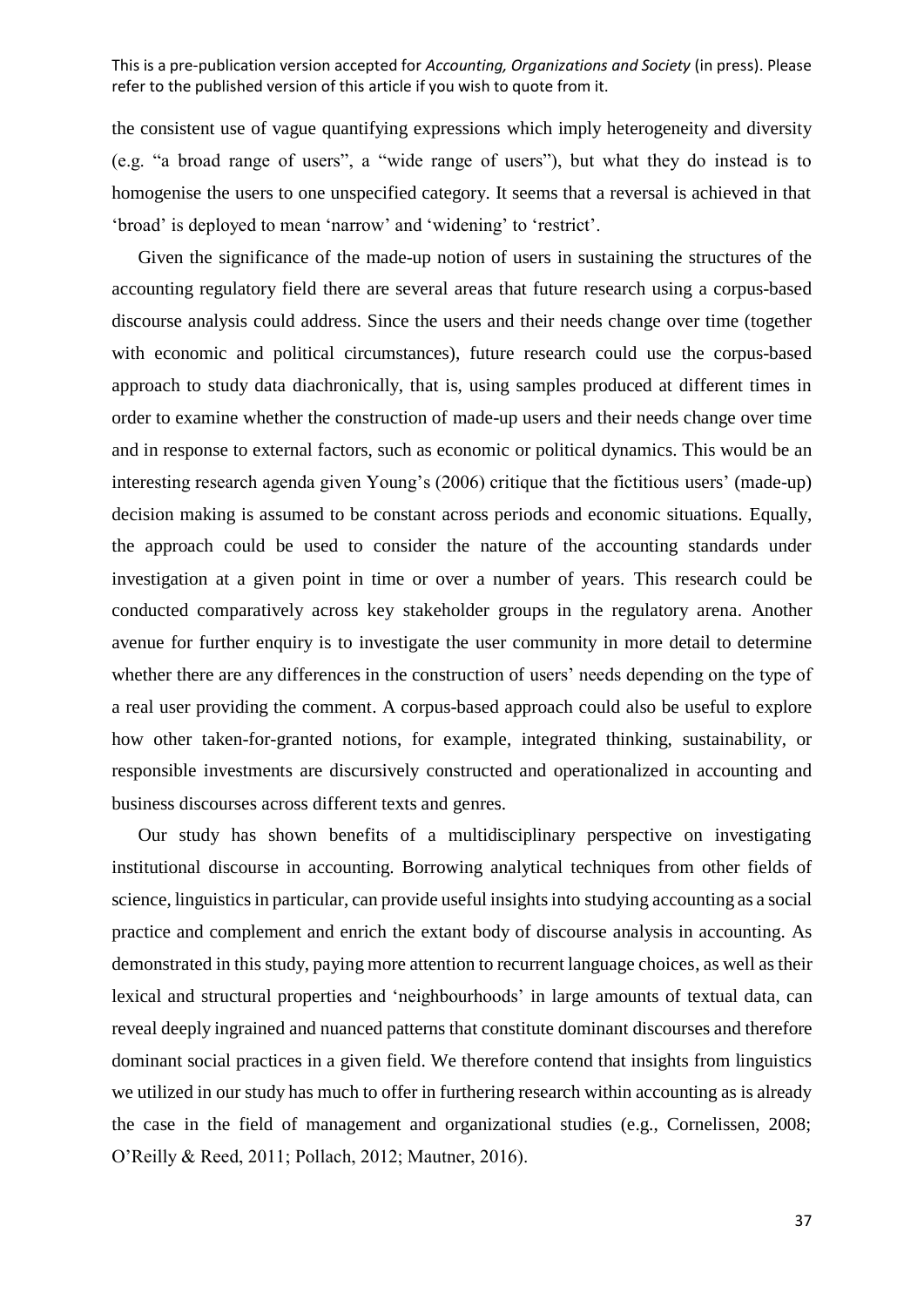Yet, our analytical approach is not without its limitations. We argued earlier that a corpusbased study helps reduce some of the human biases to which qualitative discourse analysis might be prone. Nevertheless, a corpus-based approach to discourse is not entirely free from biases. Subjectivity plays a role throughout the process of corpus compilation and subsequent decisions about what to focus on and which cut-off point to use for deciding on the span for collocational analysis (four or five words to the left and to the right). At present, no firmly set standards exist. Outputs too require human interpretation as in the case of qualitative discourse analysis and these are prone to subjective judgments (Baker, 2006, p. 18). Nonetheless, the corpus-based approach allows us to identify patterns that occur consistently across the data set(s) and forms of quantification can help with over- or under-interpretation. In other words, it allows us to strike the balance between breadth and depth of the analysis. Another limitation of a corpus-based approach is that it studies texts only. While texts are important vehicles through which social agents communicate and legitimize their actions, there are also other modes of communication, for example, visual or other multimodal forms that at present cannot be explored using this methodology.

The outputs of accounting are important to companies, economies, and to society at large. The history of accounting shows that the impact and implications of accounting regulatory and governance solutions are often controversial, particularly when accounting does not work in the way anticipated or claimed (Cooper, Puxty, Robson, & Willmott, 1994; Cooper, Everett, & Neu, 2005; Cooper & Neu, 2006; Arnold, 2009). The habitual use of discourse helps create, sustain, and defend demagogic arguments that preserve the status quo or potentially protect vested interests (Young, 1996, 2017; Durocher & Gendron, 2011). This paper highlights how Bourdieu's theorizing, together with linguistic insights from the phraseological theory of meaning, complemented by the corpus-based methodology, can reveal and further explore the existence of habitual discursive practices that support the circular and very often self-referential nature of implicit systems of power. We have also shown that the close investigation of *how* the dominant discourse of the made-up users works in the regulatory arena generates a series of new *why* questions regarding the actual 'flesh and blood' users' role in accounting standard setting.

#### **References**

Alexander, D., & Archer, S. (2003). On economic reality, representational faithfulness and the true and fair override. *Accounting and Business Research*, *33*(1), 3-17.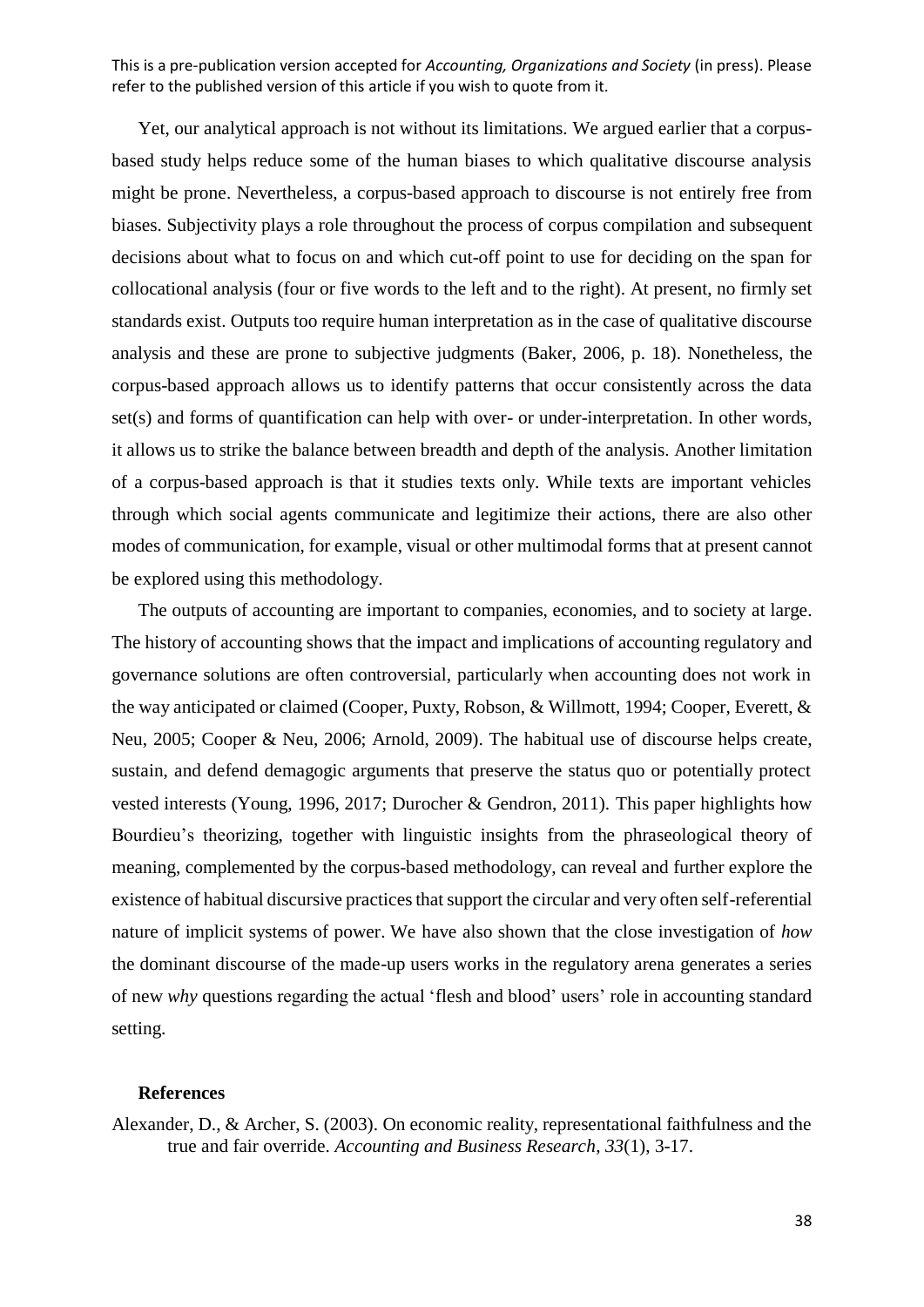- Andon, P., Free, C., & Sivabalan, P. (2014). The legitimacy of new assurance providers. Making the cap fit. *Accounting, Organizations and Society*, *39*(2), 75-96.
- Altenberg, B. (1991). Amplifier collocations in Spoken English. In S. Johansson, & A. Stenström (Eds.), *English computer corpora: Selected papers and research guide,* (pp. 127-147). Berlin / New York: Mouton de Gruyter.
- Arnold, P. (2009). Global financial crisis: The challenge to accounting research. *Accounting, Organizations and Society*, *34*(6-7), 803-809.
- Artstein, R., & Poesio, M. (2008). Inter-coder agreement for computational linguistics. *Computational Linguistics*, *34*(4), 555-596.
- Bailin, A., & Grafstein, A. (2001). The linguistic assumptions underlying readability formulae: a critique. *Language & Communication*, *21*(3), 285-301.
- Baker, P. (2004). 'Unnatural Acts': Discourses of homosexuality within the House of Lords debates on gay male law reform. *Journal of Sociolinguistics, 8*(1), 88–106.
- Baker, P. (2006). *Using corpora in discourse analysis*. London: Continuum.
- Baker, P., & McEnery, T. (2015). Introduction, In Baker, P. and McEnery, T. (Eds.) *Corpora and Discourse Studies : Integrating Discourse and Corpora*. (pp. 1-19) Houndmills, Basingstoke, Hampshire: Palgrave Macmillan.
- Baker, P., Gabrielatos, C., Khosravinik, M., Krzyzanowski, M., McEnery, T., & Wodak, R. (2008). A useful methodological synergy? Combining critical discourse analysis and corpus linguistics to examine discourses of refugees and asylum seekers in the UK press. *Discourse and Society, 19*(3), 273–306.
- Bamber, M., & McMeeking, K. (2016). An examination of international accounting standardsetting due process and the implications for legitimacy, *The British Accounting Review*, *48*(1), 59-73.
- Baudot, L. (2018). On commitment toward knowledge templates in global standard setting: The case of the FASB-IASB revenue project, *Contemporary Accounting Research*, *35*(2), 657–695.
- Baudot, L., Roberts, R., & Wallace, D. (2017). An examination of the US public accounting profession's public interest discourse and actions in federal policy making. *Journal of Business Ethics*, *142*(2), 203-220.
- Beattie, V. (2014). Accounting narratives and the narrative turn in accounting research: Issues, theory, methodology, methods and a research framework. *The British Accounting Review*, *46*(2), 111-134.
- Beattie, V., McInnes, B., & Fearnley, S. (2004). A methodology for analysing and evaluating narratives in annual reports: a comprehensive descriptive profile and metrics for disclosure quality attributes. *Accounting Forum*, *28*(3), 205-236.
- Beck, A. C., Campbell, D., & Shrives, P. J. (2010). Content analysis in environmental reporting research: Enrichment and rehearsal of the method in a British–German context. *The British Accounting Review*, *42*(3), 207-222.
- Biber, D., Johansson, S., Leech, G., Conrad, S., & Finegan, E. (1999). *The Longman grammar of spoken and written English*. London: Longman.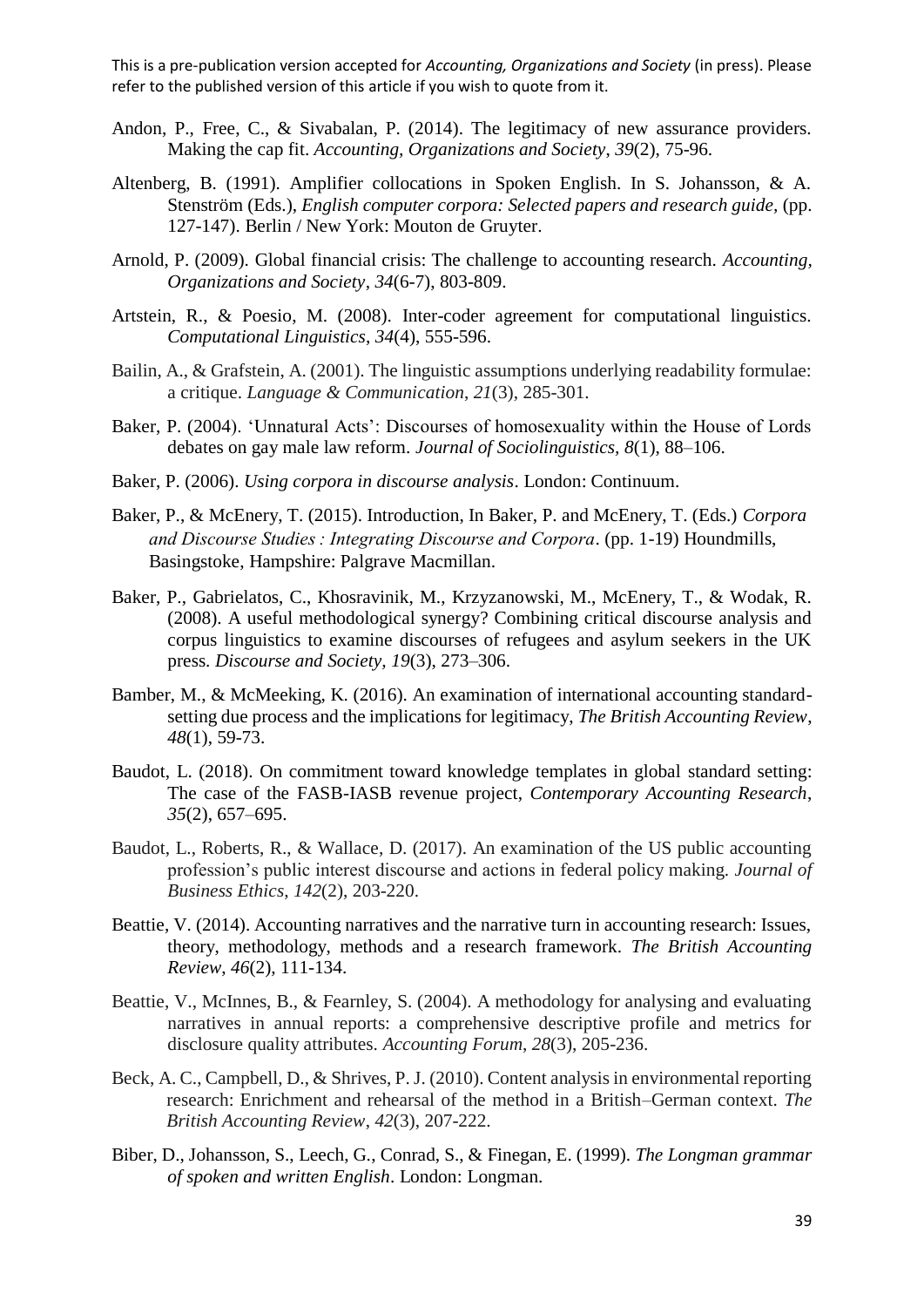- Booth, P., & Cocks, N. (1990). Critical research issues in accounting standard setting. *Journal of Business Finance and Accounting*, *17*(4), 511-528.
- Bourdieu, P. (1977). *Outline of a theory of practice*. Cambridge: Cambridge University Press.
- Bourdieu, P. (1987). The Force of Law: Toward a Sociology of the Juridical Field. *The Hastings Law Journal*, *38*(5), 814-853.
- Bourdieu, P. (1989). Social space and symbolic power. *Sociological Theory*, *7*(1), 14-25.
- Bourdieu, P. (1990). *The logic of practice*. Cambridge: Polity Press.
- Bourdieu, P. (1991). *Language and symbolic power*. Cambridge, UK: Polity Press.
- Bourdieu, P. (1998). *Practical Reason: On the Theory of Action*. Standford, CA: Stanford University Press.
- Bourdieu, P. (2000), *Pascalian meditations*. Cambridge, UK: Polity Press.
- Brivot, M., & Gendron, Y. (2011). Beyond panopticism: On the ramifications of surveillance in a contemporary professional setting. *Accounting, Organizations and Society*, *36*(3), 135-155.
- Carruthers, B., & Espeland, W. (1991). Accounting for rationality: Double-entry bookkeeping and the rhetoric of economic rationality. *American Journal of Sociology, 97*(1), 31-69
- Cho, C. H., Roberts, R. W., & Patten, D. M. (2010). The language of US corporate environmental disclosure. *Accounting, Organizations and Society*, *35*(4), 431-443.
- Chomsky, N. (1965). *Aspects of the Theory of Syntax*. Cambridge, Mass: M.I.T. Press.
- Cohn, N. Paczynski, M., & Kutasa, M. (2017). Not so secret agents: Event-related potentials to semantic roles in visual event comprehension. *Brain and Cognition, 119*, 1-9.
- Cooper, D., & Morgan, W. (2013). Meeting the evolving corporate reporting needs of government and society: Arguments for a deliberative approach to accounting rule making. *Accounting and Business Research*, *43*(4), 418-441.
- Cooper, D., & Neu, D. (2006). Auditor and audit independence in an age of financial scandals. *Advances in Public Interest Accounting, 12*, 1-15.
- Cooper, D., & Robson, K. (2006). Accounting, professions and regulation: Locating the sites of professionalization. *Accounting, Organizations and Society*, *31*(4/5), 415-444.
- Cooper, D., Everett, J., & Neu, D. (2005). Financial scandals, accounting change and the role of accounting academics: A perspective from North America. *European Accounting Review, 14*(2), 373-382.
- Cooper, D., Puxty, T., Robson, K., & Willmott, H. (1994). Regulating accountancy in the UK: Episodes in the changing relationship between the state and the profession. In A. Hopwood, & P. Miller (Eds.) *Accounting as social and institutional Practice*. Cambridge (pp. 270-299): Cambridge University Press.
- Cornaggia, K., Franzen, L., & Simin, T. (2013). Bringing leased assets onto the balance sheet. *Journal of Corporate Finance*, *22*, 345–360.
- Cornelissen, J. (2008). Metonymy in language about organizations: A corpus-based study of company names. *Journal of Management Studies, 45*(1), 79-99.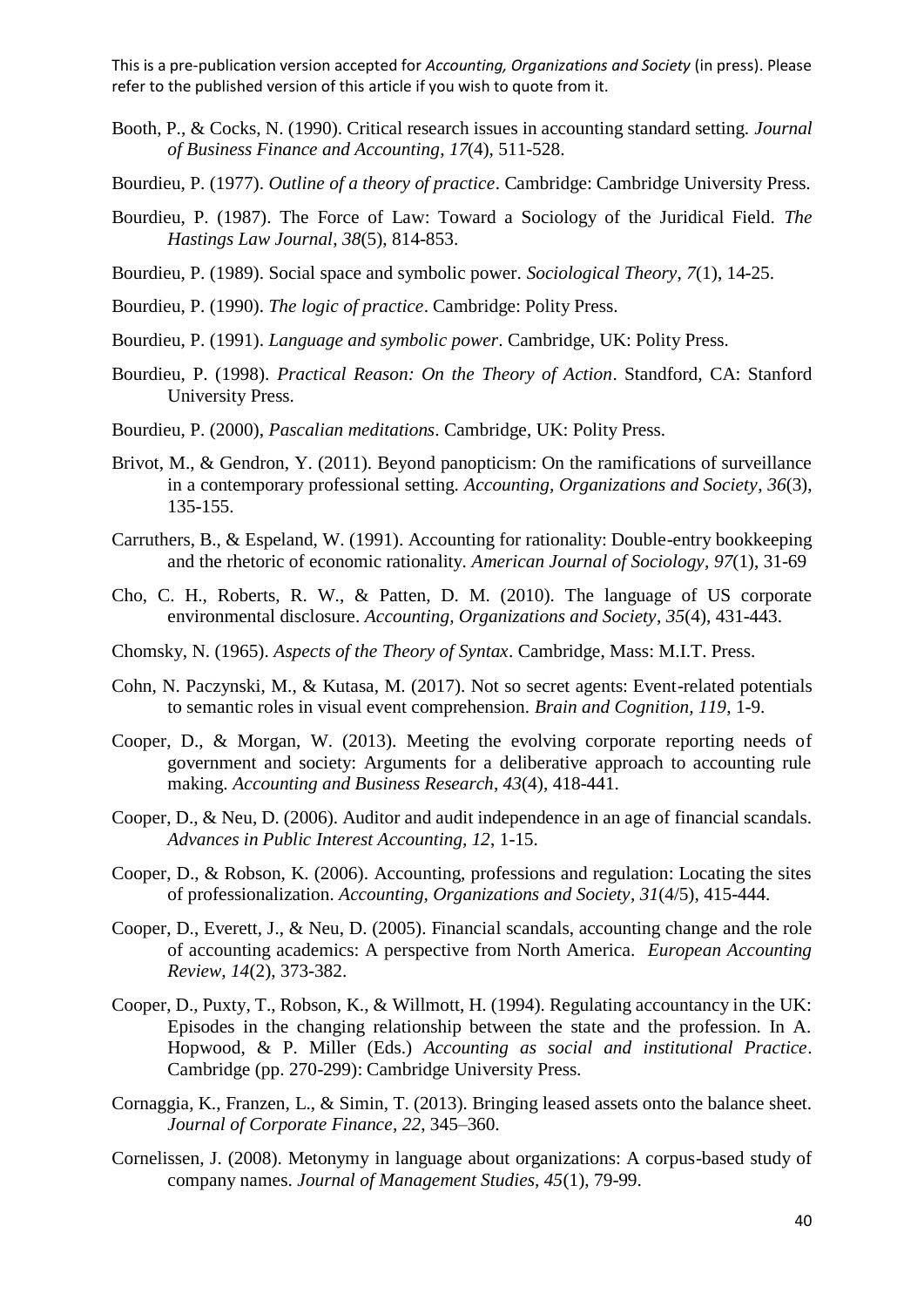- Crawford, L. (2017). Exploring the emancipatory dimensions of globalisation: The struggle over IFRS8 and country-by-country reporting. *Critical Perspectives on Accounting*, <https://doi.org/10.1016/j.cpa.2017.10.005> (in press).
- D'Addeiro, L. (2011). Artifacts at the centre of routines: Performing the material turn in routines theory. *Journal of Institutional Economics*, *7*(2), 197–230
- Davies, A. (2011). A weighty subject. *Accountancy*, *61*, December, 15-16.
- Dunning, T. (1993). Accurate methods for the statistics of surprise and coincidence. *Computational Linguistics, 19*, 61–74.
- Durocher, S., & Gendron, Y. (2011). IFRS: On the docility of sophisticated users in preserving the ideal of comparability. *European Accounting Review*, *20*(2), 233-262.
- Durocher, S., Fortin, A., & Cote, L. (2007). Users' participation in the accounting standardsetting process: A theory-building study. *Accounting, Organizations and Society, 32*(7- 8), 29–59.
- Duval, A. M., Gendron, Y., & Roux-Dufort, C. (2015). Exhibiting nongovernmental organizations: Reifying the performance discourse through framing power. *Critical Perspectives on Accounting*, *29*, 31-53.
- Erb, C., & Pelger, C. (2015). Twisting words? A study of the construction and reconstruction of reliability in financial reporting standard-setting. *Accounting, Organizations and Society*, *40*(1), 13-40.
- Fairclough, N. (1989). *Language and power*. London: Longman.
- Firth, J. R. (1957). Modes of Meaning, In *Papers in linguistics, 1934-1951.* London, New York: Oxford University Press.
- Foucault, M. (1972). *The archaeology of knowledge*. New York: Harper Colophon.
- Gabrielatos, C., & Baker, P. (2008). Fleeing, sneaking, flooding: A corpus analysis of discursive constructions of refugees and asylum seekers in the UK press, 1996-2005. *Journal of English Linguistics*, *36*(1), 5-38
- Georgiou, G. (2010). The IASB standard-setting process: Participation and perceptions of financial statement users. *The British Accounting Review, 42*(2), 103-118.
- Georgiou, O. (2017). The worth of fair value accounting: Dissonance between users and standard Setters. *Contemporary Accounting Research*. https://doi.org[/10.1111/1911-](https://doi.org/10.1111/1911-3846.12342) [3846.12342](https://doi.org/10.1111/1911-3846.12342) (in press)
- Giner, B., & Arce, M. (2012) Lobbying on accounting standards: Evidence from IFRS 2 on share-based payments. *European Accounting Review, 21*(4), 655-691,
- Golsorkhi, D., Leca, B., Lounsbury, M., & Ramirez, C. (2009). Analysing, accounting for and unmasking domination: On our role as scholars of practice, practitioners of social science and public intellectuals. *Organization*, *6*(6), 779-97.
- Gomez, M., & Bouty, I. (2011). The emergence of an influential practice: Food for thought. *Organization Studies, 32*(7) 921–940.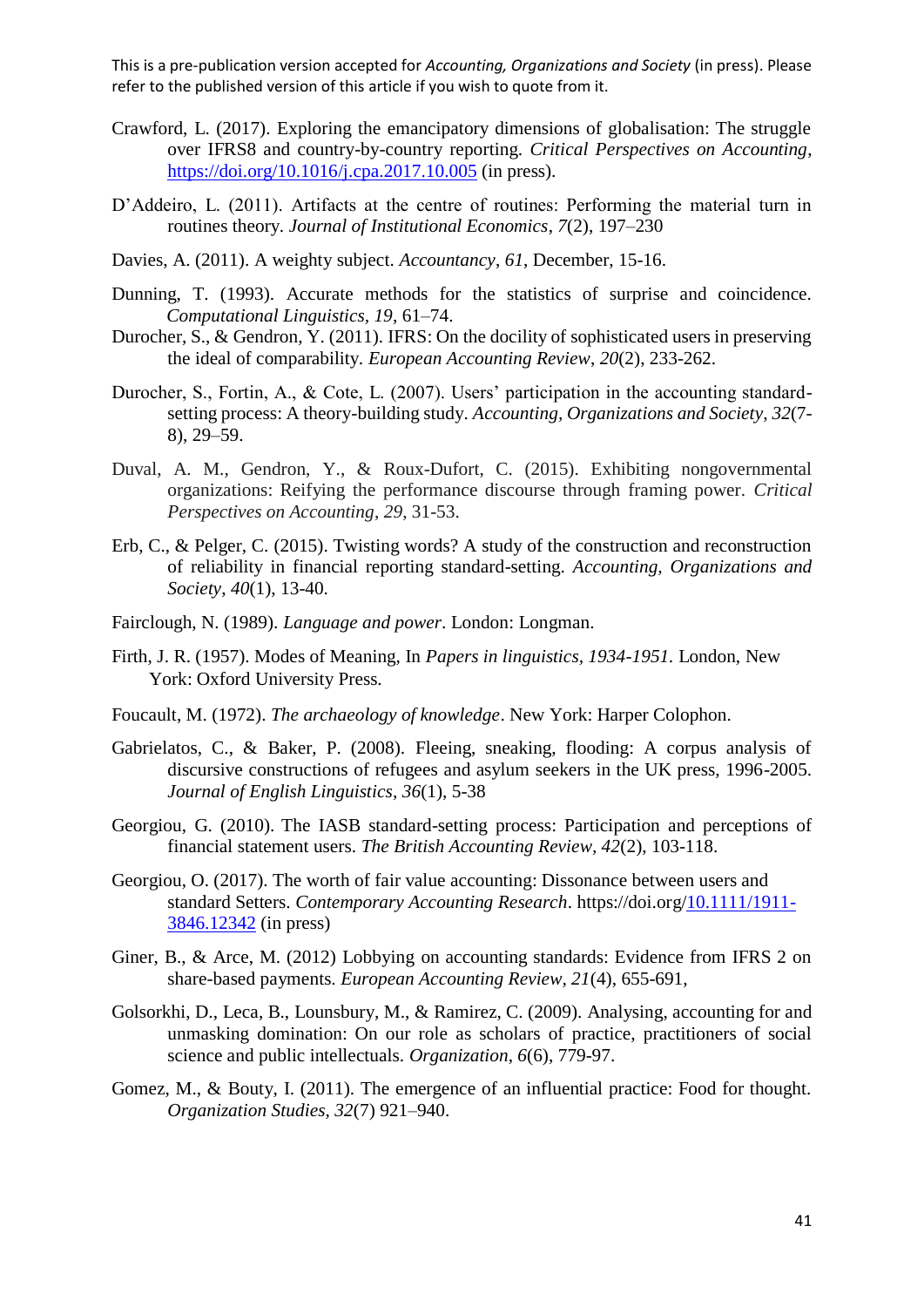- Grundmann, R., & Krishnamurthy, R. (2010). The discourse of climate change: A corpus based approach. *Critical Approaches to Discourse Analysis Across Disciplines, 4*(2), 125– 146.
- Harding, N., & Mckinnon, J. (1997). User involvement in the standard-setting process: A research note on the congruence of accountant and user perceptions of decision usefulness. *Accounting, Organizations and Society*, *22*(1), 55-67.
- Hazgui, M., & Gendron, Y. (2015). Blurred roles and elusive boundaries: On contemporary forms of oversight surrounding professional work. *Accounting, Auditing & Accountability Journal*, *28*(8), 1234-1262.
- Hines, R. (1988). Financial accounting: In communicating reality, we construct reality. *Accounting Organizations and Society*, *13*(3), 251-261.
- Hines, R. (1989). Financial accounting knowledge, conceptual framework projects and the social construction of the accounting profession. *Accounting, Auditing & Accountability Journal*, *2*(2), 72–92.
- Hopwood, A. (1994). Some reflections on the harmonization of accounting within the EU. *The European Accounting Review, 3*(2), 241-253.
- IASB (2007). Exposure Draft 9 *Joint Arrangements.* International Accounting Standards Board.
- IASB (2008). Exposure Draft 10 *Consolidated Financial Statements*. International Accounting Standards Board.
- IASB (2011a). IFRS 10 *Consolidated Financial Statements.* International Accounting Standards Board.
- IASB (2011b). IFRS 11 *Joint Arrangements.* International Accounting Standards Board.
- IASB (2011c). IFRS 12 *Disclosure of Interests in Other Entities*. International Accounting Standards Board.
- IASB (2012). Agenda Consultation. Feedback from Users of Financial Statements. *Agenda Paper 5B*, January 2012.
- IASB (2013). *Preface to the International Financial Reporting Standards*. International Accounting Standards Board.
- IASB (2016). IFRS 16 *Leases*. International Accounting Standards Board.
- IASB/FASB (2008). Discussion Paper *Preliminary Views on Improved Conceptual Frameworks for Financial Reporting: The Reporting Entity*. International Accounting Standards Board and Financial Accounting Standards Board.
- IASB/FASB (2009). Discussion Paper DP/2009/1 *Leases: Preliminary Views*. International Accounting Standards Board and Financial Accounting Standards Board.
- IASB/FASB (2010a). Exposure Draft *Conceptual Framework for Financial Reporting: The Reporting Entity*. International Accounting Standard Board and Financial Accounting Standards Board.
- IASB/FASB (2010b). Exposure Draft ED/2010/9 *Leases*. International Accounting Standards Board and Financial Accounting Standards Board.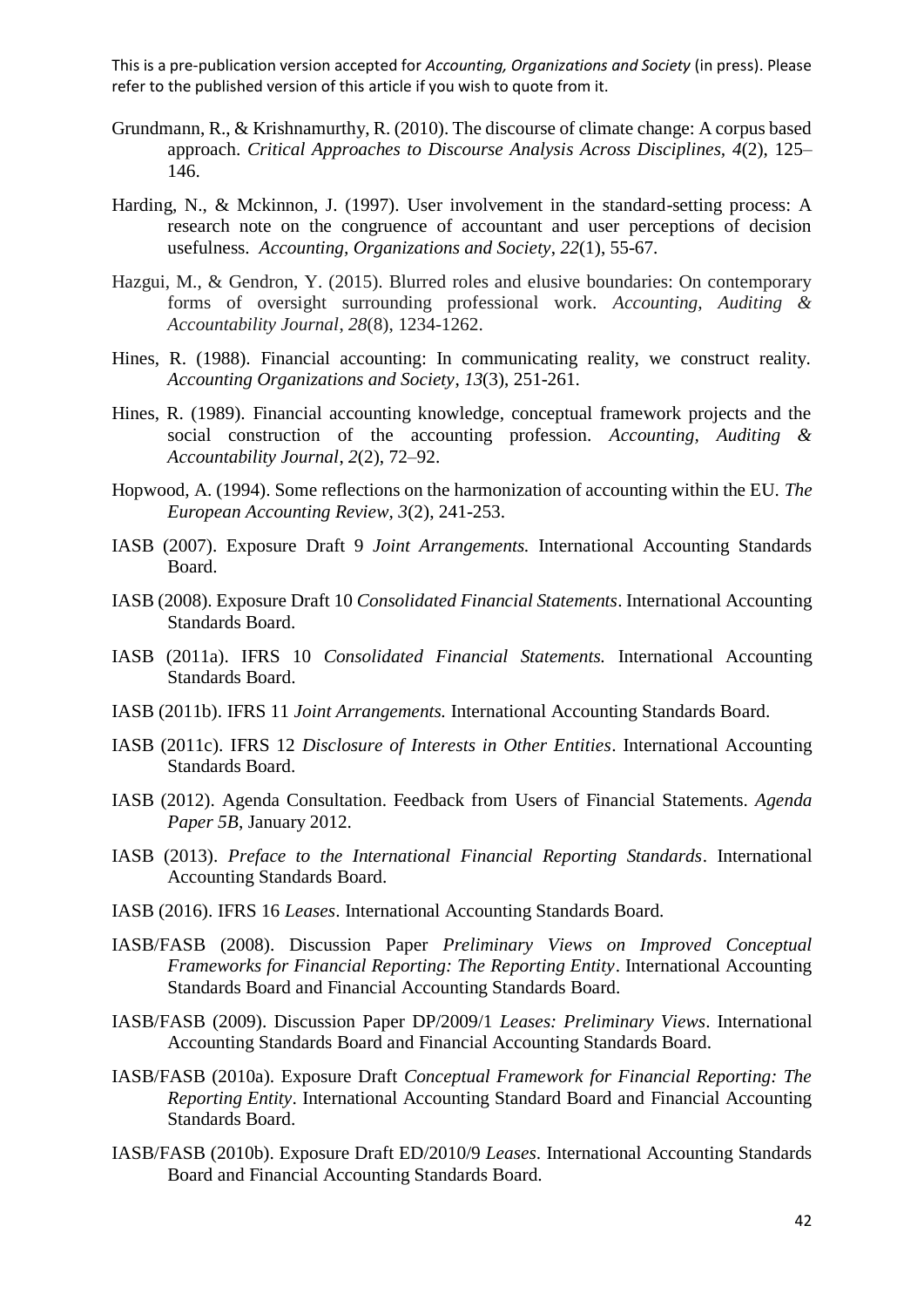- IASB/FASB (2013). Exposure Draft ED/2013/6 *Leases*. International Accounting Standards Board and Financial Accounting Standards Board.
- [Jaworska, S.](http://centaur.reading.ac.uk/view/creators/90005488.html) (2016). [Corpora and corpus linguistics approaches to studying business language.](http://centaur.reading.ac.uk/38690/) In G. Mautner, & F. Rainer (Eds.), *Handbook of business communication: Linguistic approaches* (pp. 583-606). Berlin: De Gruyter.
- Jaworska, S., & Krishnamurthy, R. (2012). On the F-word: A corpus-based analysis of the media representation of feminism in British and German press discourse, 1990–2009. *Discourse & Society*, *23*(4), 1-31.
- Jorissen, A., Lybaert, N., Orens, R., & Van Der Tas, L. (2012). Formal participation in the IASB's due process of standard-setting: A multi-issue/multi-period analysis. *European Accounting Review*, *21*(4), 693–729.
- Joseph, C., & Taplin, R. (2011). The measurement of sustainability disclosure: Abundance versus occurrence. *Accounting Forum, 35*(1), 19-31.
- Kahneman, D. & Tversky, A. (1973). On the psychology of prediction. *Psychological Review, 80*(4), 237-251.
- Keys, D., & Schwartz, B. (2007). "Leaky" rationality: How research on behavioral decision making challenges normative standards of rationality. *Perspectives on Psychological Science 2*(2), 162–180.
- Kilgarriff, A., Rychlý, P., Smrz, P., & Tugwell, D. (2004). *The sketch engine*. Proc EURALEX 200. Lorient, France, 105-116.
- Krippendorff, K. (2004). *Content analysis : An Introduction to Its Methodology*, 2nd edn. Thousand Oaks, CA: Sage.
- Lagneau-Ymonet, P., & Quack, S. (2012). What's the problem? Competing diagnoses and shifting coalitions in the reform of International Accounting Standards. In R. Mayntz, (Ed.), *Crisis and Control* (pp. 213–246). Frankfurt/ New York: Campus.
- Li, F. (2008). Annual report readability, current earnings, and earnings persistence. *Journal of Accounting and Economics*, *45*(2/3), 221-247.
- Lupu, I., & Sandu, R. (2017). Intertextuality in corporate narratives: a discursive analysis of a contested privatization. *Accounting, Auditing & Accountability Journal*, *30*(3), 534- 564.
- Malsch, B., Gendron, Y., & Grazzini, F. (2011). Investigating interdisciplinary translations: The influence of Pierre Bourdieu on accounting literature. *Accounting, Auditing & Accountability Journal*, *24*(2), 194-228.
- Martin, L. (2003). What is field theory? *American Journal of Sociology*, *109*(1), 1-49.
- Masocha, W., & Weetman, P. (2007). Rhetoric in standard setting: The case of the going concern audit. *Accounting, Auditing & Accountability Journal*, *20*(1), 74-100.
- Mautner, G. (2016). *Discourse and management: Critical perspectives through the language lens*. London: Palgrave Macmillan.
- McEnery, T., & Hardie, A. (2012) *Corpus linguistics. Method, theory and practice*. Cambridge: Cambridge University Press.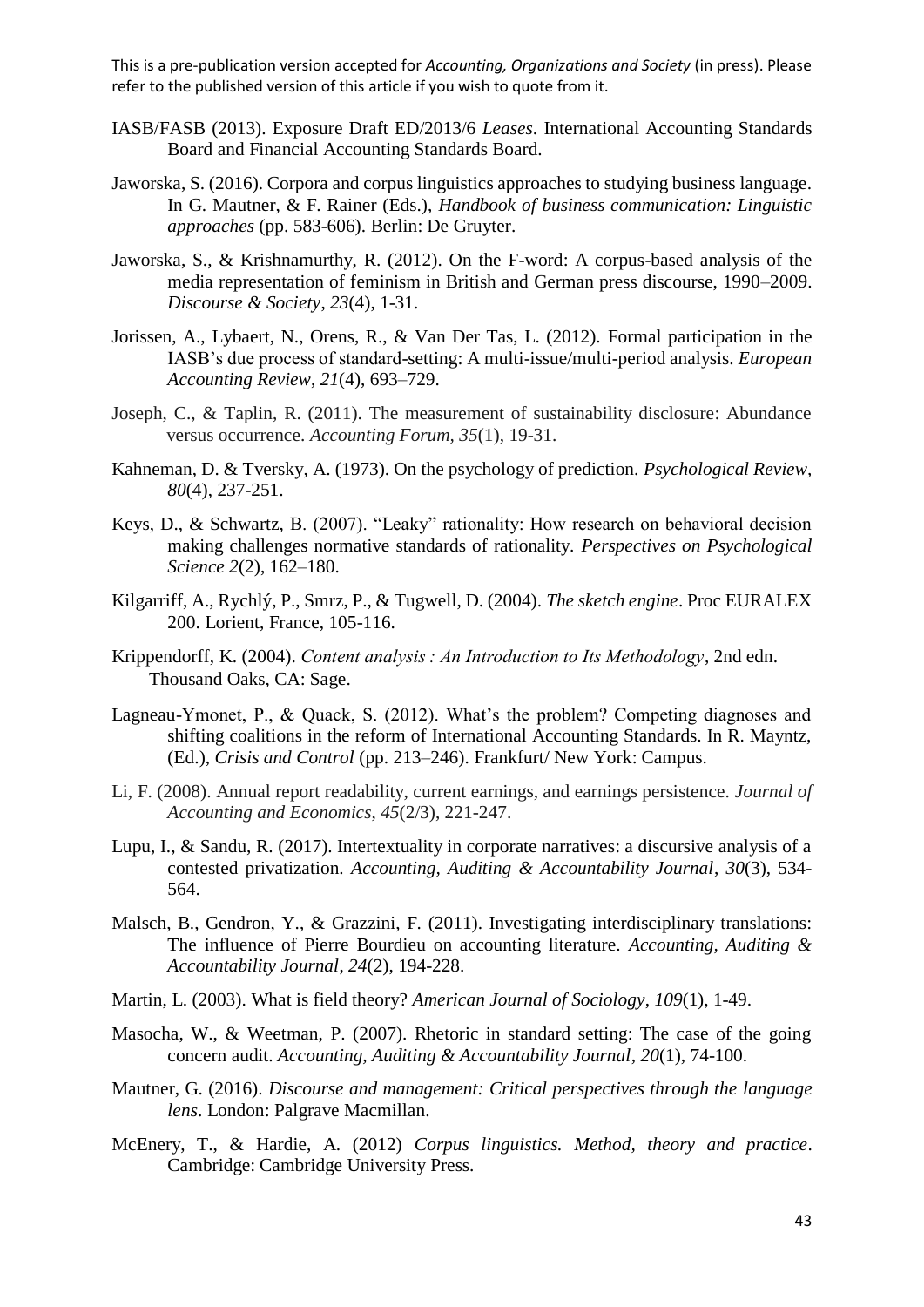- Morgan, G. (1988). Accounting as reality construction: Towards a new epistemology for accounting. *Accounting, Organizations and Society*, *13*(5), 477-486.
- Morley, J. (2016). Internal lobbying at the IASB. *Journal of Accounting and Public Policy, 35*, 224-255.
- Mouck, T. (2004). Institutional reality, financial reporting and the rules of the game. *Accounting, Organizations and Society, 29*(5/6), 525-541.
- Mynatt, C., Doherty, M., & Tweney, R. (1977). Confirmation bias in simulated research environment: An experimental study of scientific inference. *Quarterly Journal of Experimental Psychology, 29*(1), 85-95.
- Nielsen, C., & Madsen, M. T. (2009). Discourses of transparency in the intellectual capital reporting debate: Moving from generic reporting models to management defined information. *Critical Perspectives on Accounting*, *20*(7), 847-854.
- Nobes, C. (2014). The development of national and transnational regulation on the scope of consolidation. *Accounting, Auditing & Accountability Journal*, *27*(6), 995-1025.
- O'Reilly, D., & Reed, M. (2011). The grit in the oyster: Professionalism, managerialism and leaderism as discourses of UK public services modernization. *Organization Studies 32*(8), 1079-1101.
- Pelger, C. (2016). Practices of standard-setting: An analysis of the IASB's and FASB's process of identifying the objective of financial reporting. *Accounting Organizations and Society*, *50*(1), 51-73.
- Pelger, C., & Spieß, N. (2017). On the IASB's construction of legitimacy The case of the agenda consultation project, *Accounting and Business Research*, *47*(1), 64-90
- Pollach, I. (2012). Taming textual data: The contribution of corpus linguistics to computeraided text analysis. *Organizational Research Methods 15*(2), 263-287.
- Power, M. (2010). Fair value accounting, financial economics and the transformation of reliability. *Accounting and Business Research*, *40*(3), 197-210.
- Power, M. (2019). *Modelling the Microfoundations of the Audit Society: Organizations and the Logic of the Audit Trail*.<https://doi.org/10.5465/amr.2017.0212> (in press)
- Richardson, A.J., & Eberlein, B. (2011). Legitimating transnational standard-setting: the case of the International Accounting Standards Board. *Journal of Business Ethics*, *98*(2), 217–245.
- Richardson, J. (2007). *Analysing newspapers. An approach from critical discourse analysis.*  New York: Palgrave Macmillan.
- Robb, S., Single, L., & Zarzeski, T. (2001). Nonfinancial disclosures across Anglo-American countries, *Journal of International Accounting, Auditing and Taxation*, *10*(1), 71–83.
- Roberts, J. (2009). No one is perfect: The limits of transparency and an ethic for 'intelligent' accountability. *Accounting, Organizations and Society*, *34*(8), 957–970.
- Robson, K. (1994). The discourse on inflation accounting. *European Accounting Review, 3*(2), 195-214.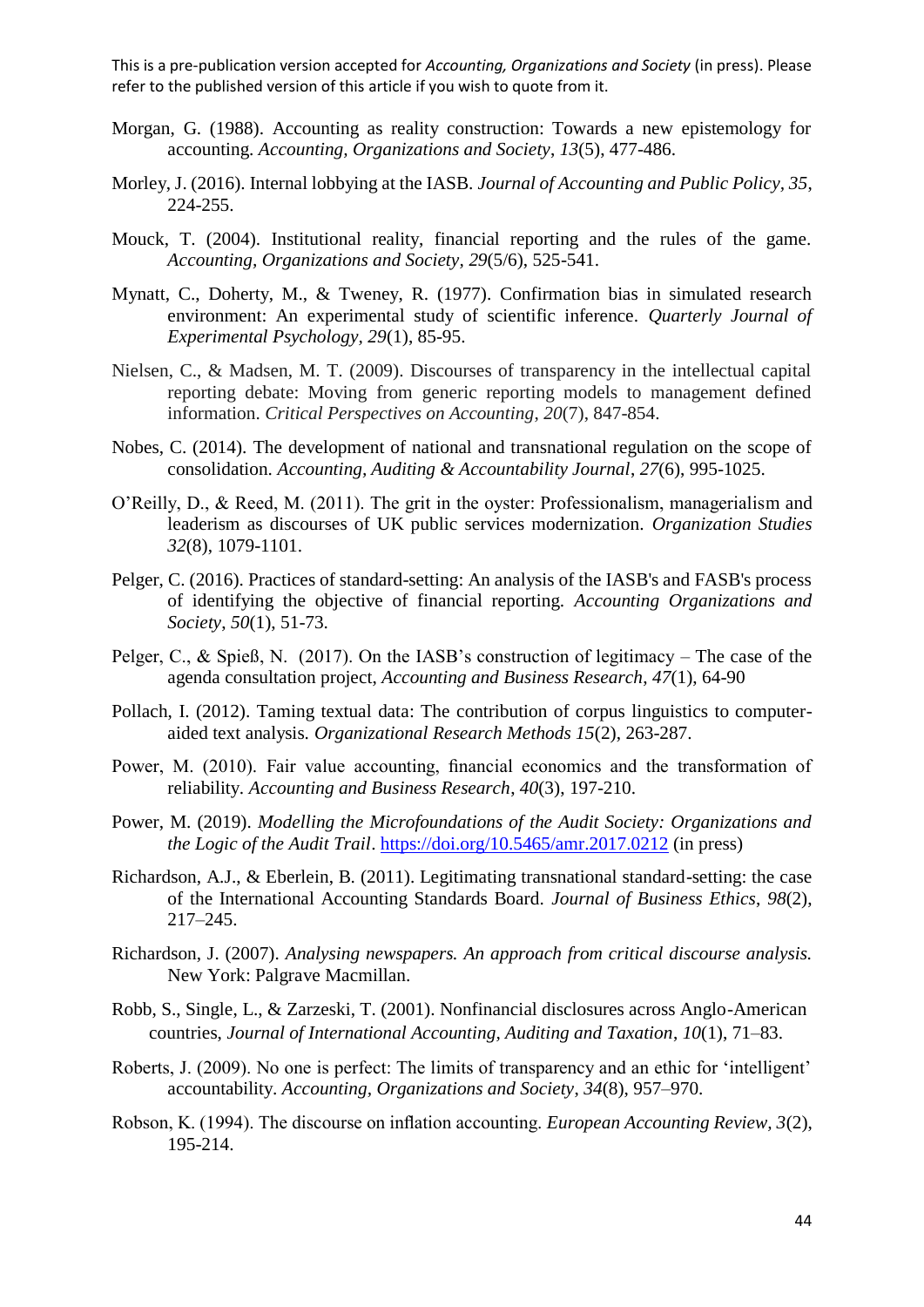- Rutherford, B. (2005). Genre Analysis of Corporate Annual Report Narratives. *Journal of Business Communication, 42*(4), 349-378
- Rychlý, P. (2008). A lexicographer-friendly association score. In P. Sojka, & A. Horák (Eds.) Proceedings of *Recent advances in Slavonic natural language processing RASLAN* (pp. 6-9). Brno: Masaryk University.
- Sinclair J. (1991). *Corpus, Concordance, Collocation*. Oxford: Oxford University Press.
- Smyth, R. (2008). NVivo (Software). In Given, L. (Ed.) *The SAGE Encyclopedia of Qualitative Research Methods*. SAGE Publications, 563–565.
- Soper, F. J., & Dolphin, R. (1964). Readability and corporate annual reports. *The Accounting Review*, *39*(2), 358-362.
- Stenka, R., & Taylor, P. (2010). Setting UK Standards on the concept of control: An analysis of lobbying behaviour. *Accounting and Business Research*, *40*(2), 1–22.
- Stolowy, H., Gendron, Y., Moll, J., & Paugam, P. (2018). Building the Legitimacy of Whistleblowers: A Multi-Case Discourse Analysis. *Contemporary Accounting Research*.<https://ssrn.com/abstract=3171837> (forthcoming)
- Stubbs, M. (2001) *Words and phrases. Studies in lexical semantics*. London: Blackwell.
- Suchman, M. (1995). Managing legitimacy, strategic and institutional approaches. *Academy of Management Review*, *20*(3), 571-610.
- Suddaby, R., Cooper, D., & Greenwood, R. (2007). Trans-national regulation of professional services: Governance dynamics of field level organizational change. *Accounting Organizations and Society*, *32*(4-5), 333-362.
- Suddaby, R., Gendron, Y., & Lam (2009). The organizational context of professionalism in accounting. *Accounting, Organizations and Society, 34*(3–4), 409-427.
- Sutton, T. (1984). Lobbying of accounting standard-setting bodies in the UK and the USA: A Downsian analysis. *Accounting, Organizations and Society*, *9*(1), 81-95.
- Sydserff, R., & Weetman, P. (2002). Developments in content analysis: a transitivity index and DICTION scores. *Accounting, Auditing & Accountability Journal*, *15*(4), 523-545.
- Terdiman, R. (1987). An introduction to the force of law: Toward a sociology of the juridical field by Pierre Bourdieu. *The Hastings Law Journal, 38*(5), 803-813.
- Tetlock, P. C. (2007). Giving content to investor sentiment: The role of media in the stock market. *The Journal of Finance*, *62*(3), 1139-1168.
- Thompson, G. (1994). Early double-entry bookkeeping and the rhetoric of accounting calculation. In A. Hopwood & P. Miller (Eds.), *Accounting as Social and Institutional Practice* (pp. 40-61). Cambridge: Cambridge Studies in Management.
- Thompson, J. (1991). An introduction to language and symbolic power by Pierre Bourdieu. Cambridge, UK: Polity Press, 1-42.
- Tutticci, I., Dunstan K., & Holmes S. (1994). Respondent lobbying in the standard-setting process: ED 4: A case study. *Accounting, Auditing and Accountability Journal*, *7*(2), 84-104.